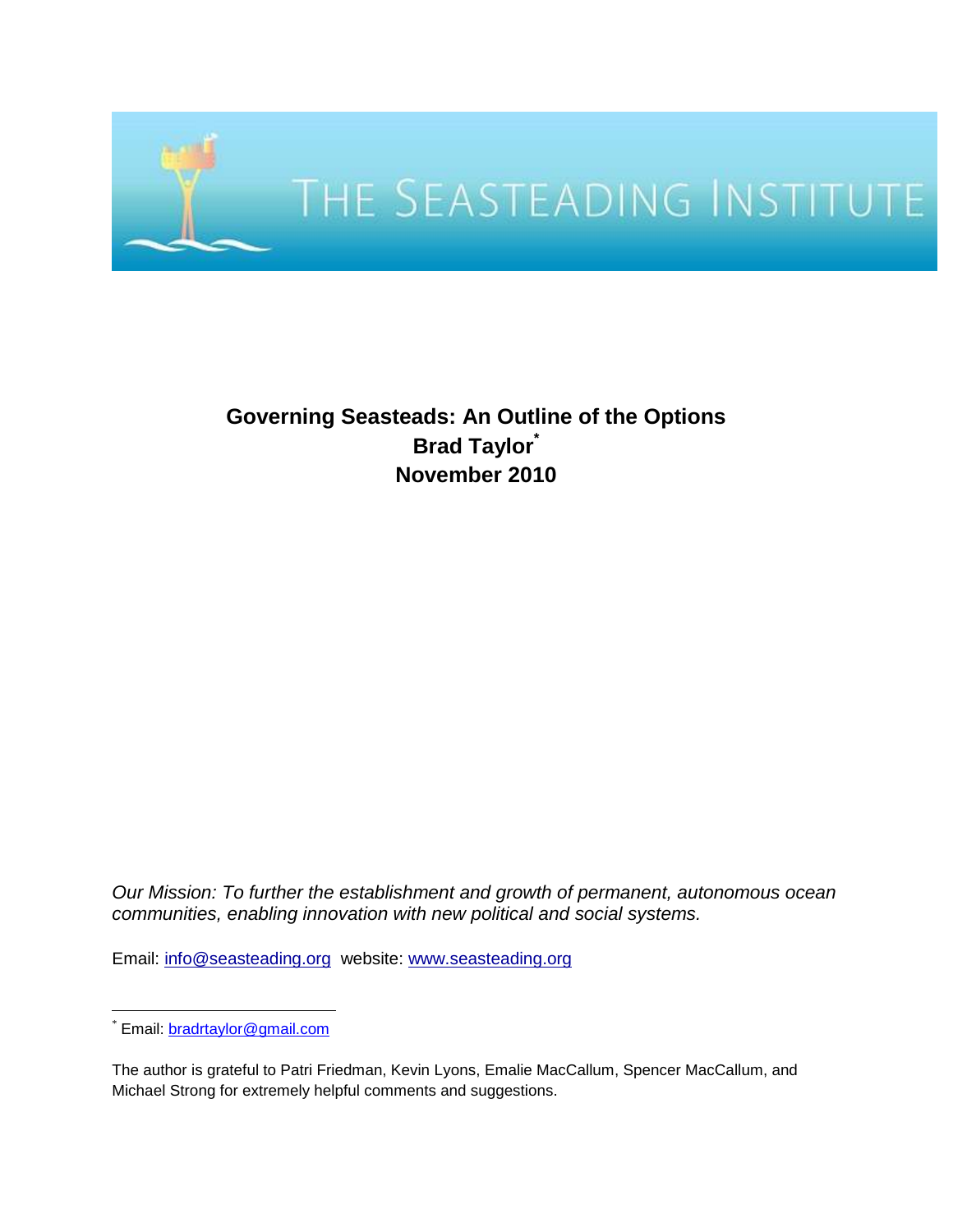# Table of Contents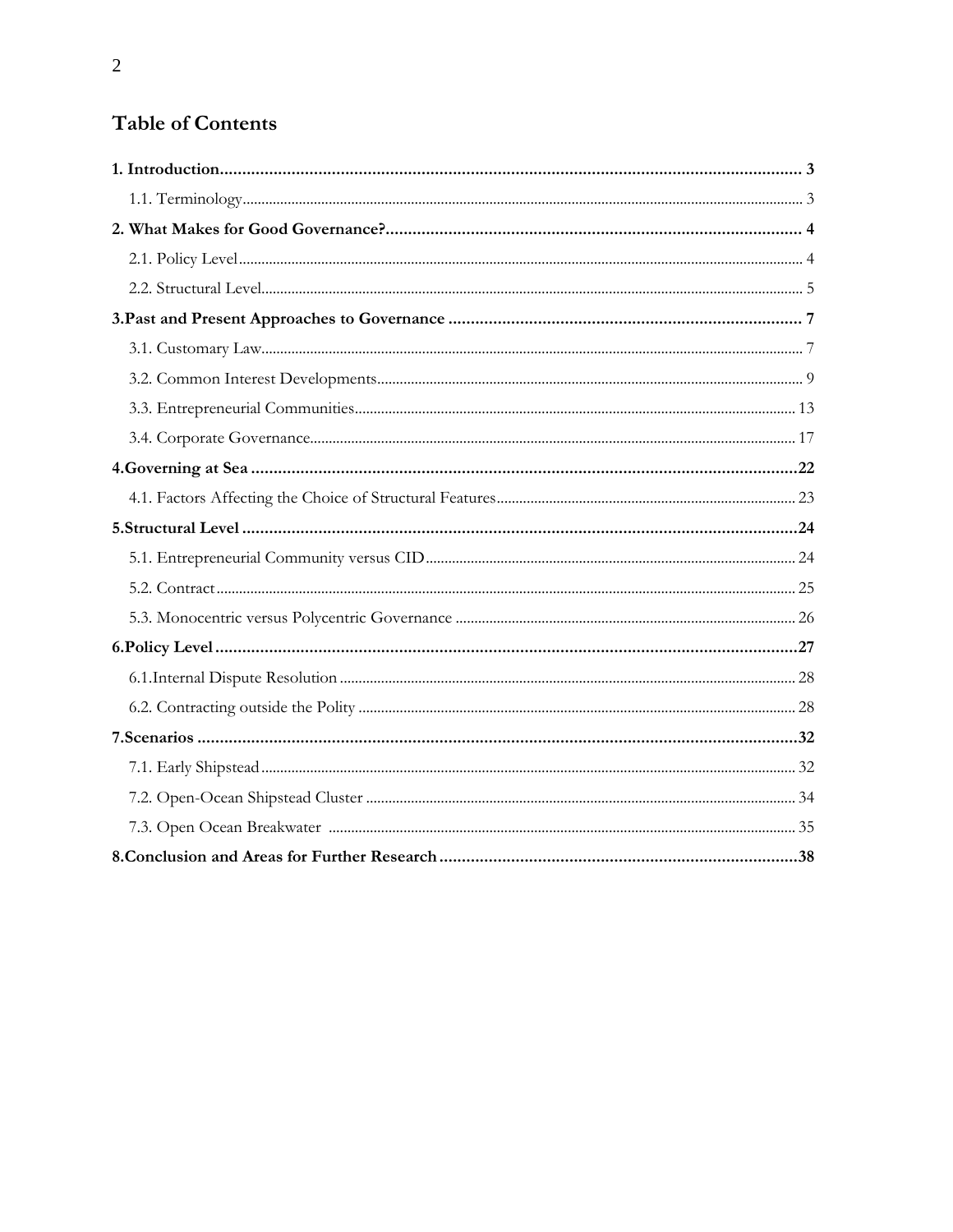# **1. Introduction**

Seasteading is the practice of creating politically autonomous communities on the ocean – homesteading the high seas. The goal of seasteading is to allow experimentation and innovation in political, economic, and social systems (P. Friedman & Gramlich, 2009). Seasteading changes the ecosystem from which government emerges; the metarules (structure) and rules (policy) chosen by seasteads will be diverse and dependent on the preferences of individuals. In a sense, attempting to anticipate concrete rules is pointless and against the spirit of seasteading, since we will only learn what works through trial and error. There are, however, lessons which can be learned from how current and past governance systems and rule-sets have worked out in practice. In the early days of seasteading, there will be few ventures and thus less opportunity for the right solutions to float to the top. Innovation needs to start from somewhere, and having some idea of what will and will not work from the outset will be extremely valuable.

This document will lay out the governance decisions seasteading polities will have to make, at both the structural - ownership, collective choice, constitutional constraint, monocentricity - and policy - commercial law, internal dispute resolution - levels. These options will entail tradeoffs; the goal of this document is not to recommend any organizational structure over others, but to make those tradeoffs explicit and to flag the conditions under which particular forms of governance will be particularly desirable or undesirable.

There are two crucial elements of governance:

- 1. The procedures for making decisions about what government will do (the structural level)
- 2. The outcomes of those decisions (the policy level)

After outlining the criteria for good governance and reviewing the experience of governance on land, this document will lay out the general considerations relevant to each of these levels. Since seasteading polities will be created from scratch, the initial content of the policy level will often be decided differently from how decisions will be made later. For example, a marine real-estate developer might create by dictatorial fiat a set of rules which can later be altered or replaced through democratic mechanisms.

# **1.1. Terminology**

Thinking about founding new communities on the ocean raises a number of terminological issues. We will discuss only the most pressing of these here.

When we talk of a "seastead," we mean to refer to a single vessel, whether a ship ("shipstead") or some other structure. A group of seasteads coming together to take advantage of economies of scale and agglomeration will be referred to as a seastead "cluster." A group of seasteads governed by a common set of rules – regardless of whether there is a single organization administering those rules or whether the group is spatially contiguous – form a seasteading "polity." For the purposes of this document, "governance" should be taken to mean the creation and enforcement of rules and the provision of goods and services to all members of the polity. We will generally consider polities as geographically bounded, but the discussion of polycentric governance in section 5.3 will relax this assumption.

While this document will speak of seasteading "governments," the distinction between public and private institutions is far from clear-cut and is rather irrelevant (Nelson, 2005). Governance is about provision of rules and collective services, and there is a gradation between the coercive governance of national states, of which it is hard to opt out, and the voluntary governance of clubs, of which it is easy to opt out. Whether we think of seasteads as public or private institutions depends on where we draw an arbitrary line, and has no effect on the analysis provided here.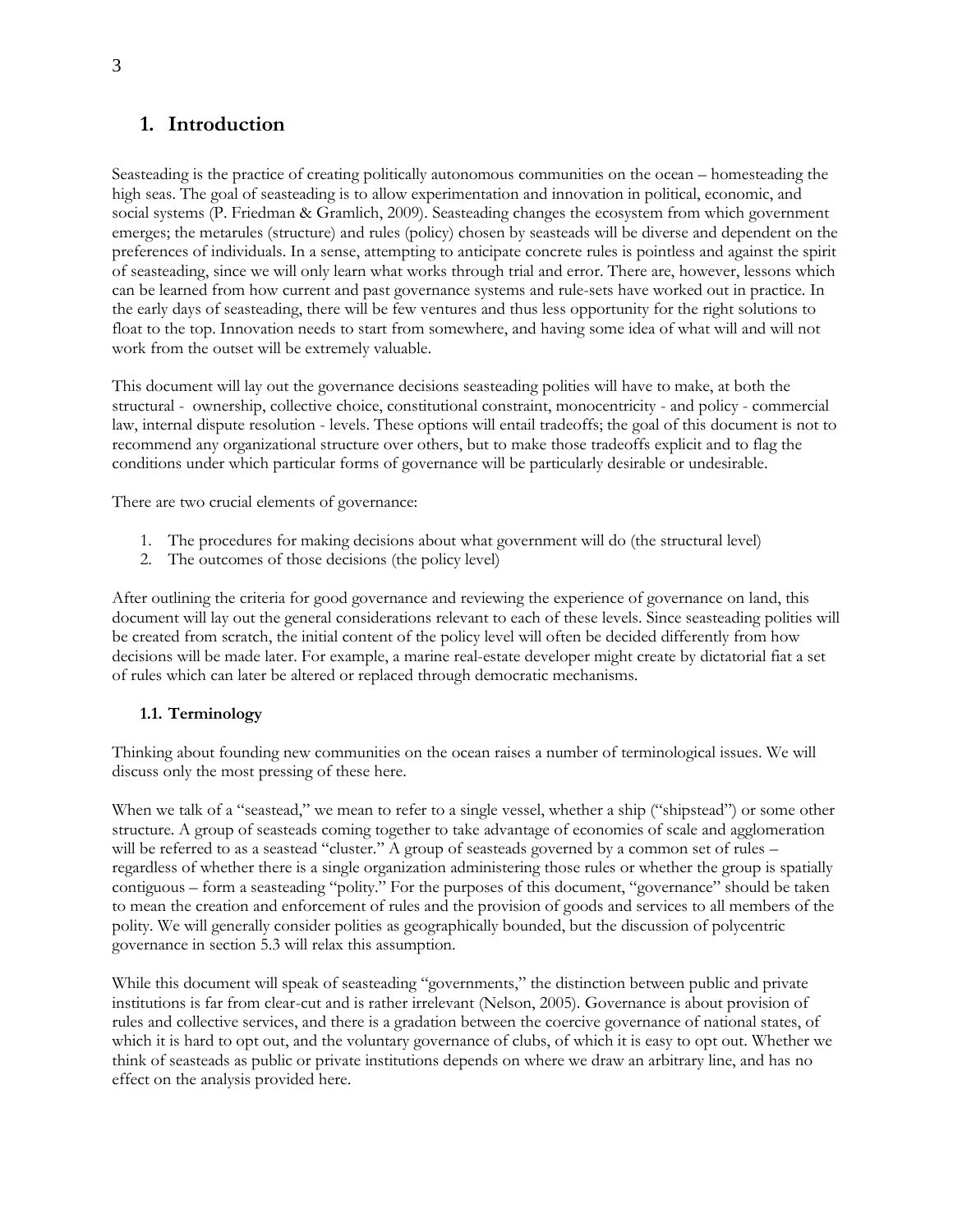Another issue arises when we attempt to import notions such as land and buildings from discussions of landbased governance. On terra firma, we need to distinguish between land, improvements to land, and buildings. On the ocean, we need to consider ocean surface, improvements to the ocean surface, the floating structure on which dwellings can be constructed, and the dwellings themselves. Ocean surface can be considered as just a different type of land. We will refer to ocean surface, whether or not it has been improved (through the construction of a breakwater or the provision of territorial defense, for example) as "space."<sup>1</sup> The floating structure which can exist on the ocean surface will be referred to as the "structure." The livable shelters on this structure can be referred to as "buildings" or "dwellings." Structures and buildings may often be physically combined, as in a standard ship, but it is possible that modular buildings could be moved among structures.

# **2. What makes for good governance?**

Before discussing the specific governance options, it will be useful to outline the conditions for good governance.

# **2.1. Policy Level**

According to the conventional economic understanding, government has two core functions: (1) Resolving disputes between citizens (regulating externalities); and (2) producing goods which are valued by people but cannot be effectively produced through normal market mechanisms (providing public goods). In an ideal world, everyone would be made better off by every government action; in the real world, this will almost never be the case. The adjudication of disputes will produce winners and losers. Even with compromise, conflict remains. Everyone will have different views on the level of various collective goods which should be produced: some people really like national defense; others really like street lights. When people want different things but must be forced to live by the same rules, the best metric for deciding government policy is economic efficiency.

An economically efficient rule or action is one which maximizes net benefit. That is, the gain to the winners must outweigh the loss to the losers by as much as possible. Assume a simple hypothetical government with two citizens, Alice and Bob. The government has \$10,000 to spend on public goods and must decide whether to buy protection from a security agency or build a street light. Alice prefers the former; Bob the latter. A benevolent dictator would ask how much value each good produces for Alice and Bob and would choose whichever option comes out ahead. Gains and losses, being subjective, are not immediately visible to outsiders, however. The way economists attempt to gauge gains and losses is through revealed preference, particularly willingness to pay. Since individuals have privileged access to their own preferences and seek to fulfill them, their choices indicate the relative value of various options. They will consider the wide variety of factors which make one option more or less desirable than another and reach a compromise among competing values. Unfortunately, collective provision normally does not allow preferences to be revealed in action: without market choice, there is often no way to tell how much each person values a good.

Suppose that Alice really wants the security service and does not much care about the streetlight – valuing security at \$9,000 and the streetlight at \$50. Bob, on the other hand, only mildly prefers the streetlight over security - \$6,000 versus \$5,500. The efficient result would be for the government to purchase security.

 $\overline{a}$ 

<sup>1</sup> Ocean surface is not currently a scarce resource, and there are thus no property rights governing it. History shows that as a resource becomes scarce and the transaction costs of creating property rights are not prohibitively high, institutional innovation will lead to the definition and enforcement of property rights (Demsetz, 1967). While it will be some time before ocean surface becomes scarce in a simple sense, the value of ocean surface, like that of land, will be determined significantly by its proximity to amenities (MacCallum, 2008). This, in addition to the possibility of improvements to ocean surface, means that particular stretches of ocean surface may have economic value even if there is an abundance of free space elsewhere.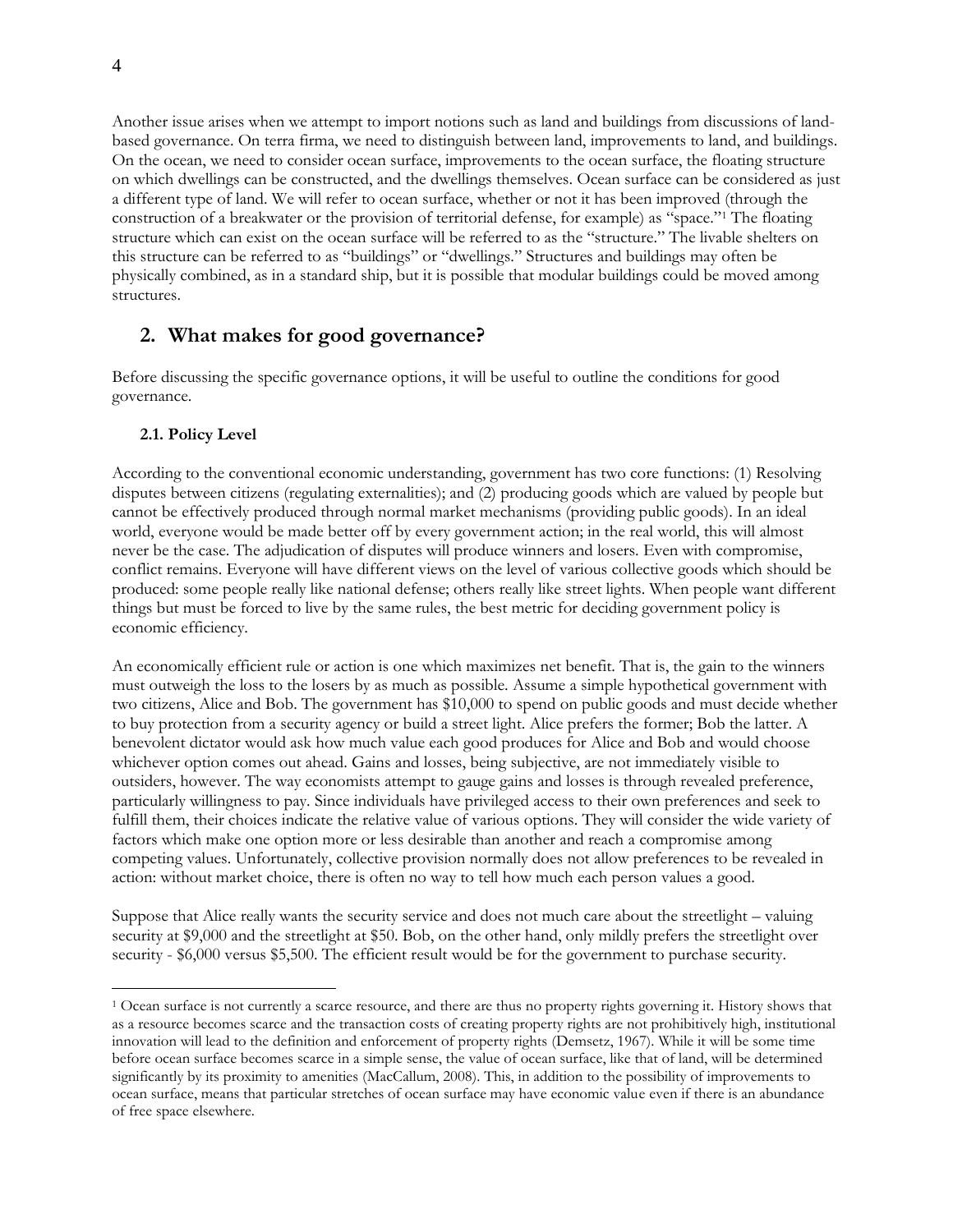Neither Alice nor Bob values it enough to purchase it on their own, however, and the governor has no way of knowing their private valuations. Bob has an incentive to falsify his valuations if asked: he prefers the streetlight and will be more likely to get it if he exaggerates this preference.

Many efficient rules are obviously desirable: the prohibition of murder harms some (those who are both bloodthirsty and confident in their own ability to protect themselves) and benefits others (everyone else). It seems certain that the benefits of murder prohibition in terms of safety outweigh its cost in terms of unsatisfied bloodlust, and our moral intuitions in this case agree with economic analysis. In other cases, our normative concerns will conflict with efficiency. Taking an extreme case to demonstrate the point, Bryan Caplan has pointed out that with sufficiently many Nazis, the holocaust would have been economically efficient. The modest (and horrific) psychological gains of trillions of Nazis would be likely to outweigh the severe costs of torture and death of a few million Jews (Caplan, 2009).

Efficiency is clearly not all we care about – various people place great weight on liberty, equality, and other values. Economic efficiency is, however, the best simple rule we have for evaluating outcomes and does an excellent job of capturing most of the things we care about in practice (Friedman, 2001, chap. 2; Posner, 1979). Throughout this paper, we will consider the value of policy primarily based on its economic efficiency.

#### **2.2. Structural Level**

The fundamental governance decisions will be at the structural level. The structural level consists of the rules which define how new rules can be introduced, how existing rules can be altered, and how public services will be produced and distributed. In terms of seasteads, this will involve ownership, contractual rights and obligations between a government and its citizens, and decision-making rules. While people don't necessarily care about the structural level in its own right, it is important insofar as it determines the type of policy which will ultimately emerge.

In general, seasteads will need decision-making rules which:

- **1.** Produce decisions which satisfy the preferences of residents and efficiently solve conflicts among them
- **2.** Reduce principal-agent problems as much as possible
- **3.** Do not result in excessive decision-making costs

These requirements are closely interrelated and will be discussed jointly below. The ownership, contract, and decision-making rules are highly interdependent, since decision-making power should ultimately be given to the owner(s) as residual claimant(s). Nevertheless, the diversity of possible decision-making rules and contractual relationships within a given ownership structure, especially in the case of democracy, makes it important to conceptually separate the issues.

Like any principal-agent relationship, government has incentive problems which need to be solved. Granting a small group of individuals the power to make or enforce decisions on behalf of others is dangerous when decision-makers can pursue their own interests at the expense of citizens/customers. In his book *Exit, Voice, and Loyalty*, economist Albert Hirschman describes the ways in which individuals can respond to problems within organizations, whether small and voluntary like a business or large and coercive like a government. One option, loyalty, is to simply put up with the problems. If you want to improve your situation, however, you have only two options: complain or leave (Hirschman, 1970).

Seasteading and other forms of competitive government aim to constrain rulers through exit rather than voice. For reasons we will not discuss at length here, we believe that this will be a much more effective constraint on government. The power of exit depends on the cost of switching and the number and diversity of alternatives to which customers can switch. Seasteading increases the power of exit through both of these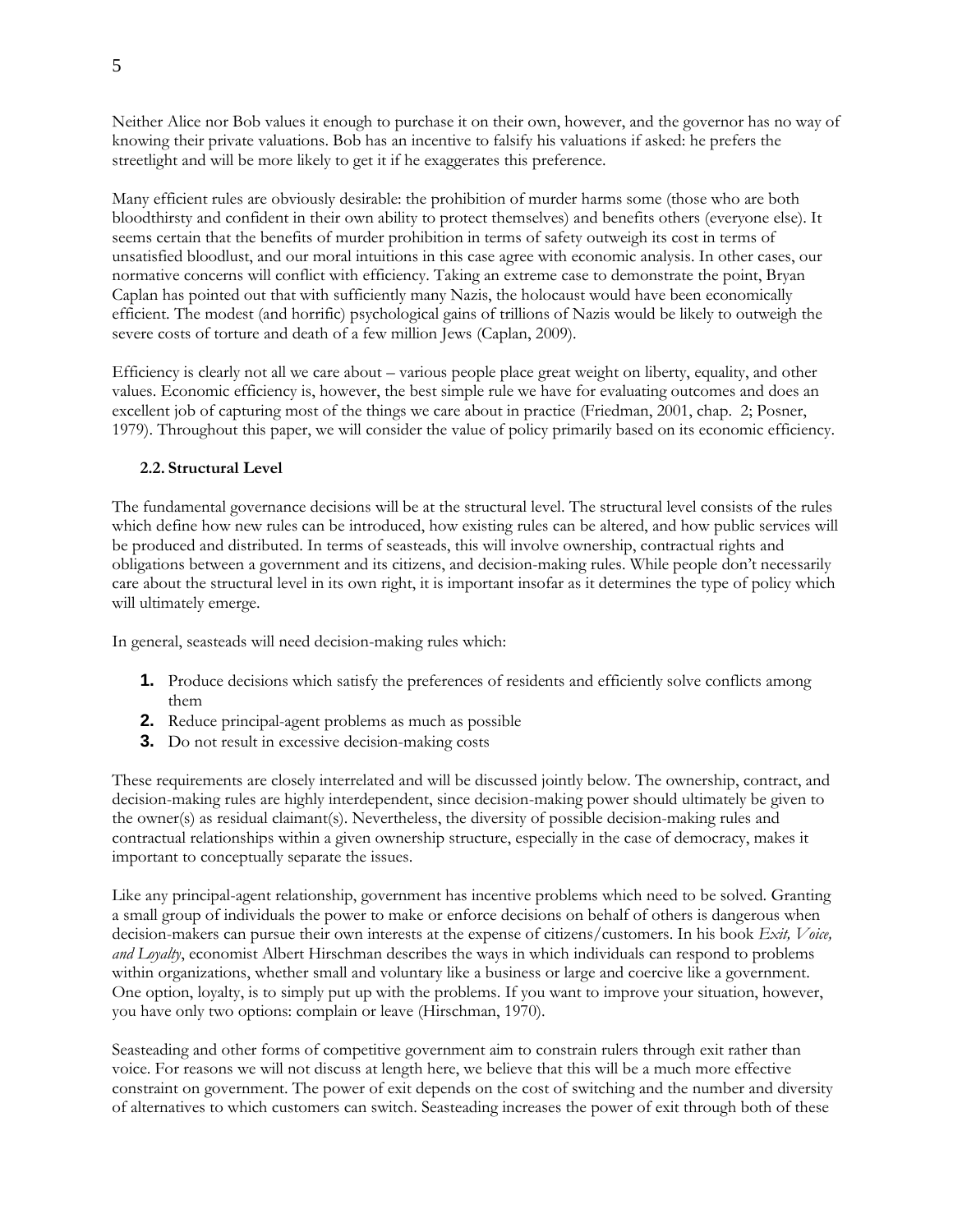mechanisms, but the number of options will remain quite limited for some time. The first seastead will need to compete only with existing governments; until the market for governance matures, the threat of exit will be less credible than will be the case in the long run. Even if exit is a sufficient protection against self-interested governors in a mature market for governance, supplementing exit with voice or some other means of constraint might be worthwhile for early seasteads.

In addition to voice and exit, it may be possible to constrain governors through contract. This is how constitutional constraints such as the American *Bill of Rights* attempt to protect against government interference in the private sphere.<sup>2</sup> While there are well-known problems with the enforceability of constitutional constraints on current governments, contract might prove more effective under competitive government due to the possibility of external enforcement.

The constraints of voice and contract have costs as well as benefits. The first best situation in any principalagent relationship would be for agents' incentives to be fully aligned with principals' preferences, with the former left with complete autonomy to pursue those preferences. Being forced to follow the letter of contracts or follow the expressed wishes of voters when they might be less informed than professional decision-makers will result in less efficient government.

In the limiting case of competitive government – with zero switching costs, full information, and an infinite number of options – agents would be fully constrained by exit. In this situation, additional constraints would be costly in terms of flexibility and ease of decision-making and would produce no offsetting benefit. In any real-world market for governance, the constraint will be less than perfect. As we relax the assumption of perfectly competitive government, the constraining power of exit decreases. This will increase the desirability of alternative constraints such as voice and contract. At some level of competitiveness - somewhat less than perfect competition and somewhat more than we have today - the benefits of voice and/or contract will outweigh their costs.

We can see the tradeoff between constraint and flexibility in land-based states today. Rulers of relatively undemocratic countries are free to pursue their preferences, good or bad; rulers of functioning democracies are forced to follow the will of the majority, good or bad. The law of large numbers ensures that policy determined by democracy is seldom truly awful or truly brilliant: democracies achieve a reliable level of mediocrity. The quality of policy in undemocratic nations, on the other hand, is far more variable. Dictators who are both wise and benevolent have the freedom to implement good policies. We therefore see places like Hong Kong and Singapore having such high level of economic freedom and growth. Unfortunately, evil or misguided rulers are just as free to pursue their goals. We thus see many more undemocratic polities at the bottom of most metrics of good governance.

There is a similar tradeoff between the quality of collective decisions and the cost of reaching them. As Buchanan and Tullock show in their 1962 book *The Calculus of Consent*, democracies involve an unavoidable trade-off between the external costs of collective action – the costs forced upon unwilling minorities - and decision-making costs. Their argument is limited to democracy and mainly focuses on laying out the conditions which determine the optimal majority, but decision-making costs are a relevant consideration in the broader choice of system. It is easy to overlook the importance of decision-making costs and assume that we should always seek to enact the best policy. Imagine, though, that you, along with every other voter, were required to spend two hours every morning navigating legal minutiae to become informed on a policy issue before attending a meeting in which the issue would be debated until all parties were satisfied they had been heard. This might produce good policy, but it would leave very little time for individuals to live their lives. A sensible system balances these two factors (Boudreaux & Holcombe, 1989; Buchanan & Tullock, 1962).

 $\overline{a}$ 

<sup>2</sup> The lack of consent means that the constitutions of governments are not contracts in a strict sense, but the desired *effect* of constitutions and contracts are similar.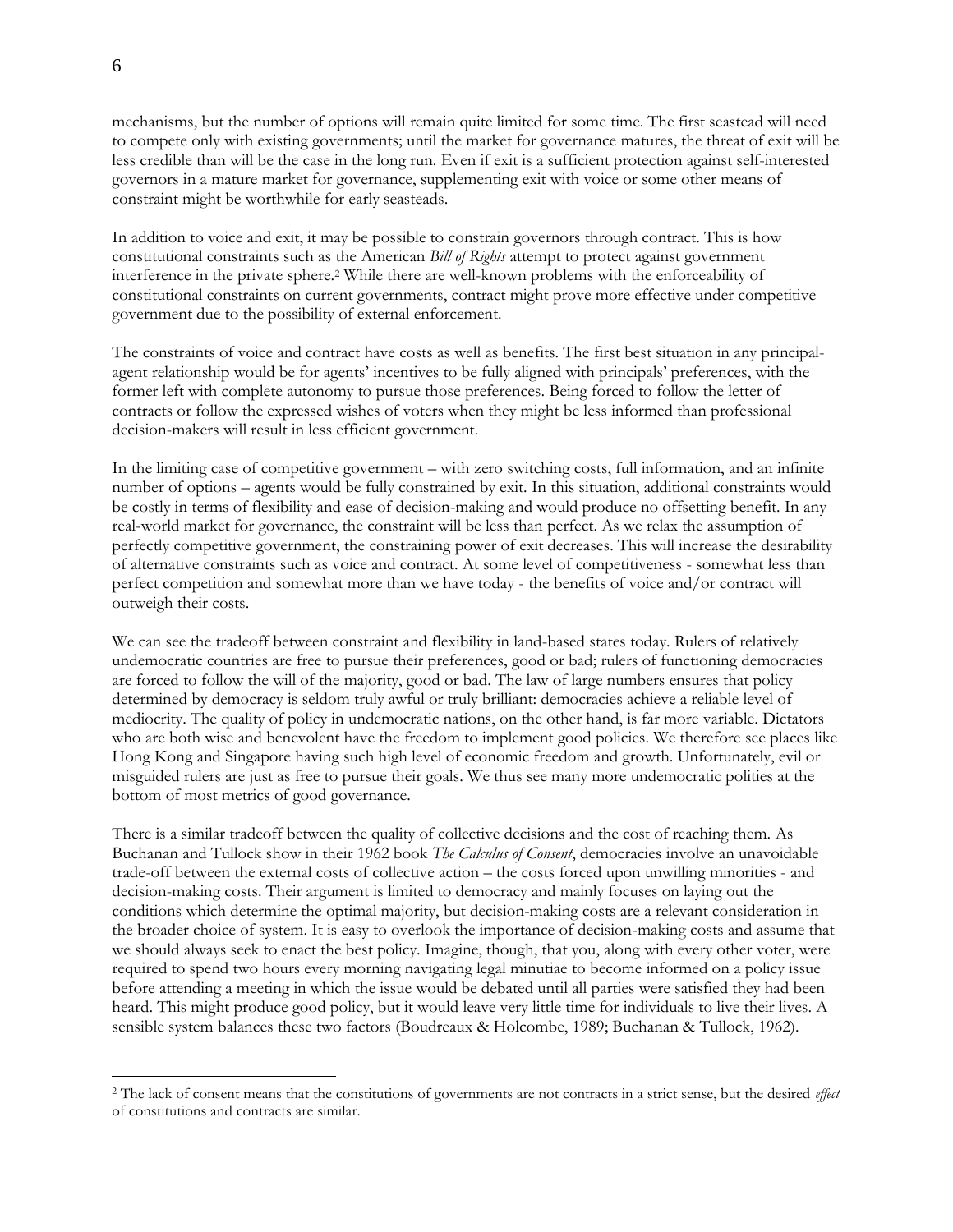# **3. Past and Present Approaches to Governance**

While we cannot simply take the governance mechanisms which seem to work best on land and implement them at sea, we can learn from the ways governance problems have been solved in the past. In this section, we review the experience of customary law, common interest developments, entrepreneurial communities, and corporate governance, pointing out the diversity within these forms and flagging the important lessons for seasteading. We do not discuss the governance of national states in depth, since the existing literature on this is large, and the lessons for seasteads are less relevant. Whereas the evolution of areas of governance we do discuss has been guided primarily by individual preference, the development of states as we think of them today has to a significant degree been the result of conquest and military competition (Tilly, 1985). As such, we can be much more confident that the governance solutions of relatively voluntary forms of governance are desirable in terms of human welfare.

There are limitations to the relevance of the institutional evolution we have seen in these areas, however. Customary law evolved over a long period of time as a general-purpose governance mechanism, but has been prevented from developing in this way in the contemporary world by the rise of the state. Since technology has a large effect on which governance forms are feasible, we have not seen the full range of potential solutions given the existing state of technology. Private, voluntary governments do exist in the form of common interest developments and entrepreneurial communities, but these institutions are constrained by the rules of the broader polity in which they exist. Since seasteads will be a true alternative to existing government rather than a supplement, their needs will be different. Further, few private communities in developed countries today are genuine communities which encompass all areas of life. Most are primarily residential, with residents going elsewhere for work, or primarily commercial, with employees living elsewhere. The type of rules optimal for each differs, and will be different again for both. The limitations of corporate governance as a model for seasteading governance is obvious: it is simply a special purpose set of mechanisms, whereas seasteads will need a more general system of governance. Nevertheless, there are important lessons to be learned from all these forms of governance.

#### **3.1. Customary Law**

Governance in the sense of rules governing interaction and mechanisms for resolving disputes has been with us for a very long time, and the tendency for groups to produce rules is a biologically evolved trait. Even chimpanzee bands have rules about how food is shared and leaders attempting to impartially resolve conflicts (de Waal, 1982). Indeed, social control and conflict resolution are common in social animals including monkeys, dolphins, and hyenas (Aureli & de Waal, 2000; Flack & de Waal, 2000). Our ancestors presumably had similar rules which have evolved, both biologically and culturally, into the rich systems of governance we see today.

We tend to take the existence of states – monopolistic providers of governance and wielders of coercive force over some large geographic area – for granted. Throughout most of human history, though, rules have been created and enforced in a decentralized way, producing customary systems of law. These range from informal systems of norms governing small groups to codified bodies of law which have emerged from the decentralized interaction of individuals. While there is great diversity in customary law, there is also much commonality. The problem solved by governance is always the same at an abstract level: How can we prevent bad behavior and encourage cooperation?

Political economists following Hobbes generally model the choice of whether or not to cooperate as a oneshot prisoner's dilemma which leads to chaos. Without rules, it is supposed, each person will have an incentive to steal rather than produce and everyone ends up worse than they would be if some external agent imposed a set of rules on the group. While rules, broadly construed, are required, they need not be formally or externally enforced. In small-group situations, the most common case until recently, formal rules and enforcement mechanisms are generally unnecessary. Since people in tightly-knit groups will continually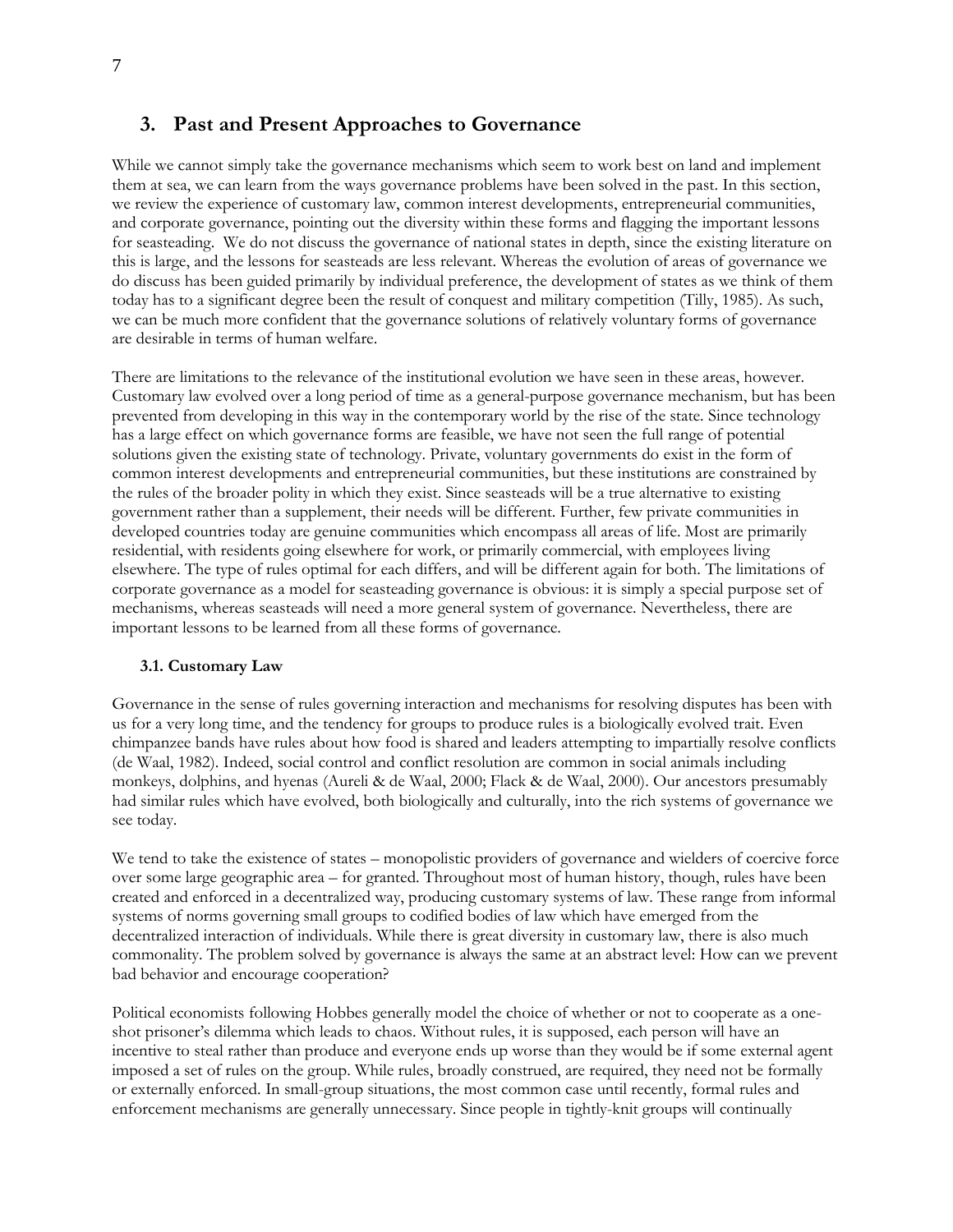interact and information will quickly flow to those who need it, informal norms and social sanctions such as disapproval and ostracism are enough to ensure good behavior. The one-shot prisoner's dilemma of the Hobbesian jungle is really an iterated prisoner's dilemma in which the expected outcome is cooperation without central coordination or enforcement (Axelrod, 1984; Elinor Ostrom, 1990).

Of course, even when cooperation is effectively maintained through these informal mechanisms, disputes will arise. People will understand norms differently and some people will see bad behavior where others do not. Thus, tribal societies need mechanisms for resolving such disputes. Often, these mechanisms involve influential individuals providing mediation or adjudication services. The Kapauku Papuans of West New Guinea are a good example of this (Benson, 1990, pp. 15-21; Pospisil, 1974). When a dispute arises in Kapauku society, the disputants call upon a *tonowi* – literally "the rich one" – to hear the arguments of each side, collect evidence, and issue a decision as to who is in the wrong. This may seem like the emergence of a state, with the *tonowi* as ruler. There are three crucial things to consider, however. First, the disputants are free to choose among the wide variety of *tonowi* willing to hear their case (in exchange for services and prestige). Second, the *tonowi* has no power to compel the loser to abide by the ruling. Decisions are enforced by the community at large through ostracism. Third, the *tonowi* does not make rules but attempts to decide cases based on customary standards of behavior. Thus, this system of governance remains decentralized. What we do see, though, is specialization in a particular governance function.

Over time, customary legal systems have evolved, producing a number of ingenious innovations in rules and mechanisms of settling disputes and enforcing judgments. All customary legal systems seem to share a number features. All offences are against individuals (whether against their person or property), and victims or their families are responsible for prosecution, with punishment based on compensation rather than retribution. That is, all customary law is based on what we would now call torts. When those found guilty fail to pay their dues, sanctions are meted out by the community as a whole through ostracism or outlawry. In a world much more violent than our own, forgoing the protection of a system of rules was a very costly thing indeed (Benson, 1990, p. 21). While ostracism was often informal, it was sometimes institutionalized in formal rules. In classical Athens and other city states, for example, the decision of whether to ostracize was placed in the hands of the democratic assembly with a particular majority threshold required (Zippelius, 1986).

Even as customary legal systems grew in complexity, they retained their decentralization and focus on compensation. The formality of law increased – in some systems there were complex schedules of fines for particular injuries: this much for a broken leg; that much for a severed index finger – but it remained a bottom-up phenomenon subject to experimentation and innovation. Over time, we saw great divergence in governance, with many ingenious ways of solving the problems of living together (Bell, 1991; Benson, 1989, 1991, 1990).

Medieval Iceland is a fascinating example of the power of legal evolution (D. Friedman, 1979). It follows the common pattern of a tort-based dispute resolution system backed by ostracism, but contains many innovative features which, "might almost have been invented by a mad economist to test the lengths to which market systems could supplant government in its most fundamental functions" (D. Friedman, 1979, p. 400). One particularly ingenious legal innovation was to make torts transferrable. One worry with any decentralized legal system which relies on victims to prosecute their own cases is that the weak are systematically disadvantaged and are therefore more likely to be targeted by criminals. The Icelandic system addressed this problem by allowing torts to be bought and sold. With marketable torts, victims can sell the possibility of future compensation to the highest bidder. This means that whoever is most able to punish criminals will be willing to pay the highest price for the right to do so, and even the powerless enjoy much greater protection against aggression.

British common law in some sense continued this evolution of customary law. While now partially superseded and adulterated by top-down legislation, the common law was originally an attempt to codify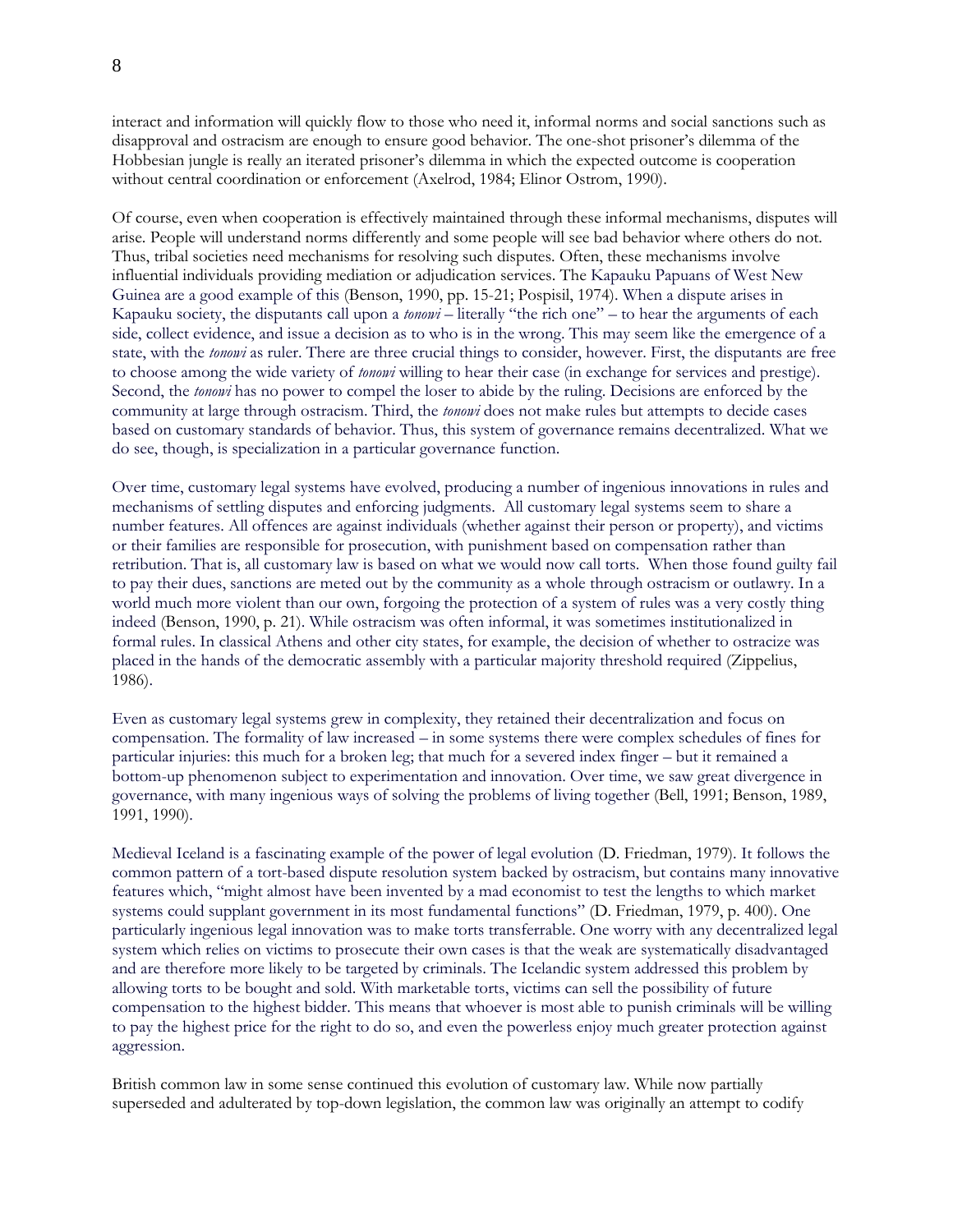customary law, and was maintained by litigants and judges rather than politicians. A number of theorists have argued that this leads to greater efficiency (Hayek, 1973, 1960; Leoni, 1961; Posner, 2007), and it seems that those governed by common law systems do enjoy greater prosperity (La Porta, Lopez-de-Silanes, & Shleifer, 2008; Mahoney, 2001).

While we cannot fully survey the full range of customary law here, it is important to note both the diversity and common features which have evolved over the millennia. This rich source of past institutional innovation will likely provide a number of mechanisms suitable for use on a seastead, and the fact that we so often see tort-like systems enforced by ostracism strongly suggests that this is a very effective form of governance.

#### **3.2. Common Interest Developments**

When most people think of private governments, they will think of gated communities and other forms of common interest development (CID). These normally involve an interesting mix of for-profit and non-profit enterprise. A developer will buy up a block of land, improve it by creating a set of rules and then sell it off at a profit. Once the property is sold, the developer has no stake in the community, which will normally be run by a non-profit entity such as a homeowners' association (HOA), condo association, or non-profit corporation. It is important to distinguish two broad types of CID: cooperatives and subdivisions. Subdivisions represent the most important type of CID, both on land and most likely at sea.

Cooperative housing involves all public and private areas being owned by a single corporate entity owned by the residents, who have an exclusive contractual right to occupy a particular private area, such as a house, apartment, or room. The corporate body can then create and enforce rules as directed by the owner-residents, usually through a democratically elected board of directors. This type of arrangement became popular in the United States earlier than other forms of residential common interest development such as condos and HOAs, growing in number rapidly following the First World War. Their popularity relative to other forms of private community has dropped sharply since that time, representing less than five percent of CIDs in 1998, though the cooperative housing population has continued to rise modestly in absolute terms. In recent years, there have been some indications of a resurgence in cooperative housing, with many forming cooperatives as a type of intentional community (Fenster, 1999; McKenzie, 2003; Siegler & Levy, 1986).

A subdivision is typically created by a real estate developer, who buys a large block of land and divides it into lots to be sold along with a certain set of rights, obligations, collective decision-making rules, and enforcement mechanisms designed to increase the value of the land. In the condo situation, households own their private areas individually and also a share of public areas and the administrative machinery of the condo building. In an HOA, households own only their private areas and pay dues to belong to the Association, which is normally operated as a land-owning trust. In both cases, the collective decisions are meant to reflect the will of residents, who normally have formal rights of voice in decision-making.

The rules of a CID are embodied in its covenants, conditions, and restrictions (CC&Rs), along with bylaws, which are permanently attached to the land title. These rules can often be quite restrictive, including restrictions on homeowners' ability to paint their house, hang window dressings, landscape, and leave their garage door open (Roland, 1998, pp. 33-34). Additionally, the governing entity of the CID will have certain procedural and substantive rules regarding the relationship between it and the members, mechanisms for changing rules, and the requirements of management. If the community is governed by a non-profit corporation, these rules will be the articles of incorporation (Johnston & Johnston-Dodds, 2002, pp. 5-7). We can think of the CC&Rs as the policy level and the articles of incorporation (or equivalent) as the structural level.

As in entrepreneurial communities, discussed below, the desire to increase land value gives the developer the incentive to create an efficient rule-set catering to the preferences of prospective residents. After all lots have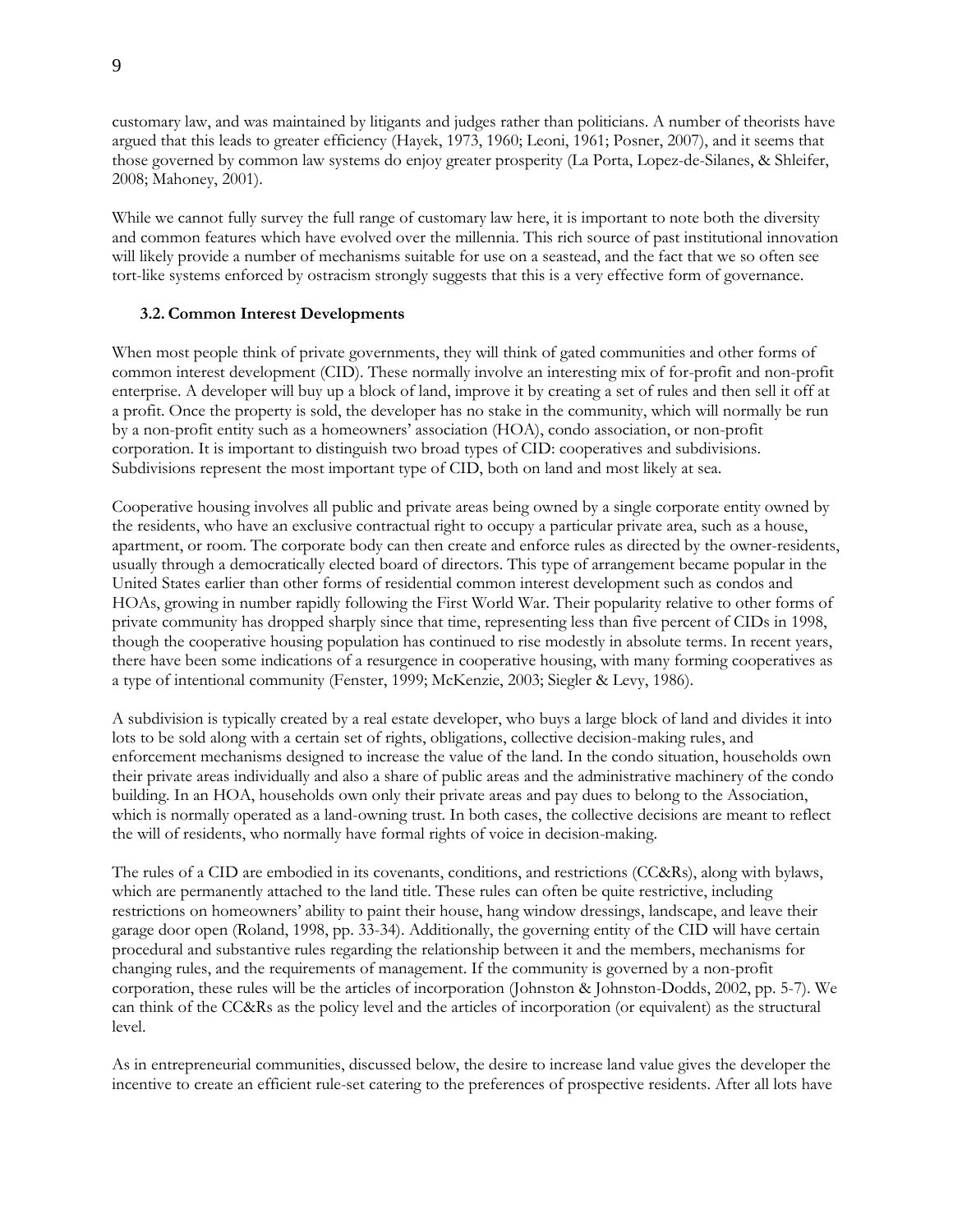been sold, however, the developer no longer has any financial interest in the community, and governance is handed over to the non-profit entity he has created.

In a typical CID, elected officials are charged with making routine decisions and enforcing rules, while residents themselves vote on changes to rules. CIDs use a variety of voting mechanisms, which can have very different outcomes (Boudreaux & Holcombe, 2002). Since democratic institutions are also common in broader states and in other organizations, we will not restrict our discussion of democracy to the experience of CIDs.

The experience with dispute resolution in CIDs is one of the inflexible enforcement of CC&Rs (MacCallum, 2002, pp. 372-377). This is not surprising given the incentives of governors. Without strong incentive to make residents happy, their main motivation is to avoid the problems associated with breaking rules.

Without the profit motive and threat of exit working to align incentives, other mechanisms of control are required. Handing control over to non-interested parties creates principal-agent problems. In principle, a CID could be combined with any governance model. Since government is meant to represent residents, however, we will assume that non-profit governments of this sort will be governed through some sort of democratic mechanism. Indeed, this is what we see with CIDs today.

# **3.2.1. Democracy**

We will define a democracy as any system which elicits the preferences of all those who meet some impersonal criteria of eligibility and aggregates those preferences to somehow reach a collective decision. Setting aside any intrinsic or symbolic preference for democracy over other forms of governance, democracy should be evaluated on the extent to which it robustly produces good policy. As argued in section 2 above, a good political system produces policy responsive to resident preferences, fairly resolves conflicts which arise, mitigates principal-agent problems, and does all this without excessive decision-making costs. While democracy is universally praised as a decision-making system today, it does have a number of weaknesses.

Most obviously, most forms of democracy do not account for preference intensity. When we count noses, we give those relatively indifferent a say equal to those most strongly affected by a decision. With heterogeneous preferences, this can become extremely harmful, leading to a tyranny of the majority in which the wishes of minorities are routinely ignored. While seasteading will allow greater sorting of individuals based on policy preferences and thus reduce preference heterogeneity, the general ignorance of preference intensity will always remain somewhat problematic. As we will see below, however, not all forms of democracy ignore preference intensity.

More generally, democratic decisions are always in some sense arbitrary. Kenneth Arrow has shown that the choice of voting rule can determine which decision is reached. Further, no voting rule can simultaneously meet a minimal set of criteria for a good rule, such as non-dictatorship, independence from irrelevant alternatives, and a universal preference for one option over another ensuring the preferred option is chosen (Arrow, 1950). Stating that the democratic outcome is "the will of the people" is therefore extremely problematic. The people have no single collective will, but many, depending on the rule chosen. This does not mean that no form of democracy is desirable, however, but merely that no form is entirely impartial.

Perhaps the greatest problem in democracy, though, lies in its incentive structure. Democratic governments rely on voice to align policy with citizen preferences. For voice to produce good policy, two broad conditions must be met: (1) voters must have rationally considered, or otherwise have good grounds for knowing, what decisions they would prefer their rulers to make; and (2) rulers must make choices based on voters' expressed preferences in a meaningful way; i.e. rulers must conscientiously seek to fulfill the goals of voters, rather than simply paying lip-service or enact visible but ineffective policies.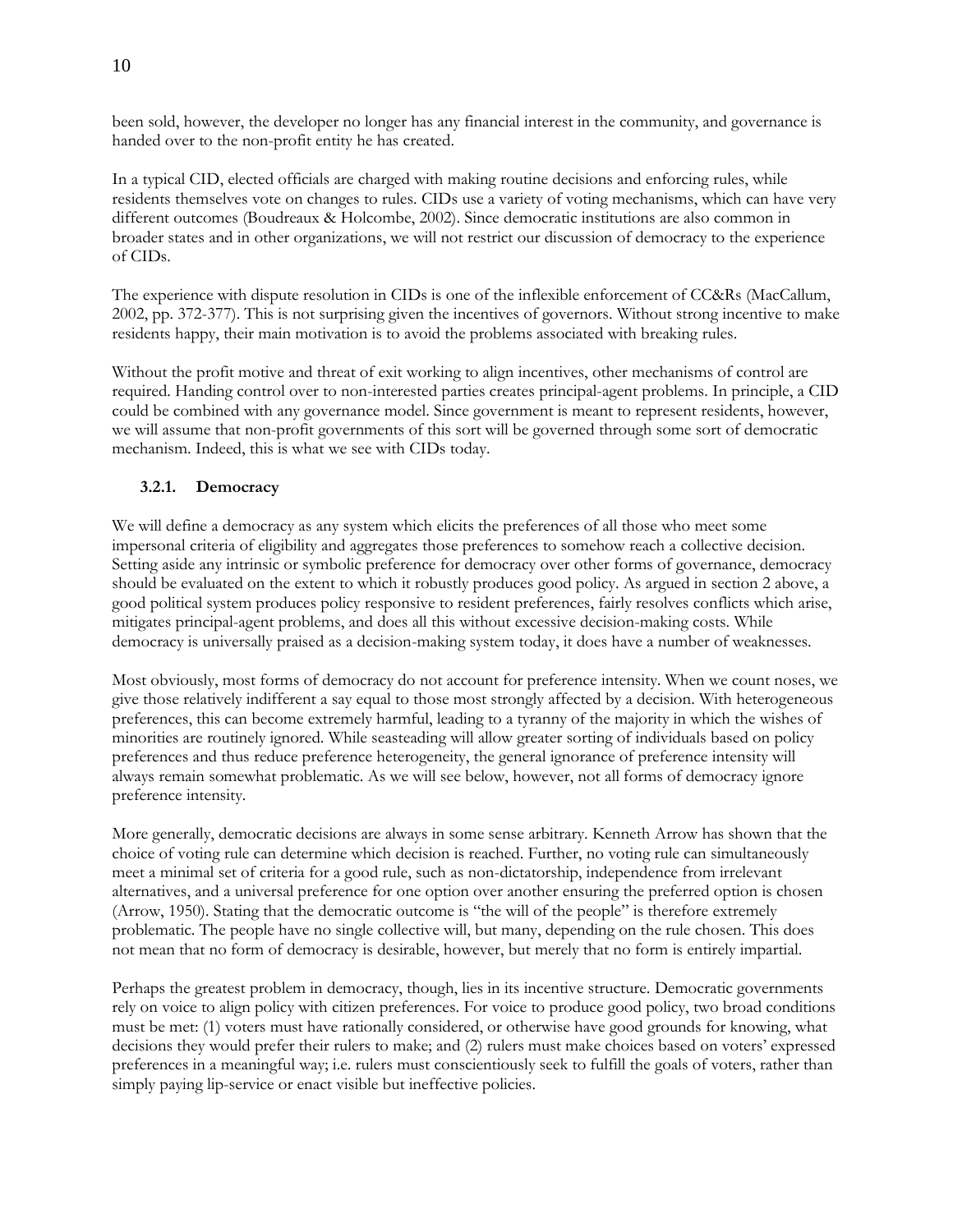Unfortunately, the incentives of democracy make the first condition unlikely. In large democracies, the chance of a single vote determining the outcome of an election or referendum is effectively zero. Electoral decisions are not like regular choices, since the voter will be forced to comply with whatever decision is reached regardless of which option they chose. Since there is nothing riding on their choice, it would be irrational for them to incur any costs in becoming informed about policy: voters are "rationally ignorant" (Downs, 1957). This is exactly what we see in reality: voters in today's large-scale polities are incapable of answering even the simplest of questions about the way their political system works (Somin, 1998).

It is possible, though, for democracy to produce good policy even when a vast majority of voters are uninformed. Assuming that ignorant voters cast their ballots randomly, the law of large numbers ensures that their errors will cancel each other out and the candidate or option chosen will be whatever is preferred by a majority of well-informed voters.

In reality, though, the assumption of random voter errors does not hold up. Bryan Caplan (2007) has shown that voters have systematically biased beliefs. He points to a number of instances in which mass opinion is not simply more error-prone than expert opinion, but biased in one direction. This means that voter errors will not cancel each other out and the views of the few informed voters will not be decisive. Caplan argues that voters are "rationally irrational." Evolution has equipped us with a natural but irrational propensity towards xenophobia, pessimism, and zero-sum thinking. The voting booth, in contrast to the market, does not create incentives against these irrational tendencies, and voters will consume the free good of irrationality to the point of satiation.

Brennan and Lomasky (1993) point out that people do things for one of two basic reasons: because they wish to bring about some state of affairs, or because they value the activity in itself. Since voting to bring about some state of affairs is profoundly irrational, they conclude that people vote because they value the act of voting itself. If this is the case, emotional appeal and symbolic import will be more important in determining the success of political platforms than will practical consequences. Rational deliberation has very little sway on voting decisions, which are "much more like cheering at a football match than ... purchasing an asset portfolio" (Brennan & Hamlin, 1998, p. 150).

The fact that electoral choices and outcomes are unconnected from the individual's point of view causes severe problems at the aggregate level. Rather than thinking carefully about which set of rules they would really prefer to be coercively enforced, people use politics to express their approval or disapproval of certain behaviors or groups. The choices people make in the voting booth are on average more harmful and intolerant than those they would make in a genuine situation of choice. Schumpeter's complaint that "the typical citizen drops down to a lower level of mental performance as soon as he enters the political field" has an entirely reasonable explanation (Schumpeter, 1942, p. 262). Rulers might be constrained by public opinion, but public opinion in large democracies is ill-informed, irrational, and often vicious.

In smaller polities, like the ones we see in CIDs and will see on seasteads, the problems of rational ignorance and irrationality are mitigated to some extent by the fact that a single vote is more likely to be decisive. Nevertheless, since a single voter is never the sole decision-maker, their incentive to make wise choices is not perfect. The collective action problem of voting will remain even in very small groups. The extent to which this results in bad policy in different group sizes, however, is an open question which requires more study. This, along with other ways in which seasteading democracies might be immune to these problems will be discussed, though not resolved, in section 5.1 below.

Within our broad definition of democracy, there are a number of important distinctions.

**Eligibility Criteria:** In current democratic governments, each adult citizen is usually given a vote which is equal to all others. In the past, the franchise has been restricted to males or property-owners. In CIDs with democratic voice, votes are generally based on one of: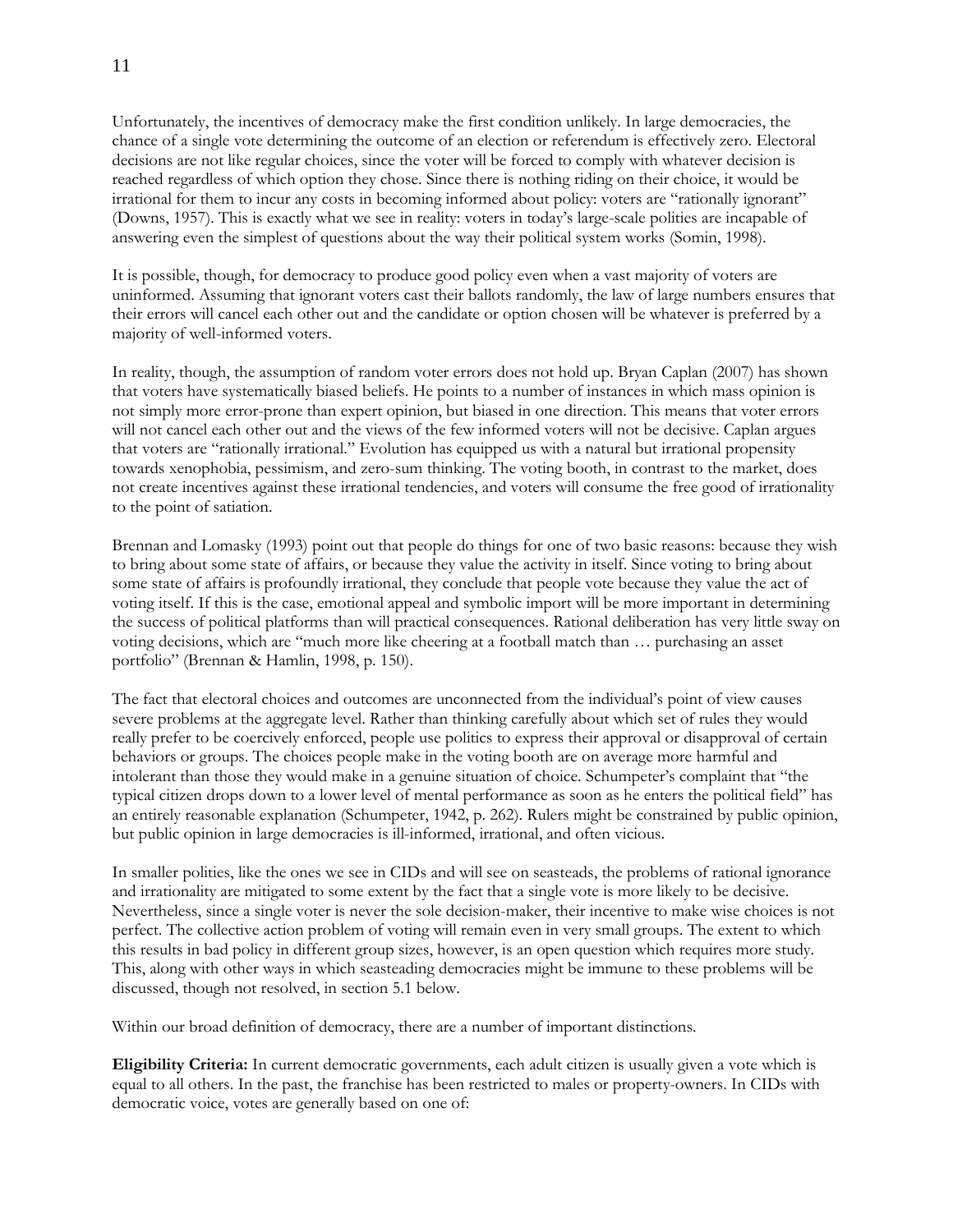- 1. One person, one vote.
- 2. One property unit, one vote.
- 3. One dollar of property value, one vote.

The first option has the benefit of matching out folk conceptions of fairness. It gives all residents an equal say in decisions which affect them; the second has the advantage of giving each household equal say; the third gives people voice commensurate to their stake in decisions which affect property values.

The third option, common in subdivisions such as condos and HOAs, makes less sense in a world of dynamic geography. In a subdivision, collective decisions affect the value of land within a jurisdiction. If space has little or no economic value and floating structures could be moved costlessly, this would be of no concern. Moving marine real estate will never be costless, but the fact that it is possible will make the third option less desirable. If ocean surface becomes valuable, due to locational advantages or improvements, the third option might become even more attractive.

**Direct versus representative democracy:** Voters can make collective decisions either by voting on each issue or periodically electing representatives to make decisions on their behalf. Direct democracy generally involves better representation of interests, while representative democracy economizes on decision-making costs.

Keeping informed on the merits of various policy options is costly. If voters can avoid this cost by electing representatives who share their preferences but have more time to devote to becoming politically informed, it would be wise for them to do so. Representatives, though, will have only imperfect indications of the wishes of voters, and the power given to representatives may also produce principal-agent problems.

Of course, a combination of direct and representative democracy is possible and common in many democracies today. Switzerland, for example, makes heavy use of citizen-initiated referenda. Seasteading polities may be able to come up with innovative ways to combine direct and indirect democracy, especially once we consider the possibilities created by new communications technologies. One such possible innovation, transferable issue-based proxy voting, will be considered in the example polity in section 7.3.1.

**Voting Rule:** There are many possible ways to count votes, each of which will sometimes produce different outcomes. This is a relevant consideration for direct democracies and indirect democracies – in which two methods will need to be chosen, one for electing representatives and the other for aggregating representatives' votes. Outlining the options for voting rules along with their advantages and disadvantages would take a lot of space. Rather than doing so here, we will describe particular examples in the scenarios of section 7.

In general, though, we need to think of democracies as ranging from majoritarian to consensus (Lijphart, 1999). At one extreme, voters could simply indicate which candidate or policy they prefer, and whichever alternative has the most votes could be declared the winner. At the other extreme, all residents could be required to agree. Between these two extremes, mechanisms such as supermajority requirements, proportional representation, and preferential voting can temper majority rule. In simple terms, the major cost of majoritarian systems is their tendency to ignore minority views and preference intensity, while the major cost of consensus democracies is their high decision-making costs and possible gridlock.

As Buchanan and Tullock argue, there is a tradeoff between what rules would produce the best decisions in a frictionless world and what rules produce decisions most cheaply. Unanimity would completely avoid external costs by replacing the imposition of majority will with negotiation. This would, of course, lead to very high decision-making costs, and nothing would ever get done. The optimal majority will normally be less than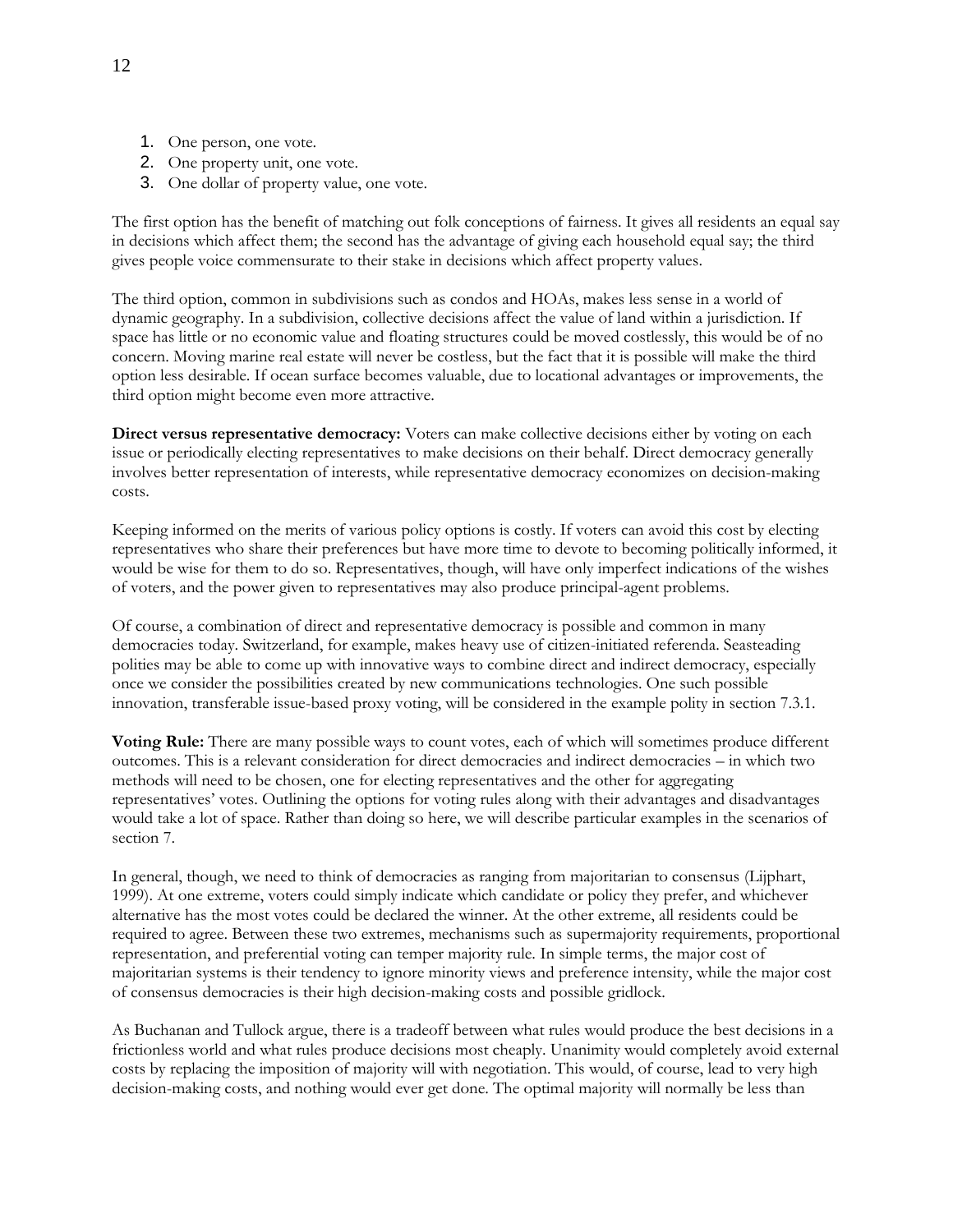100%, but there is no reason to expect it to be 50%. It will be more or less than this depending on the external costs and decision-making costs involved, which will vary by issue.

**Agenda Setting**: As important as the rule used to decide among competing policy options is the rule used to determine what policies will be considered. No matter how impartial the voting rule is, if the mechanisms used to decide on what people will vote are biased, we will end up with biased policy. There needs to be some way to control the agenda, since if anyone could introduce proposed legislation, decision-making costs would be very high. The problem of agenda control is even more serious when collective preferences are intransitive. The Condorcet paradox shows that the order in which options are presented can determine the result. Without tight agenda control, we end up with constant cycling among policy options since none will dominate all others. With tight agenda control, we end up with an arbitrary decision (Mueller, 2003, pp. 112- 114).

#### **3.3. Entrepreneurial Communities**

The major alternative to the CID as private government is the entrepreneurial community.<sup>3</sup> In this model, the community entrepreneur not only creates the rules of the society initially, but retains ownership and control of the community. Residents then rent land, which comes bundled with rules and public services. The owner could be a single individual or a joint stock company; residents would be businesses, individuals, or households. The law or constitution of such a community would be the totality of lease agreements between landlord and tenant, between sublessees and sublessors, and indeed between any two community members involved in a contractual relationship.

While we are accustomed to thinking of landlords as passive rent-collectors, they have both the ability and incentive to be productive entrepreneurs constantly striving to increase the amenity value, and therefore rental income, of their land. The benefits of this type of community are described at length by Spencer MacCallum, expanding on the work of his grandfather Spencer Heath (Heath, 1957; MacCallum, 1970, 1971, 2002). According to the Heathian view of anarchism, a "manorial" system in which political authority stems from land ownership gives the owner of a multi-tenant income property (MTIP) the incentive and information to efficiently produce the optimal mix of rules and public services.

The landlord, as residual claimant wishing to maximize rental income, will be forced to provide the environment customers desire at a competitive price. He is renting his land; anything he can do to increase the value of that land is in his interest. The fact that a single claimant has a long-run interest in the value of the land internalizes many of the potential externalities which arise when multiple parties live in the same community. MacCallum sees the essential duties of the community proprietor as tenant selection, land planning, and leadership. All of these duties involve dealing with the effects of externalities.

When ownership of a community is divided, a market system will allocate parcels of land (or ocean surface) to those willing to pay the most for them. The person or organization willing to pay the most for a piece of land will be the one who gains the most from the use of it, though with some weight also given to wealth. This will tend to produce better outcomes than random assignment, but is not without problems.

The amenity value of a piece of land depends on land use in surrounding areas. Thus, every land-use decision imposes externalities – positive or negative – on neighbors. The socially optimal outcome – what is most efficient – will not normally be realized through a decentralized market for land. A seller will not normally consider the externalities a potential buyer would impose on neighbors. We will therefore see too many land uses which produce negative externalities – such as polluting factories near residential areas – and too few

 $\overline{a}$ 

<sup>&</sup>lt;sup>3</sup> The term "proprietary community" was formerly used for this type of enterprise, as in MacCallum (1970). More recently, that term has come to be used to refer to CID subdivisions, and thus MacCallum and others have come to use the term "entrepreneurial community," sometimes shortened to "entrecomm."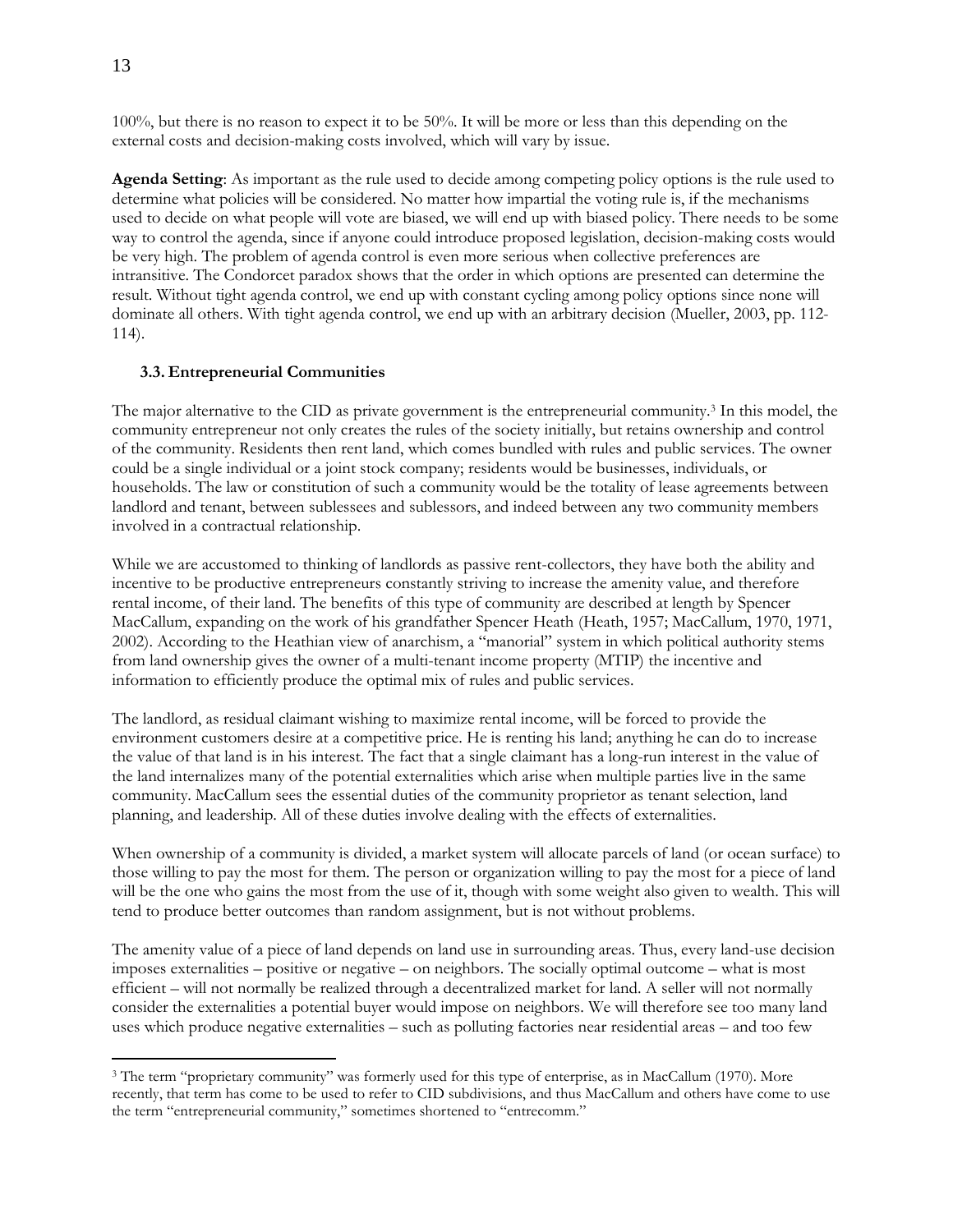land uses which produce positive externalities – such as parks near residential areas. Without transaction costs, Coasean bargaining would produce the efficient outcome under any system of ownership (Coase, 1960). Neighbors would make side payments to prevent undesirable and encourage desirable land uses. When transaction costs are present and substantial, as they are likely to be in reality, inefficiency will remain.

This problem has prompted existing governments – and indeed CIDs – to create zoning rules such as separate industrial and residential areas. While this might remove or mitigate certain externalities, it produces its own problems (Glaeser & Gyourko, 2002). Even the best zoning rules would be costly due to their inflexibility. Given that they are produced through imperfect mechanisms of collective choice, there is also good reason to believe that actual zoning rules will not be the best available.

In an entrepreneurial community of unitary ownership and control, this problem is avoided, since the owner can comprehensively plan the community and has the incentive to consider all the costs and benefits. The landlord considers all sites jointly and wishes to maximize total rental income. This may involve excluding some prospective tenants altogether, charging differential rents as a means of taxing or subsidizing negative or positive externalities, and deciding location so as to maximize total value. It will also often involve the direct production of public goods such as parks and policing, the creation of rules, and the adjudication of disputes. Further, fragmented ownership of a community tends to lock the initial pattern of land-use in place. Knowing when leases expire, the landlord can plan ahead to rearrange lots and respond to changing circumstances.

Planning requires consideration of how certain public services, such as transportation, and rules, such as noise control, will affect the amenity value of each lot. In thinking about what public goods to produce, the landlord will consider whether their cost is offset by benefits to tenants. If so, rental prices will be bid up by more than the cost of provision and the good can be provided profitably. When considering decisions which will benefit some residents and harm others, the landlord will consider the magnitude of various costs and benefits. Some will prefer to live in a community in which they can listen to music as loudly as they wish at any time; others will prefer restrictions. If the lovers of loud music have only a weak preference, and are therefore willing to pay only slightly more rent to have their way, while those who value peace feel more strongly, the landlord will be prompted to place restrictions on music. Additionally, the landlord may be able to make exceptions to blanket rules in particular circumstances. Fortunately, the profit motive will encourage them to only make exceptions favorable on cost-benefit grounds. As in ordinary markets, individual incentives produce efficient outcomes.

The price mechanism of rent produces not only the incentive for optimal governance, but also the information. The landlord has a feedback mechanism – market demand – which is unavailable to nonproprietary governments. When the rent they are able to charge is on the increase, they know they are doing something right. Additionally, the landlord will be able to make use of other information sources, such as asking tenants what they want. Even if tenants don't have a formal right to voice, their views are very likely to be considered.

There are, of course, limits to central planning of a community. The landlord will never have perfect knowledge of the best policy and perfect ability to implement it. Fortunately, the profit motive also contains incentives to avoid technocratic hubris. If planning becomes too rigid or ambitious, rental income will fall.

The owner of an entrepreneurial community is essentially a dictator, but is heavily constrained by the threat of exit, as well as by contractual obligations. The power of contractual obligations is effective for land-based entrepreneurial communities since they embedded within broader legal systems with mechanisms of contract enforcement. A seasteading polity, on the other hand, will not exist within the jurisdiction of an existing state and will in some sense be on its own. The problem of contract at sea is more like that of a national government attempting to constrain itself. While this is attempted through national constitutions, the lack of an external arbiter and enforcer makes constitutions unenforceable. As we will see in section 5.2, though, the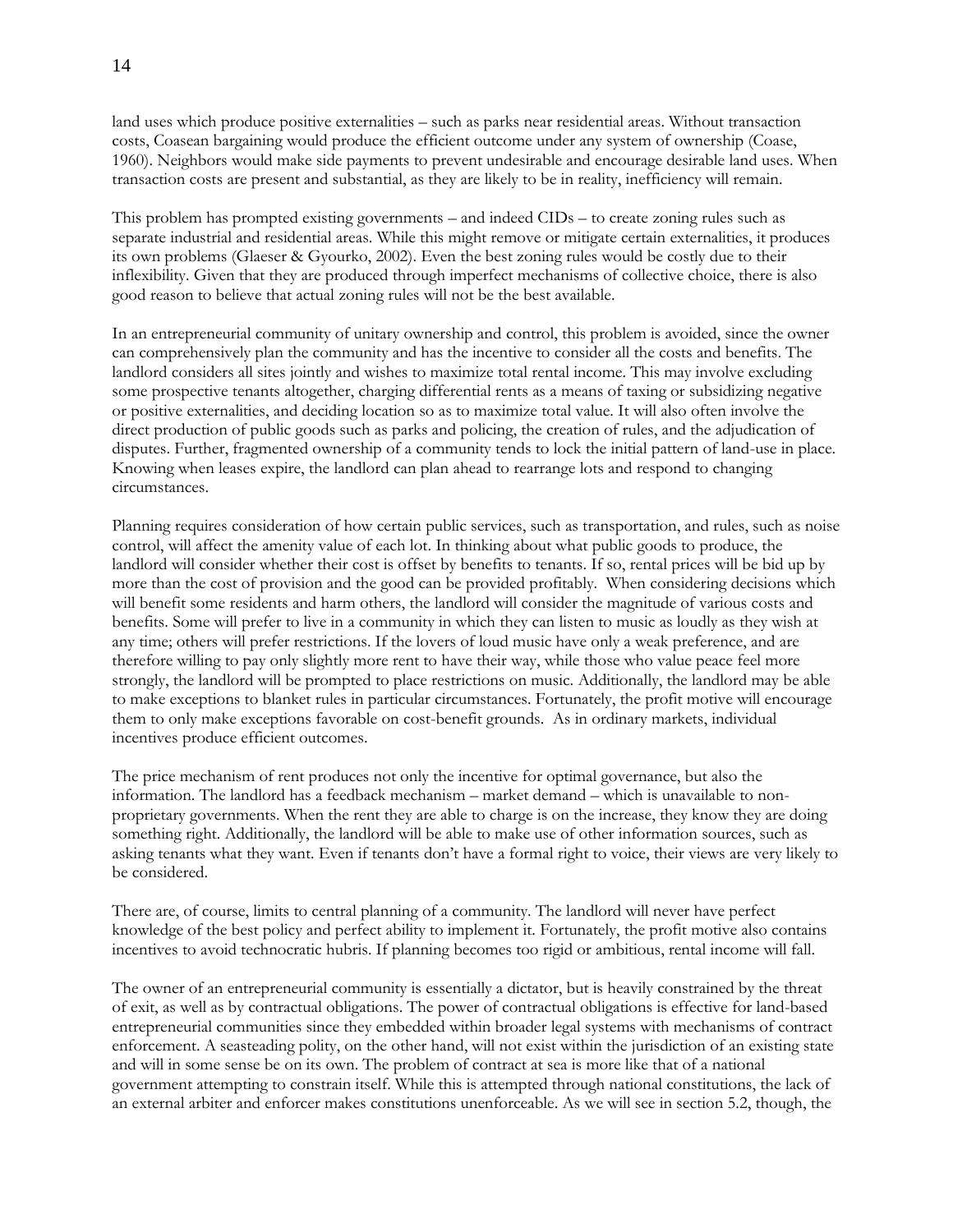small scale of seasteads might allow seasteads to make credible promises where national governments cannot. Further, with a sufficiently strong threat of exit, contract might be entirely unnecessary and counterproductive, as informal mechanisms will be sufficient and allow for greater flexibility.

Of course, large entrepreneurial communities might be owned by more than one person. If this is so, it will be faced with the second-level governance problem of forcing managers to act as faithful agents of shareholders. Fortunately, this is not a new problem and has been subject to centuries of institutional innovation in the form of corporate governance. Section 3.4 will describe some of the ways in which corporate investors, founders, and managers have solved the principal-agent problems which accompany the separation of ownership and control.

The multi-tenant income property is a common and proven model for specific uses, but has thus far formed the basis of only a few true communities as we normally understand them. The history of the modern entrepreneurial community begins with the hotel. Hotels, while normally only accommodating guests for short times, can be thought of as miniature cities. There are public and private areas, public services such as transport, shopping areas, bars, and restaurants. While the market for short-term shelter is ancient, only relatively recently have hotels become communities in the sense of offering a variety of services rather than being merely a place to rest one's head (MacCallum, 1970, pp. 7-14).

In addition to short-term residential accommodation, the entrepreneurial community is a common model in commercial property. Shopping malls and office parks conform to this model, each containing multiple tenants with the potential to impose externalities on each other and in need of public services. The shopping mall is a particularly good example of this. Realizing that certain large retailers are able to draw in customers, which will benefit other retailers, proprietors offer these "anchors" discounted rent and other inducements. Further, mall proprietors are able to exclude any stores which could tarnish the image of the mall, and they also provide collective services such as promotion, car parking, and public-area maintenance which are public goods vis-a-vis tenants (MacCallum, 1970, pp. 15-20). While most entrepreneurial communities are much smaller than today's governments, cases such as Disney World in Florida and The Venetian in Las Vegas show that this type of organization scales reasonably well, and MacCallum has collaborated with the late Michael van Notten to develop a master lease which would form the "social software" of a larger, generalpurpose polity (Notten, 2005, appendix C).

According to MacCallum, the absence of entrepreneurial communities in the long-term residential real estate market can be explained by a combination of tax incentives favoring owner-occupancy and a cultural norm which values ownership over tenancy. While these may both be responsible to an extent, it may also be somewhat true that entrepreneurial communities are not well-suited to long-term residential accommodation on land. Since proprietors are constrained solely by exit, high switching costs make entrepreneurial communities less attractive. The cost to an individual of moving home is generally higher than the cost of a business moving locations. People are often prevented from moving by social ties and employment commitments, though this sort of locational lock-in seems to be decreasing over time (MacCallum, 2003).

There is one area of long-term accommodation in which entrepreneurial communities have been common, however: manufactured housing communities, also known as mobile home parks. These communities grew out of trailer parks, which are now generally referred to as "RV parks" and will be discussed briefly below. Until the late 1940s, the use of trailers and RVs was for the most part restricted to recreation. Eventually, though, units large enough to serve as permanent homes, and we saw the emergence of parks specifically catering to the needs of long-term residence. Manufactured homes now bear little resemblance to the trailers from which they developed: they are the size of small houses rather than large vehicles and are generally very expensive to move (MacCallum, 1970, pp. 28-33).

The relationship between resident and park-owner is of great interest here. There are three typical arrangements. First, the park-owner might own both the home and the land on which it is parked and the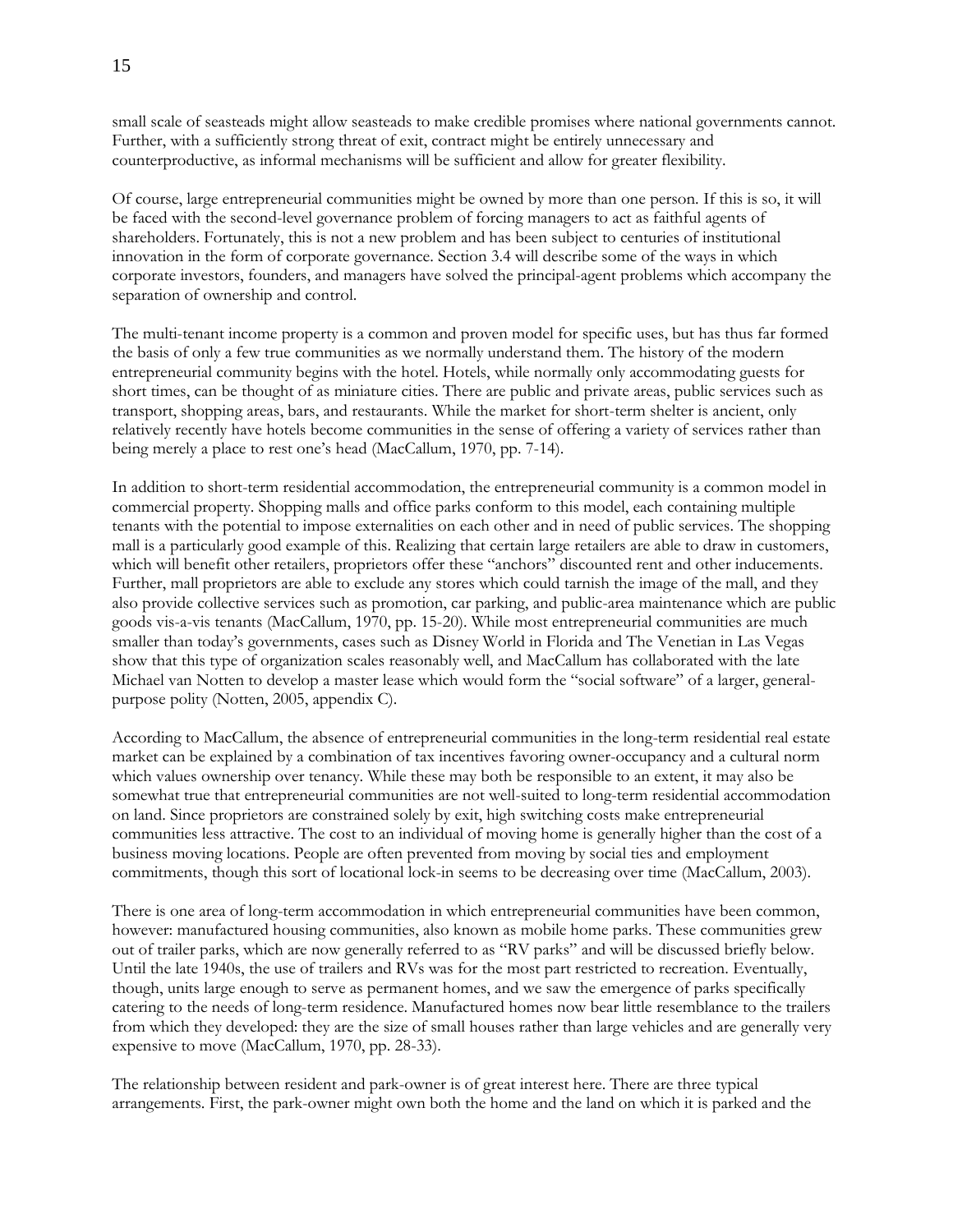resident pays rent for both. This pure tenancy arrangement is really no different from other rental arrangements. In a few cases, the park is subdivided, with residents owning both the home and the lot. Such parks, however, are uncommon and unpopular due to the fact that the initial allocation of lots was largely locked in even in the face of changing needs resulting from larger mobile homes. The more interesting situation is when the resident owns the home but leases the land on which it sits. The desire to maximize rental income encourages the owner of the park to create efficient rules and provide public goods for residents, while the resident's equity in the home does not discourage improvement to the structure (Hightower, 1975; MacCallum, 1970, pp. 28-33; Nyberg, 1972). In a seasteading community, the economically equivalent case would be a situation of structural modularity down to the single-family level, with each family having individual ownership of their structure and dwelling while paying a monthly fee to belong to the polity (i.e. renting the space on which their structure floats). This situation is likely to avoid the problems of some forms of entrepreneurial communities and of voluntary democracies.

At first glance, manufactured housing communities seem like the closest land-based approximation of seasteading: buildings are on wheels and the connection between structure and land is therefore loosened. Apart from their existence within broader polities, then, manufactured housing communities might seem to be an example of dynamic geography on land. Unfortunately, this is not the case: while buildings are often on wheels, the cost of exiting a manufactured housing community remains large for at least two reasons. First, manufactured homes aren't nearly as easy to move as one might suppose, since they are optimized for living rather than travel. Seasteads will also generally be optimized for living rather than movement, but the physical properties of the ocean will make moving relatively cheap anyway. Second, the market for manufactured housing communities, at least in the United States, is rather uncompetitive. Since manufactured houses are generally deemed undesirable eyesores, zoning ordinances have restricted where they can be located and increased the cost of entering the market. Thus, the market for manufactured housing communities has reasonably high barriers to entry and customer lock-in. From the resident's point of view, this means there are only a few options, each of which is expensive to try (Bartke & Gage, 1969; Dawkins & Koebel, 2010; MacCallum, 1970, p. 30).

RV or trailer parks are more competitive for short-term guests, due to the lower switching costs which come from vehicles designed to be moved regularly, but such parks are seldom used as permanent residences. While there are some "fulltimers" who live in RV parks permanently and often shift among them, competition in this market is weakened by the same regulatory barriers as manufactured housing parks: zoning makes RV parks few and far-between, and since people will normally be tied to an area due to work and family commitments, this increases the cost of switching.

Another interesting type of entrepreneurial community for our purposes is the marina. Marinas provide recreational boaters with a place to berth and a host of other services, including boat maintenance, refueling, restaurants, bars, and shops. Some are run by non-profit yacht clubs with a condo model of ownership, some by governments, and others as entrepreneurial, for-profit communities (MacCallum, 1970, pp. 33-34). Like mobile home parks, entrepreneurial marinas rent space to boaters, who retain ownership of their vessel. Various rules and security services come bundled with the space, and other services such as lock-up facilities, internet, and access to club facilities might be bundled or subject to an additional fee.

In contrast to mobile homes, boats are designed to move around cheaply and the threat of exit is generally much stronger. The fact that most boaters live at a fixed location on land and want their boat nearby limits the power of exit, and the number of marinas in close proximity to one another varies greatly by region. Liveaboard boaters, though, have much lower exit costs. Since firms need to respond to marginal consumers, the existence of liveaboards makes the market for marina space competitive despite high switching costs for most boaters. The separation of structure and space combined with the low costs of exit and the fact that some seasteads may themselves be marinas makes the marina a very useful case study in governance. The crucial difference, of course, is that marinas are currently governed by the laws of the jurisdiction in which they exist whereas a floating marina in international waters would exist in a legal vacuum. Unfortunately, there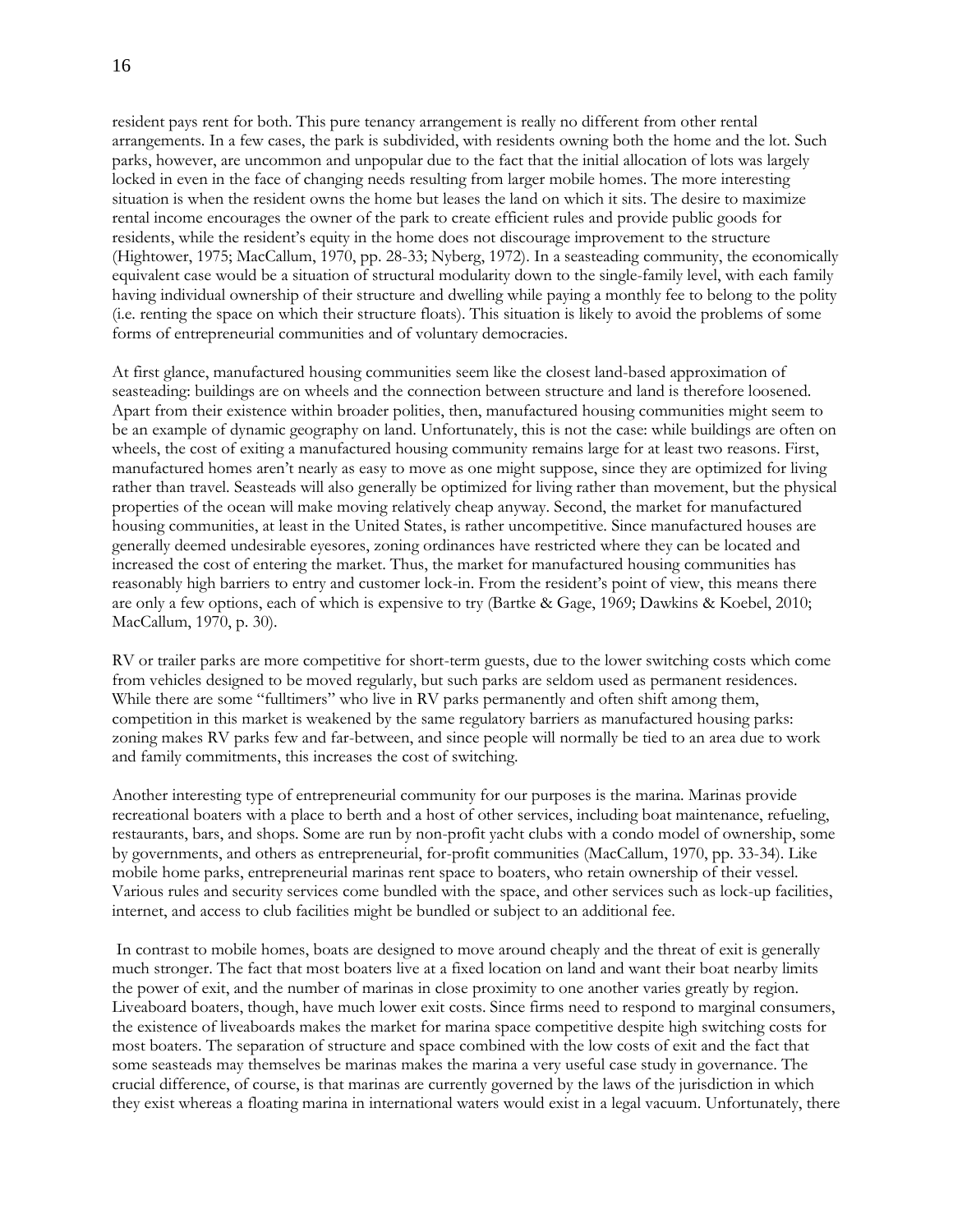has been no detailed study of the governance of marinas. Such study seems like a very promising source of knowledge in designing the governance mechanisms of a seasteading polity.<sup>4</sup>

The flexibility of entrepreneurial communities can be seen in the way disputes are resolved. Entrepreneurial communities such as mobile home parks and shopping malls normally have a set of written rules. Such rules are not always enforced, however. When the rule does not result in favorable outcomes in a given situation, the park owner will normally ignore violations. If neighbors complain, the rules can be enforced. When conflicts arise, compromise is sought. Taking a common-sense approach to disputes seems to suit everybody best in existing entrepreneurial communities (MacCallum, 1971, p. 10). Discretionary power is dangerous in large-scale polities in which governors have neither the incentive nor information to effectively resolve disputes. When proprietors have a long-run interest in the well-being of the community, however, flexibility and common sense become powerful tools.

Multiple-tenant income properties have led to innovations in lease arrangements. Traditional leases, being a bilateral agreement, normally contained provisions only regarding how each party would treat the other. Since the community proprietor was concerned with how tenants treat each other, however, terms protecting parties not involved in the particular contract were included (MacCallum, 1971, p. 6).

Not all residents of an entrepreneurial community are directly involved in the landlord-tenant relationship. In shopping malls, store employees and customers generally have no contractual relationship with the landlord, yet their behavior is important to his investment. In the case of employees, the tenant generally acts as an intermediary between the interests of landlord (himself an intermediary among the interests of all tenants) and employees. The tenant is involved in two legal relationships simultaneously, and is therefore well-suited to this role. For example, MacCallum recounts the case of a nurse in a shopping centre repeatedly violating the rules by parking in customer-only car parks close to the centre. The centre manager attempted to inform her of the rules, but was ignored. To remedy the situation, the manager informed the surgery at which she was employed that she would have to be fired, which is what happened (MacCallum, 1971, p. 7).

#### **3.4. Corporate Governance**

 $\overline{a}$ 

While we are not accustomed to thinking of corporate governance in the same way as the geographicallybound governance of private communities or national states, there is much to be learned from the governance of the relationship between the investors in a firm and its managers.A firm is essentially a bundle of implicit and explicit contracts among individuals pursuing a goal they could not achieve on their own, and the process of creating this contractual relationship is voluntary. The separation of ownership and control allows for mutually-beneficial cooperation between those with capital to invest and those with the skills to run a business. Such a relationship, though, puts investors in a weak position ex post. Realizing this, investors will demand assurances and protections ex ante. If the founders of a company cannot credibly provide such assurances and protections, the relationship will not go forward.

Whereas political philosophers often attribute government to a hypothetical social contract, firms are governed by genuine social contracts: there is a collective action problem to be solved by coordinating individual behavior, and each potential contracting party is a veto point. In order to allow this mutually-

<sup>4</sup> For example, the separation of different sections of the marina into public and private space is important in allowing tenants to sort themselves by desired level of security. Some boaters want to store their boats safely in their absence, while others want to make use of the marina's facilities with a minimum of fuss. Airports are another business which has accomplished a clear demarcation between high-security areas for airlines and lower security areas for smaller private planes, while allowing both to use the same runways. Such demarcation will be important in seasteading polities where business uses are mixed. Combining the storage of sensitive data with tourist ventures, for example, could cause problems in the absence of some form of zoning. I thank Kevin Lyons for pointing this out and sharing his experience as a boater and pilot.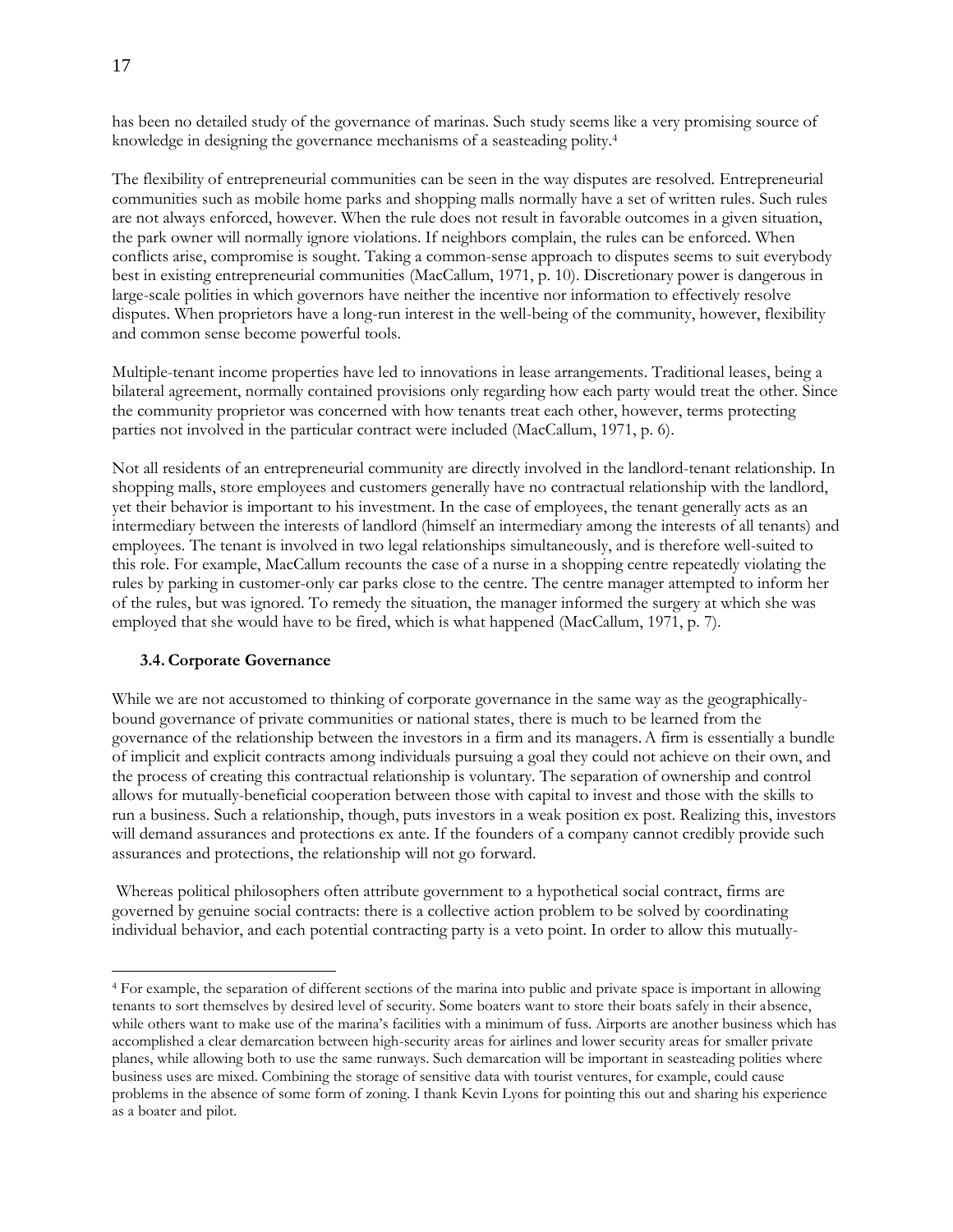beneficial relationship to form and create value, investors and managers have devised a number of ingenious governance mechanisms. This has been happening for centuries, and the development of corporate governance practices and common law reflect the results of a long series of institutional experiments. Corporations and corporate law, which unfortunately did not exist at the founding of the United States and the drafting of its constitution, have developed many robust solutions to the problems which are inherent in any principal-agent problem and go unsolved in democratic systems of government.

Corporate governance has been the subject of much theoretical work by economists. <sup>5</sup> This theoretical literature, though, is insufficiently grounded in the empirical reality of how the corporate relationship is governed in practice, since many mechanisms are simply not amenable to formal modeling (the economist's favorite pastime). This section will therefore review the standard economic approach to corporate governance before outlining some of the mechanisms used to constrain managerial slack and misbehavior which have been neglected by the mainstream literature.<sup>6</sup>

# **3.4.1. The Economics of Corporate Governance**

According to the standard economic view, once investors have given money to managers, their input in the business is no longer required. Left to themselves, managers would pursue their own interests at the expense of those of shareholders. Managerial slack could facilitate everything from outright theft to overly plush offices to acquisitions which increase the prestige of the company, and therefore its managers, while reducing profitability. This led some early commentators, such as Berle and Means (1932), to argue that the corporation is a fundamentally flawed form of business organization. The separation of ownership and control apparently removes the profit motive from those in actual control of the firm, and thus the usual mechanism by which the market produces an efficient allocation of resources is absent.

If this analysis were sound, though, we would not see so much economic activity taking place in corporations. Unless we assume that shareholders have failed to notice that they are pouring their investment directly into the pockets of managers, the presence of corporations shows that the problems are not as bad or intractable as pessimists like Berle and Means suppose. A number of economists have rightly recognized that there are a number of mechanisms by which managers are constrained. Where Berle and Means saw the separation of ownership and control combined with incomplete contracts leading to the death of the market system, others have seen it as a challenge amenable to contractual and organizational innovation with the power to augment the value-producing power of the market. A weak ex post position of investors would lead to an ex ante underprovision of corporate investment, and it would be better for both investors and managers if managers could be effectively forced to act as faithful agents of shareholders.

The difficulty of corporate governance is increased by the relationship among shareholders. Monitoring and punishing managers for poor decisions is costly, and shareholders will often be stuck in a collective action problem. All shareholders would be better off if each took some effort to monitor their agents, but any one shareholder has the incentive to free-ride on the monitoring effort of others. This is one of the central challenges of democratic forms of governance, and in the large democracies we see today lead to the problems of rational ignorance and rational irrationality discussed in section 3.2.1.

Perhaps the greatest constraint on managerial slack is competition: if managers are forced to compete for their jobs, they are given a strong incentive to perform well. While the founders of a firm do not need to create the mechanism of competition themselves, the internal governance features of the firm will often affect the degree to which managers are constrained by external forces.

 $\overline{a}$ 

<sup>5</sup> See Shleifer & Vishny (1997) and Gillan (2006) for surveys of this work.

<sup>6</sup> I am again indebted to Kevin Lyons for pointing out the gap between theory and practice and sharing his expertise and experience in corporate governance at a practical level.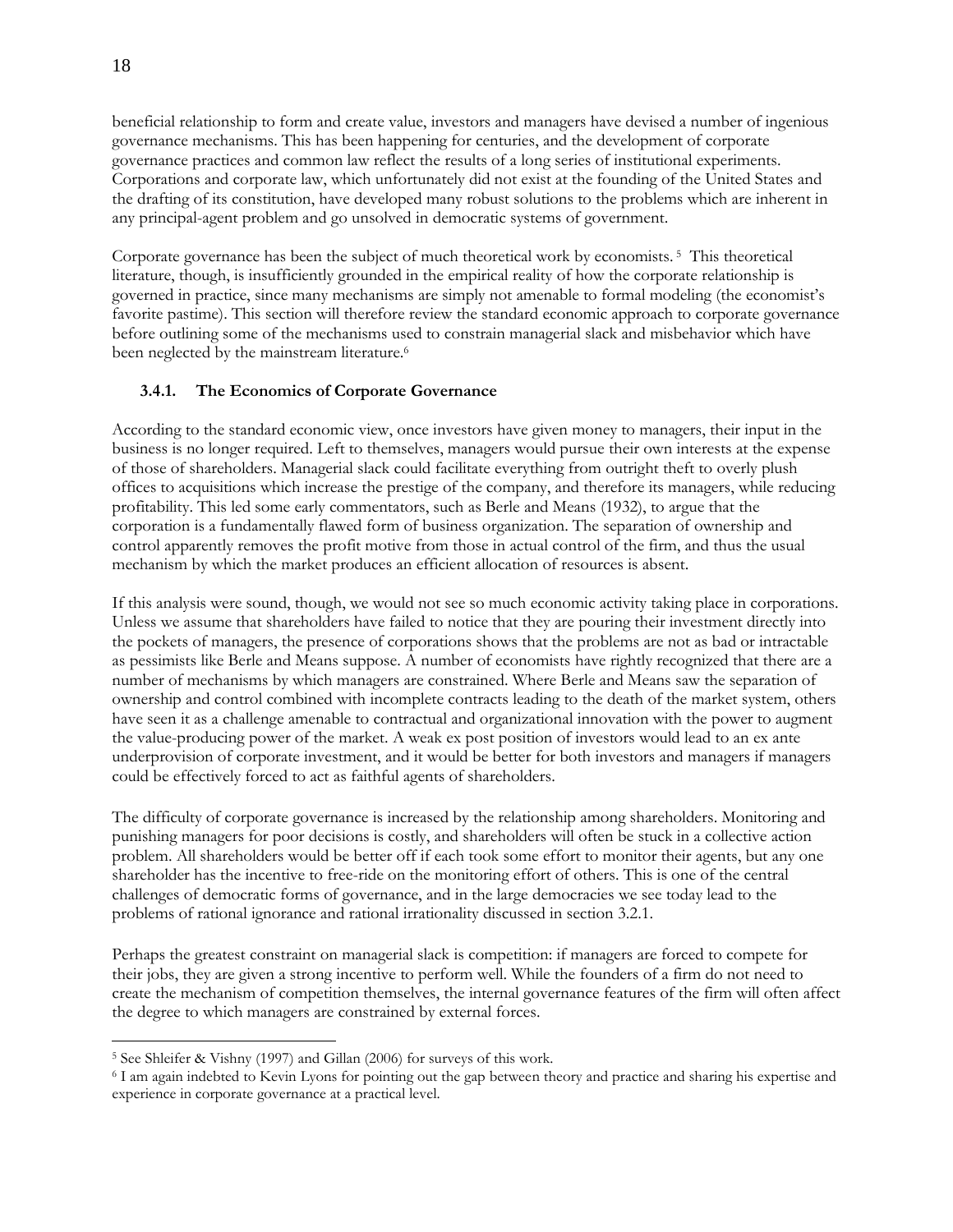Since poor management will lower share prices, entrepreneurs can theoretically buy a controlling stake in the business, install better-performing managers to increase the share price, and make a handsome profit. There are, however, a number of legal and regulatory barriers to hostile takeovers designed to protect against investor misbehavior, especially if a controlling stake is purchased. Fortunately, a controlling stake is not always required, as a sufficiently large uncontrolling block of shares will often make an effort to induce change, such as through a proxy fight, which would include convincing other shareholders to support the management challengers, worthwhile. Similar profits are available to other firms through vertical or horizontal mergers. While those undertaking a takeover or merger attempt will not capture the full value of their efforts, since a premium will need to be paid per share, the market for corporate control pushes management towards efficiency. Generally, the Coase theorem tells us that corporate control, as a tradable commodity, will tend to end up in the hands of whoever is able to make the best use of it.

Another form of competition argued to constrain managers in the economic literature is that of the labor market. Since incumbent managers generally want to keep their jobs, or at least not get a reputation for running a firm into the ground and being ousted in a hostile takeover, the market for corporate control limits managerial slack (Manne, 1965). The labor market also imposes discipline on managers, since other managers within and outside the firm will have the incentive to monitor incumbent performance and alert shareholders to any misbehavior, whether by replacing them in the normal way or through a hostile takeover (Fama, 1980). The internal governance mechanisms of the firm can influence the degree to which external competition acts as a check on management discretion. Firms with governance features which make hostile takeovers less likely through poison pills, for example, seem to earn lower profits and thus trade at a discount (Gillan, 2006, pp. 388-389). Very high salaries for senior managers may increase the incentive effects of labor market competition. If junior managers within the firm are vying for a few lucrative senior positions, we end up with a tournament situation in which all managers have a strong incentive to perform well (Lazear & Rosen, 1981). Not only will this improve job performance at lower levels, but will also produce positive selection and incentive effects on top managers, as they will have gained their position by demonstrating their ability and commitment and face a stronger possibility of being dethroned should they reduce their effort.

While the external force of competition does constrain managers to a significant degree, principal-agent problems remain. This has prompted the founders of firms to devise a number of internal control mechanisms.

The most obvious of these is the board of directors responsible for the hiring and firing of senior managers. This provides a relatively low-cost way for shareholders to monitor and punish poor performance (Fama, 1980; Fama & Jensen, 1983; Williamson, 1985, chap. 12). Of course, the relationship between shareholders and the board is also subject to principal-agent problems, and boards can sometimes be captured by managers (Elson, 1996). This is especially true of large, mature firms with dispersed ownership, as collective action problems among shareholders will be high and management will often nominate board members. Recent research has shown that the composition and size of boards (Deutsch, 2005) and the voting rules used to elect them (Jensen & Warner, 1988) have an impact on firm performance. The structure of board meetings, board compensation, and a number of other factors are also likely to have an effect. The board of directors can be seen as a separation of powers within the firm similar to that we see in public governments, with the board acting as the legislature and the management as executive.

Proxy voting – which allows shareholders to vote in absentia by either directing an agent how to vote or delegating the decision-making power to them- is an important mechanism which seems to constrain managers by reducing the cost to shareholders of voting, both in terms of attending meetings and gathering the information needed to vote wisely (Alexander, Chen, Seppi, & Spatt, 2009). A number of for-profit proxy advice firms have arisen to assist shareholders in their voting decisions, though their role is limited mostly to reducing the practical difficulty of casting a ballot, rather than reducing information costs. Further, proxy voting can allow decision-making to be concentrated in particular situations. If management quality is poor,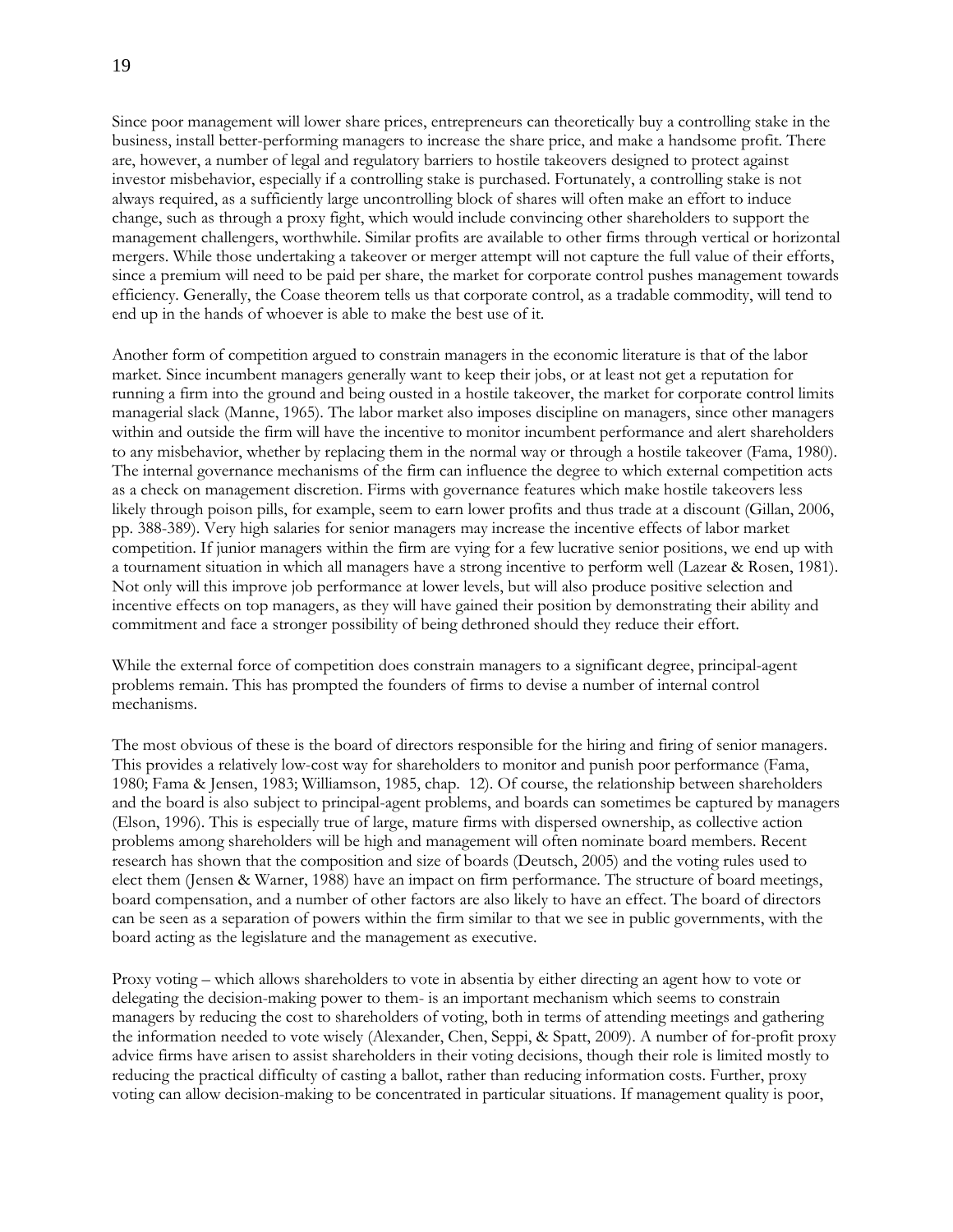those wishing to replace incumbent managers or directors can use proxy votes to do so. The proxy fight can thus be seen as an alternative to the hostile takeover offer (Hart, 1995, pp. 682-683; Ikenberry & Lakonishok, 1993; Maug, 1999; Pound, 1988).

Incentive compensation schemes are another way of aligning the incentives of managers and shareholders. In general, though, managers do not capture the full value of their marginal contribution, and incentives will thus not be fully aligned. Further, high-powered incentives which make a manager's compensation closely tied to firm performance will result in a high degree of risk for the managers, as they will receive abnormally high or abnormally low salaries depending on many factors beyond their control. An individual employee such as a manager will not normally be well-placed to deal with the risk of taking no salary, and the optimal incentive contract must find a balance between the risk-sharing benefits of an invariant salary and the performance benefits of incentive contracts (Hart, 1995, pp. 678-679; Jensen & Murphy, 1990; Shleifer & Vishny, 1997, pp. 744-745).

Taking on debt can serve as a credible commitment to wise management. Managers wish to avoid bankruptcy, since this would result in their jobs being lost and their reputations being harmed, and financing the firm through debt rather than equity will increase the threat of bankruptcy if management becomes excessively slack. Thus debt acts as a bonding mechanism by which managers can constrain their future behavior (Grossman & Hart, 1982; Jensen, 1986). While this is a theoretical possibility, it is unclear how important this is in reality. Debt may constrain managers explicitly through contractual terms however, as covenants in debt contracts sometimes limit the discretion allowed to managers in their decision making.

The nature of shareholders is not some exogenous fact, but is negotiated and explicitly agreed to at company formation and is amenable to subsequent alteration in order to maintain or increase efficiency. Shareholders consent to the rules governing ownership during the founding of the corporation, and their ability to sell their stake in the firm will prompt them to demand rules which maximize long-run value. When shares can be traded, the Coase theorem tells us that the efficient allocation will be reached. The existence of large shareholders can be seen as a way of mitigating free-rider problems in monitoring and enforcement (Shleifer & Vishny, 1986). Institutional investors have a large role to play here (Barnard, 1990; Bhojraj & Sengupta, 2003; Gillan & Starks, 2000), but these large organizations come with their own principal-agent problems.

# **3.4.2. The Practice of Corporate Governance**

While the mechanisms described above are important in governing the corporate relationship, economists have tended to ignore other existing mechanisms which are neither easily measurable or discoverable from an armchair perspective, as is the concentration of share ownership, or amenable to formal economic modeling, as is the market for corporate control. In particular, economists have neglected ethnographic research of how managers and shareholders actually overcome the agency problems which could arise from the corporate relationship. Like all economic behavior, corporate governance is embedded in the broader social structure, and corporate actors have a range of social and cultural resources at their disposal (Granovetter, 1985; Macneil, 1980).

Contrary to the undersocialized view of neoclassical economics, market transactions are seldom governed by discrete transactions, but by an ongoing relationship in which trust, reciprocity, and tacit but mutually understood norms are important. "Relational contracts" are maintained not by the threat of legal action but by the mutual desirability of an ongoing relationship (Macneil, 1978, 1985, 1973). Even if two parties do not expect to transact again, dense networks which allow information to flow freely augment the power of reputation to align incentives.

In the absence of formal mechanisms to protect against dishonesty, trade is often facilitated by dense networks of culturally homogenous traders able to detect cheating through quick and reliable information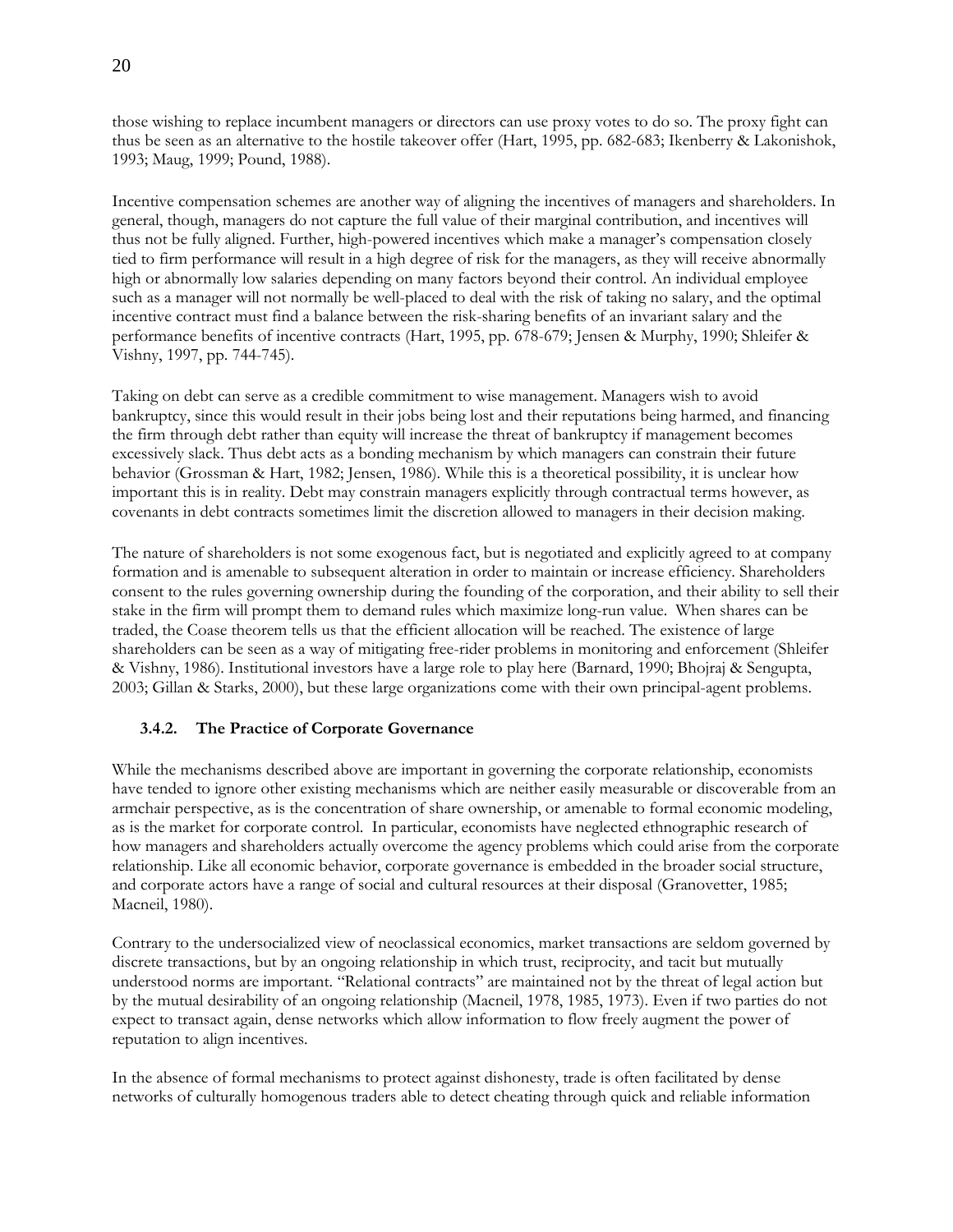transmission and punish cheaters through social sanctions (Bernstein, 1996, 1992, 2000; Greif, 1993, 1989, 1994; Greif, Milgrom, & Weingast, 1994). According to these scholars, social structures are not created to serve the purposes of trade, but people trade in networks with low transaction costs. This, of course, limits the number of trading partners and thus the potential gains from trade (Greif, 1994). Leeson (2008), though, takes the argument further by suggesting that traders may intentionally take on certain cultural beliefs in order to reduce social distance and thereby signal trustworthiness to potential trading partners.

Social forces continue to mitigate opportunism even in modern, industrial economies. Macaulay (1963), for example, examines the informal links used to sustain relationships between firms in the United States. He interviewed businessmen and lawyers, mainly involved in the manufacturing industry, and found that contracts were often written but seldom represented the final word on the relationship. The minutiae of routine contracts were often ignored, and tacit agreement became the principal means of maintaining the relationship. There were often inconsistencies between the standardized contracts of buyer and seller. In such cases there is no formal contract in any meaningful sense, since there is no agreement. Telephone or informal written communication would often lay out the conditions of agreement more meaningfully.

When tacit understandings and contractual obligations conflicted, the former would normally take precedence. It was normal for buyers to cancel orders as circumstances changed, for example, even when they are contractually obliged to complete the transaction. This was seen not as "breaching the contract," but simply "cancelling the order." Legal sanctions were seen as a last resort, and even the mention of legal obligations and remedies was normally seen as ill-mannered. There was a perception that to stay in business one had to behave in a decent and honorable manner. Trust and flexibility could not be maintained by formal rules. Reputation and non-legal promises were often seen as more important than contractual relationships. There were widely accepted norms that promises should be honored. The businessmen interviewed saw this as more important and effective means of securing transactions than the threat of litigation. Thus, contractual good faith is normally far more important than the threat of legal sanction, and going to the courts can be seen as defection in the iterated prisoner's dilemma game of good faith bargaining.

These informal mechanisms can and have been used in corporate governance. Perhaps the oldest mechanism of avoiding principal-agent problems in business is the family firm. While we do not normally consider firms owned entirely by a family "corporate," ownership and control are often in the hands of distinct individuals living in different households with divergent incentives. Further, family firms can publicly trade shares. When the investors and managers of a firm are related, monitoring and punishing bad behavior become much easier.

While family firms are particularly important in countries with poor legal and economic institutions, they have also remained important in first-world countries. The benefits of keeping both ownership and control in the same family are obvious, but with publicly-traded shares, the degree to which minority shareholders will be protected is theoretically ambiguous. On the one hand, significant family ownership will make family managers and directors more likely to increase shareholder value, and unrelated minority shareholders will benefit from this. On the other, family shareholders may have objectives other than profitability, and managers may be encouraged to hire and promote family members even when there are more suitable candidates. As it turns out, publicly-traded family firms perform better than average. This suggests that the first factor dominates (Carney, 2005).

While the mechanisms of kinship do not scale perfectly, relational contracting does have a role to play in the governance of larger corporations without family ties. Especially for new corporations, investors can choose managers and directors likely to enhance shareholder value. This may be based partly on the social distance between principals and agents and a proven reputation in dense industry networks. This would mirror the use of pre-existing social ties to facilitate trade as described above. The founders of a corporation, though, might also make a conscious effort to decrease social distance, as Leeson (2008) argues is true of traders. Corporate culture can be seen in this light. Much empirical work has shown that the norms and shared values of an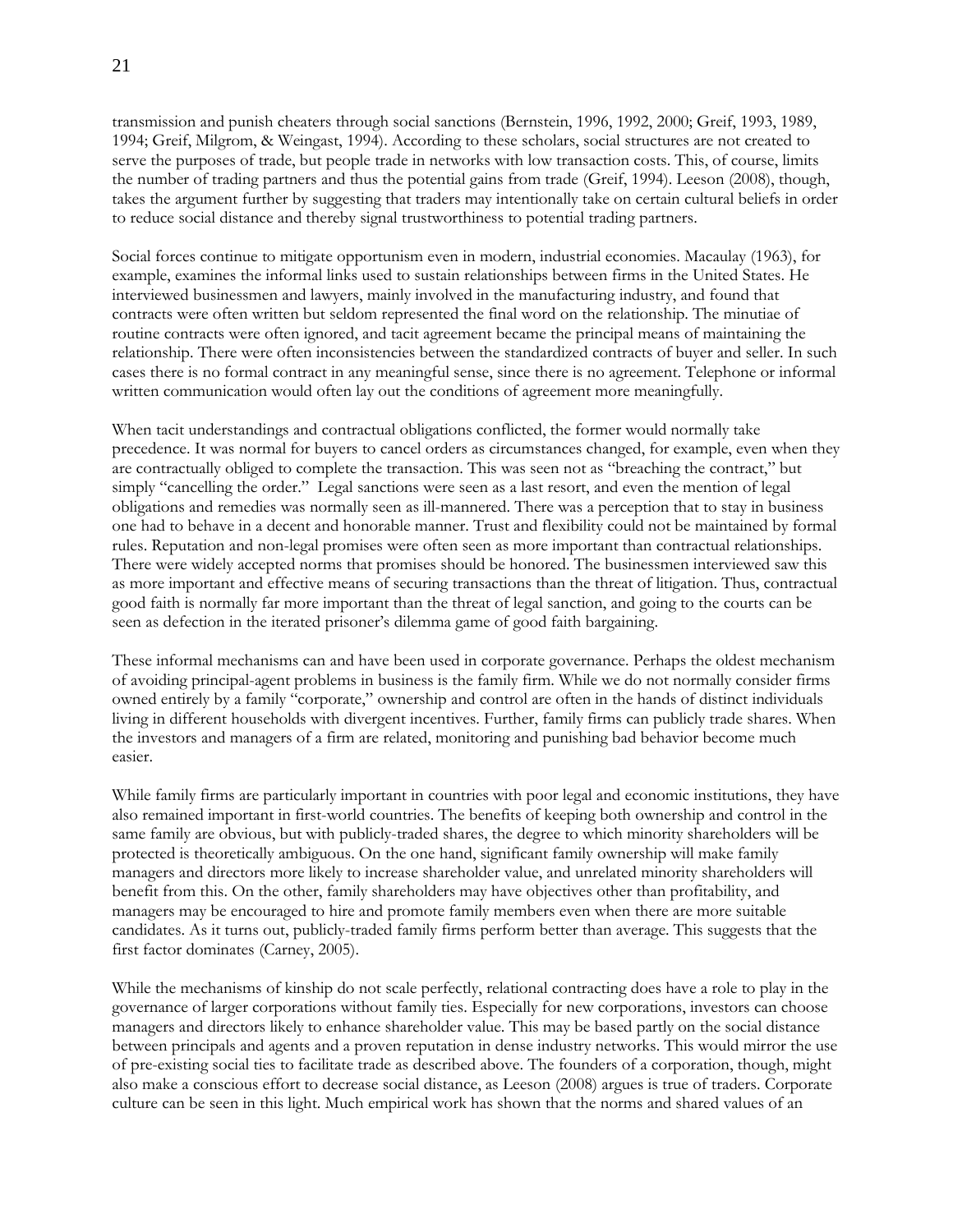organization influence its degree of success (Kotter & Heskett, 1992), and while culture is always a bottomup, emergent, phenomenon, founders and influential leaders can attempt to improve corporate culture by fostering norms which maximize shareholder value.

The investor can choose to remain an active player in governance by refusing to finance the corporation all at once. The Japanese system of corporate governance relies heavily on banks as institutional investors continually monitoring firm performance and offering stepwise investment. Where the standard economic approach sees investors as making a one-off decision of whether or not to buy the rights to a future stream of revenue and thereafter remaining passive, the Japanese investor is far more active throughout the life of the firm (Aoki & Patrick, 1994; Gilson & Roe, 1993; Morck & Nakamura, 1999). While the Japanese system of corporate governance has many problems, it does demonstrate that relational financing is possible. We can see this dynamic at work in other places, too: Silicon Valley, for example, is characterized by venture capitalists taking a similar active role in the governance of the firm and offering finance in a stepwise fashion. Further, here we see a dense network of investors, entrepreneurs, and their intermediaries with shared norms able to foster information flow and reputational sanctions (Aoki, 2000).

Unfortunately, there has been little ethnographic or historical research on how investors, managers, and directors manage their relationships in practice. Historical approaches are likely to prove useful in uncovering the way particular problems have been solved in the past and the way institutional innovations have built on one another. There has been significant historical study of the emergence of the corporation as an organizational form – see especially Chandler (1962) – but less on the history of corporate governance more specifically. Morck (2005) and Pound (1992) are notable exceptions. The legal history of corporations is also likely to be a useful avenue for further study, since past legal doctrines have often reflected the best practices of the industry (Mahoney, 1999). To better understand how principal-agent problems are currently solved in firms, we need ethnographic study. Rather than relying on theoretical reasoning or the measurable aspects of firm structure, it would be far more enlightening to actually observe what investors, managers, and directors do. There has been some work in this area (Samra-Fredericks, 2000a, 2000b; Zona & Zattoni, 2007), but the insights of ethnographic study have been largely ignored by the mainstream economic literature.

While some have suggested that corporate governance can learn from public governance (Frey & Benz, 2005), there are likely to be far more lessons running in the opposite direction. Corporate governance practices are the result of a long series of contractual and institutional innovations aimed at finding increasingly better answers to single, difficult, and evolving question: how do we delegate responsibility to specialists while ensuring that they serve our best interests over long, even perpetual, periods of time? This is also one of the fundamental problems of governance in general, whether of existing countries or ocean citystates. Further, one of the problems faced by seasteads will be the separation of ownership and control in an environment without an extensive pre-existing system of legal rights and obligations. More study of corporate governance will therefore be very useful in the creation of rules for seasteading ventures.

# **4. Governing at Sea**

Creating rules and metarules for seasteads will present both challenges and opportunities absent on land. The most important among these are:

- 1. Dynamic geography decreases the cost of exit.
- 2. Seasteads will not operate in the shadow of existing state law, as do land-based private governments. This presents challenges of contract enforcement but also hugely expands the potential for legal innovation.
- 3. Dynamic geography loosens the connection between land and buildings (structure and space).
- 4. The legal environment may be complex, with multiple jurisdictions very close together geographically and nested levels of governance. This will necessitate clear ways of signaling rule-sets, dealing with unintended violations, and integrating levels of governance.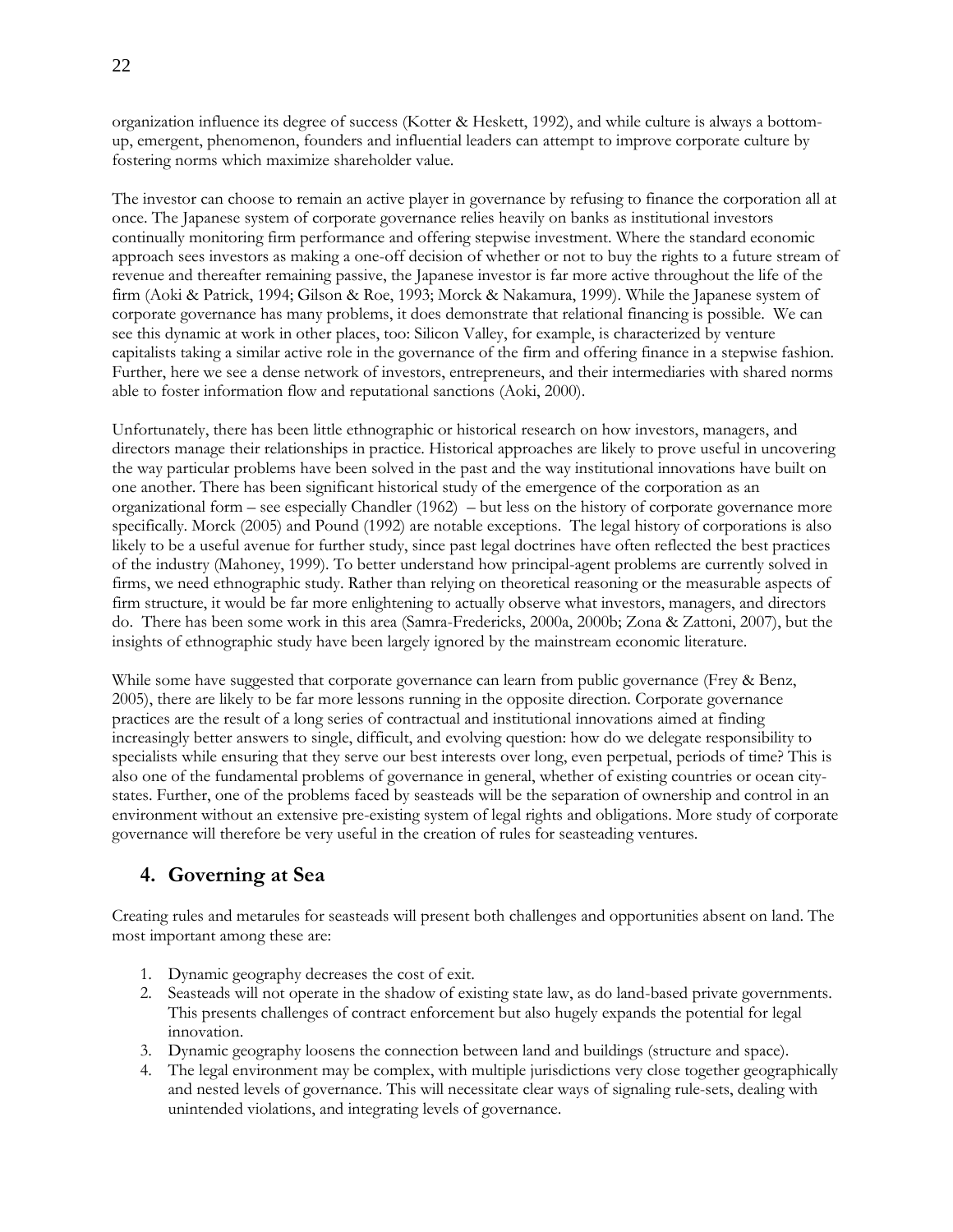- 5. The threat of existing governments taking exception to the activities of seasteaders and intervening makes the control of unpopular activities a public good.
- 6. Seasteading governments will initially be seen as less credible than established land-based governments.
- 7. Seasteading polities will initially be very small and will therefore lack the economies of scale available to larger jurisdictions in terms of the creation and interpretation of law.

### **4.1. Factors Affecting Choice of Structural Features**

The desirability of particular structural arrangements will depend on a number of factors. In addition to individual preferences, the heterogeneity of which will ensure a diversity of governance arrangements, there are three important considerations: (1) the size of the polity; (2) the modularity of the community; and (3) the thickness of the market for governance. All three will likely be strongly related to the maturity of seasteading as a technology, and the preferable structural features will therefore change over time.

#### **The Size of the Polity**

The size of the polity is relevant in a number of respects. First, small polities will not benefit from the economies of scale in the administrative machinery of governance. While professional, specialized technocrats might be most efficient at producing certain kinds of governance, small polities will not demand enough of such services to justify the employment of a specialist. Second, the collective action problems of a democracy might be less problematic in small polities. Third, informal rules may be sufficient in resolving disputes in small polities.

In the near future, we should expect only small polities.

#### **The Modularity of the Community**

Another consideration is the size of the smallest physically modular unit of a seasteading community. It will be useful to consider two extremes: a unitary community versus single-family units. If a seasteading community is made of one indivisible structure, switching costs will likely be as high as on land. If individuals or households can vote with their house unilaterally, we will have strong dynamic geography. Between these two extremes, the number of residents on the same piece of artificial land is highly relevant, since the closer we come to strong dynamic geography, the tighter the constraint of exit will bind government.

In the near future, we should expect relatively un-modular structures.

#### **The Thickness of the Market**

The extent to which government is bound by the threat of exit depends also on the outside options of residents. If there are few products in the market for governance, leaving for something better will be less of an option. Of course, seasteads will also need to compete with existing land-based governments. In general, the degree of competition in a market depends on the availability of good substitutes. In the short term, the non-political costs of living on a seastead – the discomfort, isolation, and other costs which jointly constitute an "ocean tax" - will be high. This means that seasteads will need to be much better than existing governments in terms of governance quality to be equally attractive overall. As seasteading technology improves and economies of scale set in, competition from governments will decrease while competition from other seasteads will increase.

In the near future, we should expect a very thin market in terms of other seasteads but relatively strong competition from existing governments.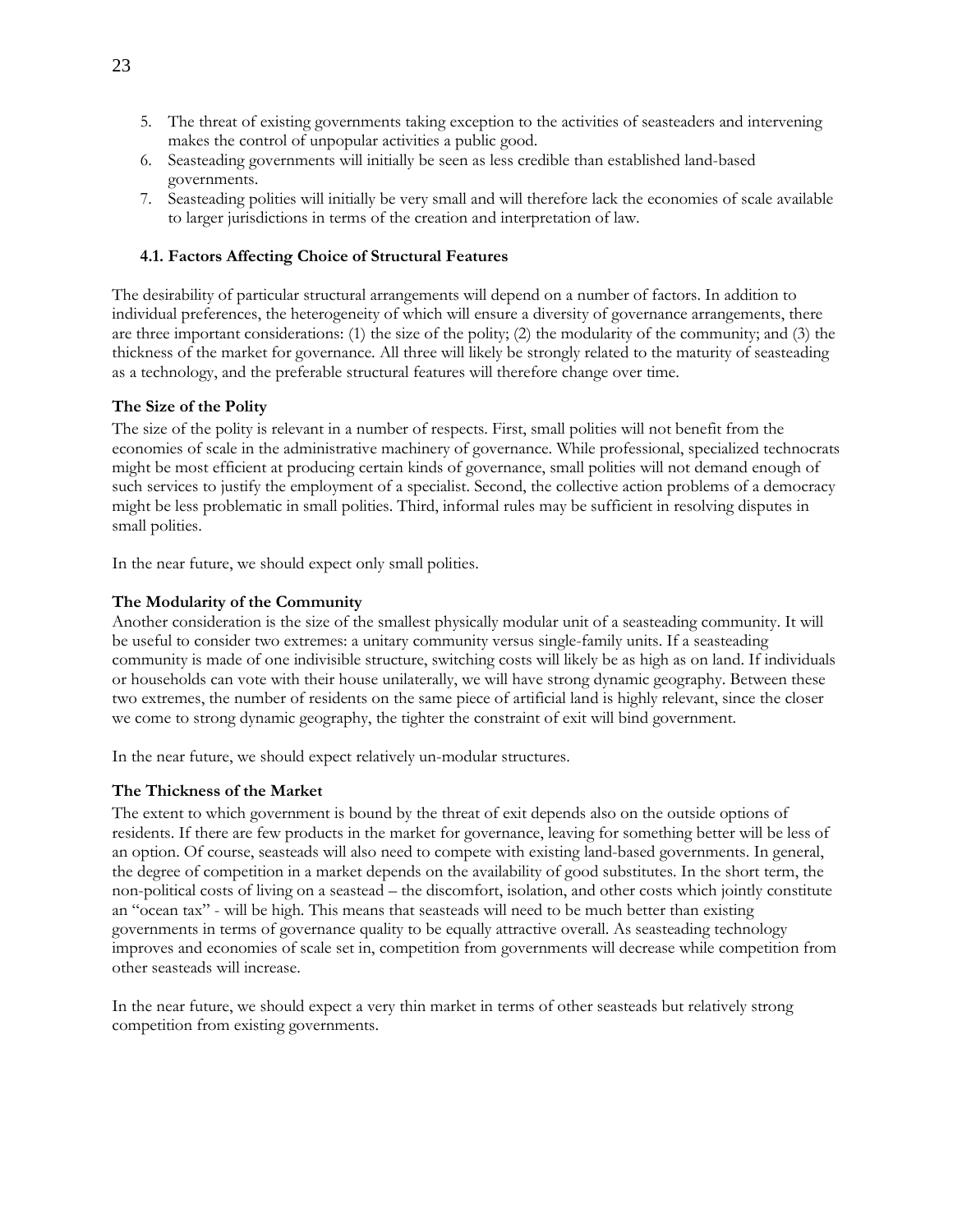# **5. Structural Level**

# **5.1. Entrepreneurial Community versus CID**

The comparison of CIDs and entrepreneurial communities presented in section 3 suggests that entrepreneurial communities are more likely to produce truly good governance when switching costs are low, while democracy may be preferable when the threat of exit is too weak to align incentives. Since switching costs will always be above zero but finite, exit will always be an imperfect constraint on government. Which option is preferable will depend primarily on all three variables in section 4.1.

Within the broad model of entrepreneurial community, seasteads really have two options which we can label pure and hybrid entrepreneurial communities. The first, pure, option would be for an entrepreneur to create a seasteading community and retain ownership (individual or corporate) of all physical structures. Residents would lease a bundle of space, structure, building, and rules in the community, just as businesses lease land, structure, and rules in malls and individuals do in hotels. This could be combined with various contractual rights and obligations, including specific tenure guarantees. This option has the benefits of entrepreneurial communities described by MacCallum and will be most desirable on a physically unitary seastead in which the possibility of voting with one's house is absent. The threat of exit, then, must come from voting with one's feet by moving from the physical structure.

The hybrid model would resemble the situation of many mobile home parks today. With seasteading, structures and buildings are not tied to one spot but can move through space to different jurisdictions even when those jurisdictions are geographically defined. This mobility opens new avenues for ownership. Whereas the benefit to having land and buildings owned by different parties when the two are almost irreversibly tied together is limited, things change in a world of dynamic geography. As discussed in section 1.1, it no longer makes sense to think of buildings and land. Rather, we should think of buildings, structure, and space. Buildings (dwellings) may be tied to structure (floating real estate), but land is no longer tied to a particular space (ocean surface).

The benefits of dynamic geography will be most fully realized when each household owns the building and structure, but with the space and governing institutions run as an entrepreneurial community. This would make the party most responsible for each resource the residual claimant: owner-occupiers would have the right incentives to improve their structure and buildings, while the political entrepreneur would have the right incentives to improve the space by creating efficient rules and offering the right mix of public services.

While democracy has serious problems in existing countries, the extent to which these problems will be present on seasteads is far from clear. There are two possible mechanisms through which the ocean could improve democracy: scale and exit.

Small democracies are likely to work better than large ones, since the costs of voice seem to be systematically related to the number of voters. Rational ignorance and irrationality are the result of the insignificance of a single vote. As the number of voters decreases, the expected value of a single vote increases. With a sufficiently small polity, rational ignorance is much less of a problem, though will likely remain quite significant even in very small electorates. Another factor which makes size a relevant consideration is described by Elinor Ostrom in her work on voluntary solutions to collective action problems (Elinor Ostrom, 1990). Ostrom shows that small groups of people in close and constant contact will use norms and other informal enforcement mechanisms to prevent free-riding and ensure the production of public goods. In a democracy, informed public opinion is a public good - everyone would be better off with good policy, but the individual incentive is not to contribute to its production by becoming informed. In large democracies, there is little chance of this problem being overcome. In small democracies, norm-breakers can more easily be identified and punished. The extent of mitigation through each of these mechanisms in polities of various sizes remains an open question which requires more study, however.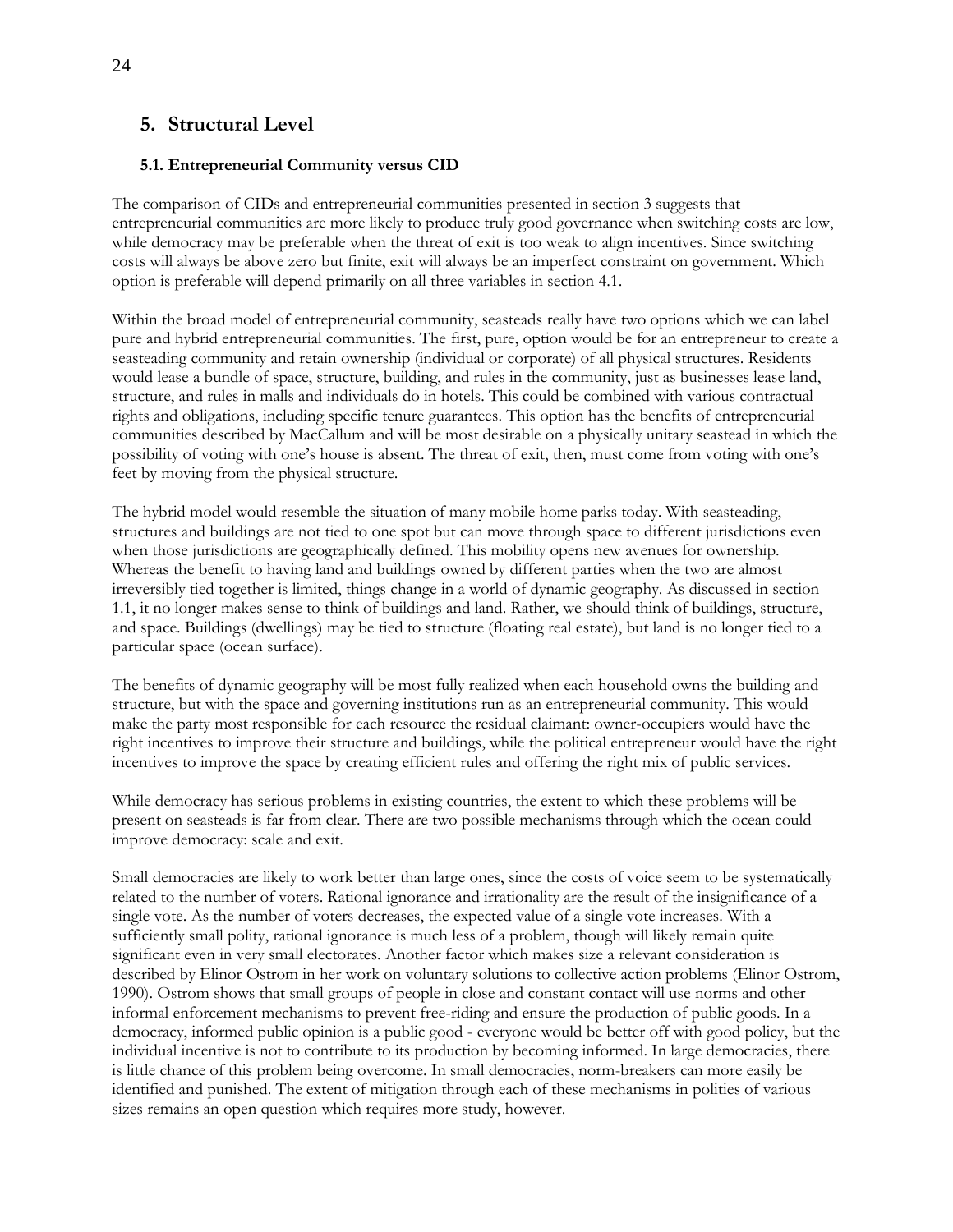Offsetting these diseconomies of scale in democratic governance are the enormous economies of scale and agglomeration in city size, however. If democracy only works in small cities, it is unlikely to be a popular governance model in the long-term. A polycentric hybrid system of governance which allows small democracies to exist within a larger entrepreneurial community (or anarchy) might give residents the benefits of both a small polity and a large economy.

Exit also has the potential to improve democracy. The argument for rational ignorance relies on the lack of incentive for voters to become informed about the political decisions which affect their welfare. The possibility of exit provides them with such an incentive. If an individual can switch governance providers at a reasonable cost, they will rationally expend some resources gathering information and assessing the desirability of various policies, since this will allow them to make informed decisions about where to live. They are not gathering this information in their capacity as voters, but the information would be available to them when they enter the voting booth. In this sense, democracy could be parasitic on jurisdictional competition in meeting its informational requirements. Unfortunately, it is not clear whether this will happen in reality. The fact that voters have psychological and social incentives to be irrational means that they could vote foolishly even when the information required to vote wisely is readily available. Again, this is an open question which requires more research.

Exit will also make democracy work better by sorting people into polities based on their preferences. One major cost of democracy, especially those varieties which ignore preference intensity, is its effect on minorities. Exit mitigates this by opening the possibility of dispersed minorities in multiple jurisdictions becoming a majority in a single jurisdiction. This is what efforts at political migration such as the Free State Project and Christian Exodus aim for: making a dispersed minority into a concentrated majority. Seasteading would lower the costs of such efforts while also avoiding the costs they impose on the unwilling natives of their proposed destination.

There are also differences between entrepreneurial communities and CIDs when it comes to the ease of finance. The concepts of floating real estate and sea-based business are both largely untested and will therefore be very risky. It seems unlikely in the early days that investors willing to take the risk of funding a seasteading business venture will also want to take the risk of buying floating real estate. This is what they would need to do in the CID model, since the tenant would own the property. In the entrepreneurial community model, on the other hand, the business would rent space from a firm specializing in the real estate side of the seastead, thus spreading the risk more effectively. For this reason, we think it will be easier to get entrepreneurial seasteads off the ground in the immediate future.

In the short term, we should expect seasteads to be relatively few, small, physically unitary, and difficult to fund. In small polities, democracy works better, while switching costs are higher in a thin market of physically unitary seasteads. This suggests that a democratic subdivision will be relatively more attractive in the early days of seasteading. On the other hand, the funding advantages of an entrepreneurial community combined with the fact that it is a proven model for commercial real estate developments in which multiple businesses share common facilities, which is to a significant extent describes how early seasteads will likely operate, recommend this model as most appropriate in the short term. In the longer term, we expect to see both models catering to different preferences, along with other forms of governance we have not foreseen.

#### **5.2. Contract**

As pointed out in section 3.3, one way of attempting to reduce principal-agent costs is through contractual/constitutional constraint. This could be possible in both entrepreneurial communities and nonprofit governments. There are two important questions to answer in deciding whether contractual constraint is desirable: (1) Can the governing body be effectively constrained? and (2) Do the benefits of constraint outweigh the costs?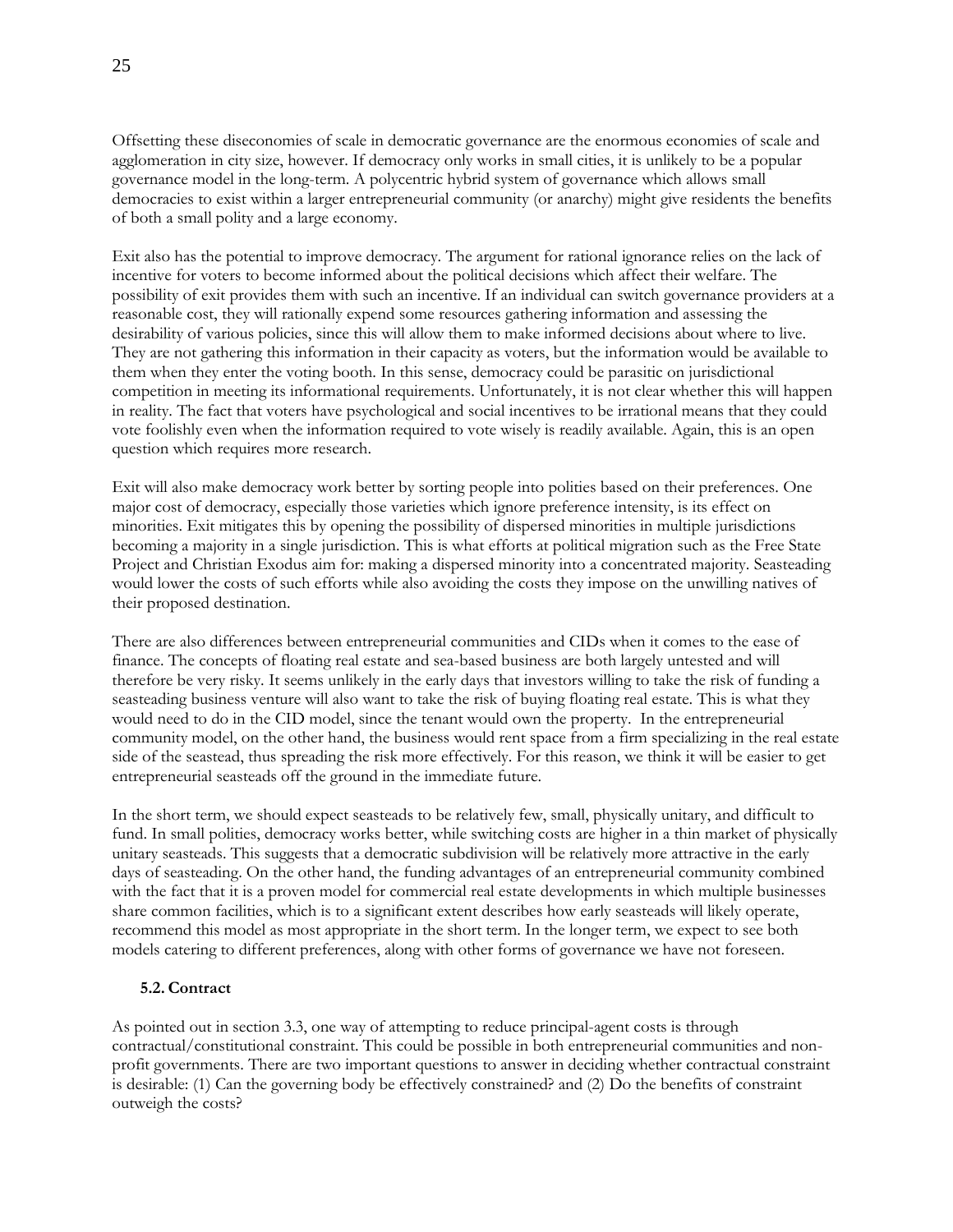Effective contracts generally require some method of enforcement. Today, most people will assume this need must be met by government. Throughout history, though, contracts have been enforced by private agencies, often for a fee. One possible outcome of seasteading would be competing constitution-enforcement agencies which provide the service of impartially deciding whether a contract between government and resident has been broken and punishing any breaches. If potential residents demand contractual constraint, it will be in a government's interest to make a credible commitment to certain rules by signing up with a third-party enforcement agency.

Effective contractual constraint through third-party enforcement will only become possible with sufficient demand, however. The first few seasteading polities will need other mechanisms of contractual enforcement. There are a number of ways in which contracting parties can make promises credible. In general, if an agent can make failure to perform contractual duties more costly to itself than abiding by the agreement, promises which are otherwise cheap talk become credible. This facilitates trade (Williamson, 1983).The posting of large bonds with third parties, for example, can ensure contractual performance without the need for a physical force (Stringham, 2006, p. 14). The institutional mechanisms required for this to work – trusts willing to hold money until some condition is fulfilled and arbitration services willing to decide on the fulfillment of that condition – are already in existence. Other methods of enforcement, which seem somewhat less appropriate here, are discussed in section 6.2.3 with regard to enforcing contracts between members of a seasteading polity and outsiders.

The ability to make credible commitments in the early days of seasteading will be limited by the absence of constitution-enforcement agencies. Other methods will be available, however, and will likely be used. Contractual constraint will be more desirable when the market for governance is thin. The tradeoff between constraint and flexibility is unavoidable for all methods of constraint other than exit. When switching costs are low, we can have strong constraint combined with flexibility, and other forms of constraint will become less desirable. With costless movement, governance could be provided in a spot market: residents would be purchasing governance only for today, and would leave as soon as quality declined. We do not need complex contractual relationships with grocery stores, since they constrained by the threat of exit.

In the near future, residents of a seastead will have few alternative options and other forms of constraint such as voice and contract will be essential. Seasteads will likely need plug into existing adjudication institutions and post bonds in order to assure residents that they will abide by agreements.

#### **5.3. Monocentric versus Polycentric Governance**

Another relevant distinction is that between monocentric and polycentric systems of government. We customarily think of governments as geographical monopolies, with one organization providing all governance services within its jurisdictional boundaries. Seasteading allows innovation in the structure of government and opens the possibility of moving beyond such monocentric states. A polycentric system of unbundled governance would contain many service providers with overlapping jurisdictions. Each citizen, household, or neighborhood would be free to subscribe to whatever governance service provider they choose, regardless of where they live (Frey & Eichenberger, 1996; Kling, 2009; V. Ostrom & E. Ostrom, 1977; V. Ostrom, Tiebout, & Warren, 1961).

Polycentric governance has two major advantages over monocentric governance. First, each governance function can be provided at the most efficient scale. In their 1961 paper, Vincent Ostrom, Charles Tiebout, and Robert Warren pointed out that different government services had different optimal scales of provision. When externalities travel over large distances, large scale collective action might be called for. A public good which is best provided at a large scale might be national defense; a negative externality which is best regulated at a large scale might be environmental pollution. Garbage removal and noise control, on the other hand, are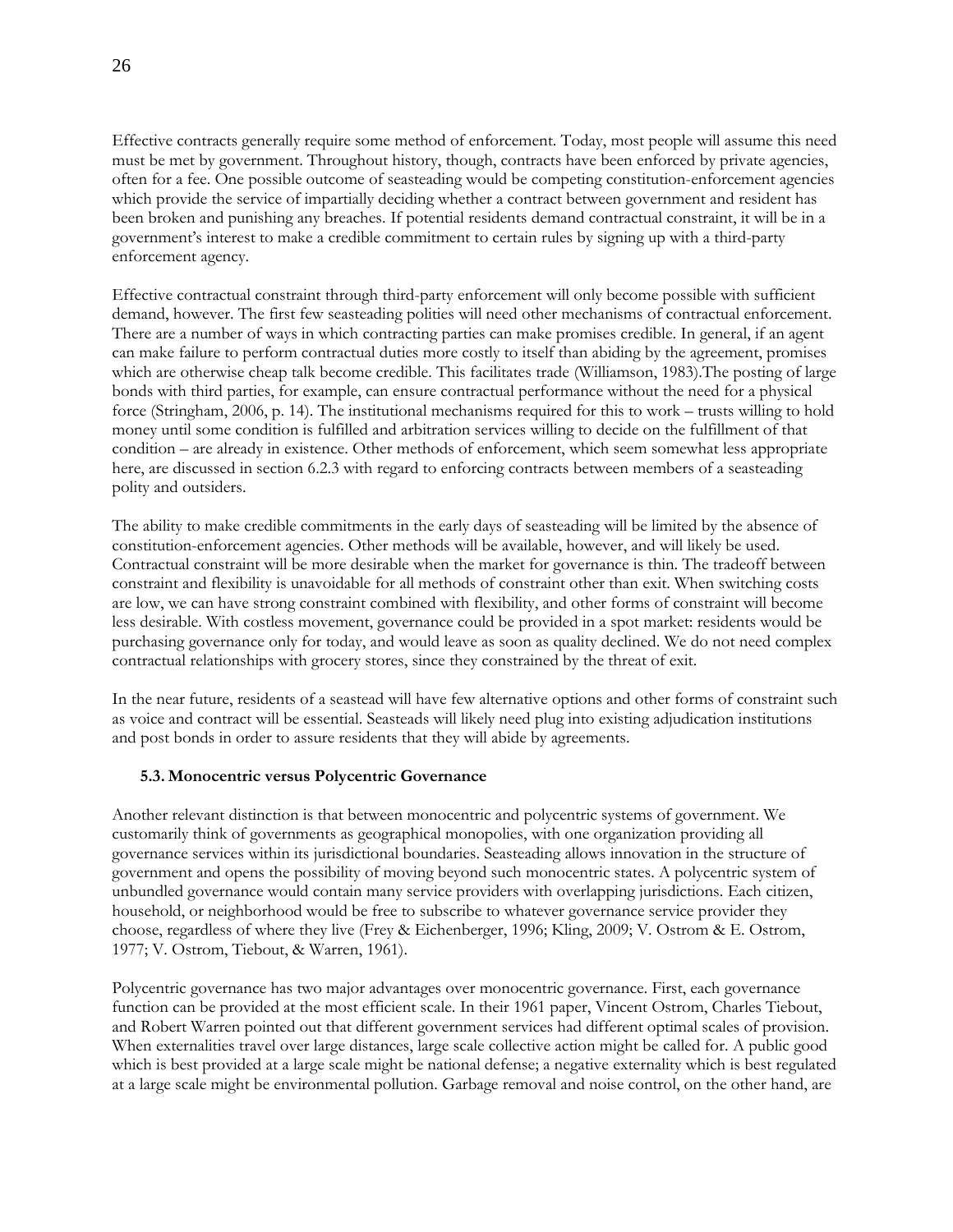probably best dealt with at a much smaller scale. As Vincent and Elinor Ostrom put it, the production unit must match as closely as possible the collective consumption unit (V. Ostrom & E. Ostrom, 1977).

Second, unbundling governance services allows greater individual choice. While competing territorial governments will provide radically more choice than the current uncompetitive market for governance, territoriality implies limits to product diversity. Imagine that providers of groceries offered customers only bundles of items - X pounds of steak, Y cans of tuna, etc - and customers were perfectly free to buy from whichever store offered the bundle best suited to their preferences. This would be far better than the situation in which all people were given the same bundle of groceries, but it seems likely that people would remain unhappy with their bundles in some respect unless the number of competing firms was extremely large. Just as the obvious way to increase choice in groceries - allow people to purchase steak and tuna separately - the obvious way to increase choice in governance is to unbundle governance services.

With low barriers to entry and low switching costs, polycentric governance and anarcho-capitalism, as outlined by economists such as David Friedman and Murray Rothbard, are equivalent (D. Friedman, 1989; Rothbard, 1973). As such, there are those who doubt that competitive polycentric governance will work. One problem is that competitive rule enforcement within a particular area can impose externalities on unwilling neighbors. Entrepreneurial communities in which rule making and enforcement are performed by the residual claimant on the land provide optimal incentives to deal with externalities, avoiding conflict and producing efficient governance (Stringham, 2006). Another possibility is that competing governance providers will eventually form a geographic monopoly due to cartelization or natural monopoly (Cowen & Sutter, 2005; Nozick, 1974).

Of course, unbundling governance is not an all-or-nothing thing: it will be possible for a seasteading polity to have some services provided as a geographic monopoly while allowing overlapping jurisdictions in others. If some externalities - positive or negative - have a wide reach or certain governance markets are subject to cartelization, citizens may prefer that they be provided by geographical monopolies from the start. The provision of defense against external aggression and the prevention of activities likely to anger coastal states, for example, might be best provided on a geographical basis. This monopoly arrangement, however, does not prevent other governance services such as contract law and policing being provided by non-territorially competing organizations.

More fundamentally, the distinction between public and private goods - governance and consumer goods - is not clear cut. There is no single, well-defined bundle of goods which must be provided by a territorial monopoly but a number of options which will be determined by residents' relative tolerance of externalities and lack of choice.

# **6. Policy Level**

 $\overline{a}$ 

Now that we have some idea of how to make collective decisions, we can discuss what the desirable outcomes of those decisions might be. Of course, we cannot attempt to predict what level of various public goods will be provided or the extent to which specific externalities are regulated. We can discuss several important general features of policy, however. 7

<sup>7</sup> One crucial area which we do not discuss due to space limitations is foreign policy, including defence, international law, and diplomacy. To adequately address these issues would require a paper much longer than this. The issues of defence, diplomacy, and international maritime law have been discussed elsewhere (Balloun, 2010; Fitzpatrick, 1998; P. Friedman & Gramlich, 2009; Galea, 2009; Kardol, 1999; Strauss, 1984), though there has as yet been no systematic overview of the issues.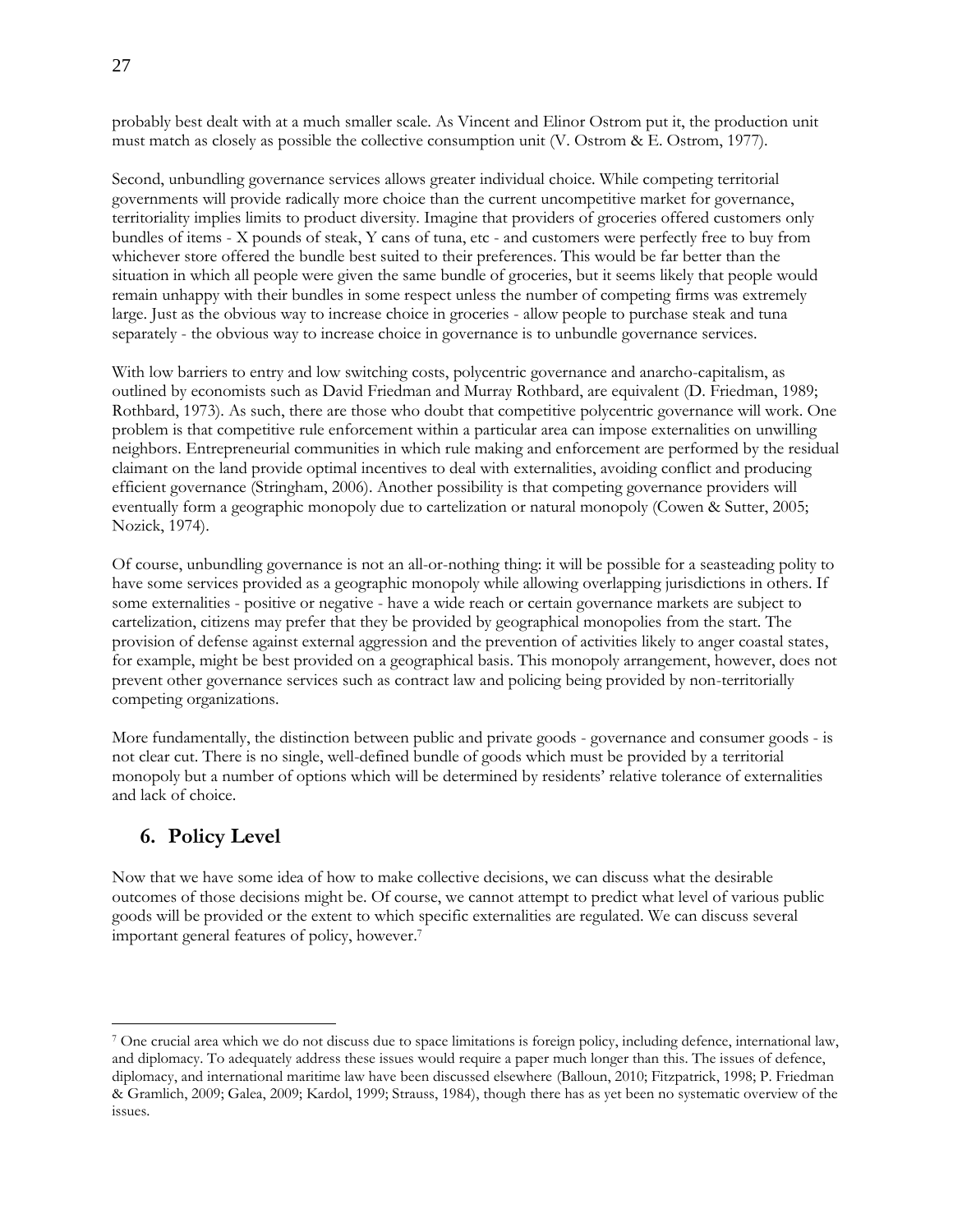#### **6.1. Internal Dispute Resolution**

Internal dispute resolution will depend crucially on how the polity is organized at the structural level, as well as its size. In an effectively-constrained entrepreneurial community, governors will have the incentive to settle disputes effectively without the need for formal rules. Of course, such rules may remain desirable insofar as they specify appropriate conduct to residents. As the discussion in section 3.3 demonstrated, the absence of formal rules or flexibility in their enforcement leads to superior results so long as the adjudicator has a proprietary interest in keeping all parties happy.

The solution to the problem of dispute resolution for an entrepreneurial community, then, might be nothing more than the use of common sense. Of course, the sensible decision in any case will depend on the preferences of residents. Proprietors will have the incentive to find out what residents want, but also to outline what sort of decisions will be made ahead of time in order to allow better sorting by resident preference. Libertines and puritans will not easily co-exist in the same polity, and diverse entrepreneurial communities will cater to diverse niches. Since problems will be minimized, and therefore rental income maximized, if the preferences to which an entrepreneurial seastead caters are indicated ahead of time, market research on what approach will prove most popular will be required. In the early days before specific ideas have been tested against reality, this could be a large challenge.

Democratic CID seasteads will lack an appropriately motivated decision-maker to resolve disputes. This means that formal rules will often be required. This will be costly in terms of flexibility, since no rule will be optimal in all cases. The market research challenge of finding what people want will be even more serious in this case, since specific rules rather than simply general approaches need to be created ahead of time. The experience of CID developers, who face this problem, albeit in an established market, will likely be instructive.

On small democratic seasteads, though, comprehensive formal law may be unnecessary and counterproductive. As discussed in section 3.1, informal rule formation and enforcement through social sanctions is sufficient in small communities with dense networks of interaction. Unfortunately, this sort of informal enforcement does not seem to scale to large groups. Rulemaking and enforcement can remain decentralized, but will generally require a more fully developed legal system and enforcement mechanisms. The discussion of section 6.2 will therefore be relevant to the internal governance of large polities.

# **6.2. Contracting Outside the Polity**

Making agreements and settling disputes outside the polity presents a challenge more difficult than internal governance. In some sense, though, this is not a problem of seasteading governance at all: it will be individual businesses on board the seastead contracting with others. The importance of the problem and the potentially large role of the governance mechanisms themselves, though, make discussion relevant. Creating a comprehensive body of law would be extremely costly and simply not feasible for a small seastead. Fortunately, law is essentially information which can be copied. There are a variety of legal systems around the world, and a small seastead could simply declare that it will be borrowing such a system.

All contracts are incomplete and require enforcement mechanisms to be credible. In other words, genuine disagreements and the possibility of opportunistic behavior mean that contracts as words on paper are not sufficient to reach an enforceable agreement. When making a contract, a seasteading business will need to do three things: agree to the law which will govern disputes, agree to who will settle such disputes, and have some mechanism for enforcing the resulting decisions. The first two of these problems can be solved relatively easily, since there is already a well-established market for law and adjudication. The third problem is more difficult but by no means impossibly so.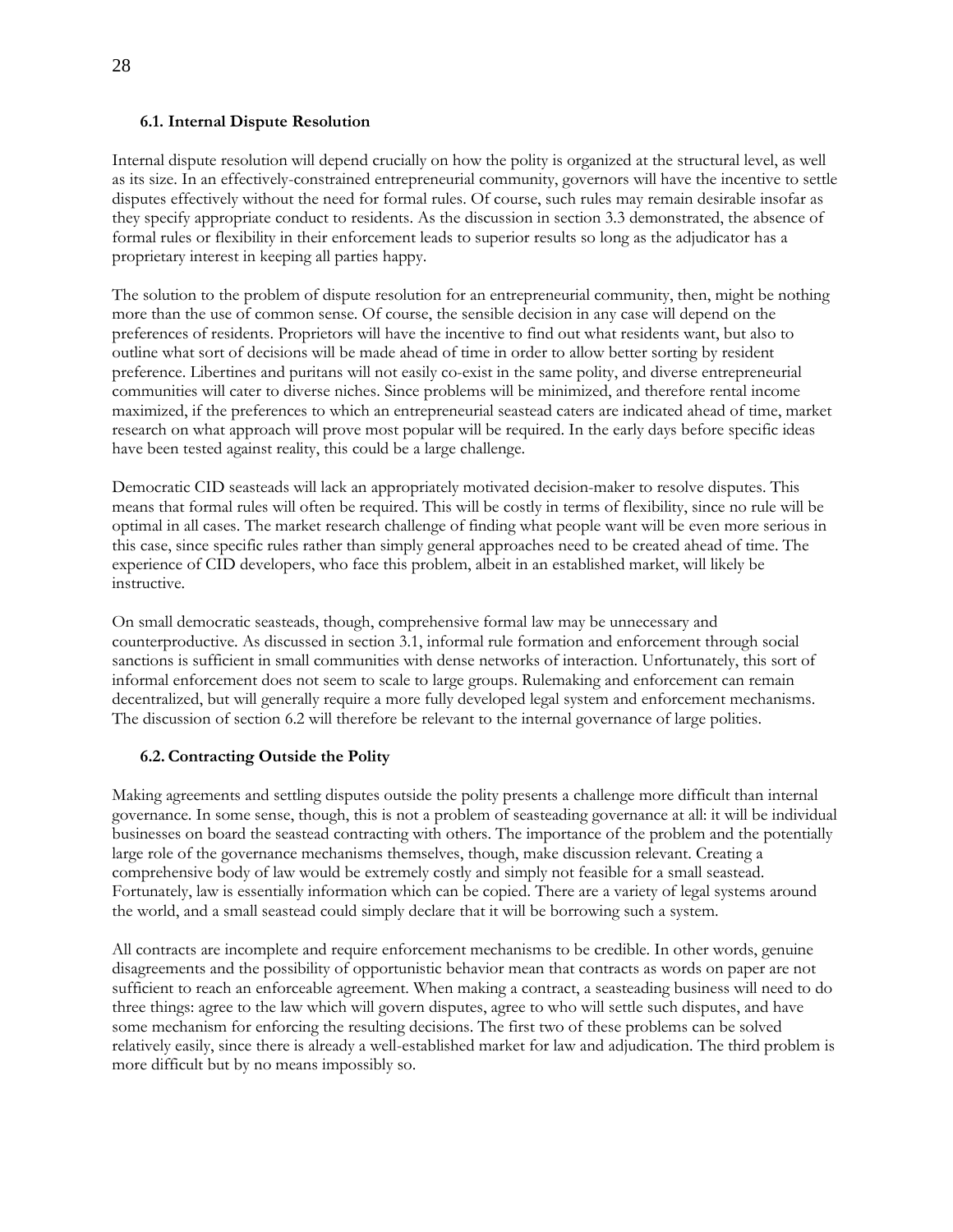#### **6.2.1. Law**

There is already a well-established market for law. Companies in the United States can choose their state of incorporation and therefore the laws which will govern certain aspects of their conduct. Parties trading across international borders will be able to contractually specify the legal system which will govern their disputes. With the increasing legal mobility accompanying globalization, governments are constrained by competition in their ability to enact harmful legislation (O'Hara & Ribstein, 2009).

Since law is essentially information which can be copied, seasteading businesses will be able to make use of existing legal systems in their agreements with outside parties. One option would be to give the businesses of a polity complete freedom to use whatever law they wish and ignore the issue at a governance level. Since seasteading governments may have to deal with enforcement, as will be argued below, having a default set of rules or possibly a menu of options may be desirable. Further, there may be economies of scale in dealing with law. If a governance provider can provide business law with which to trade with outsiders more efficiently than businesses can provide it themselves, business law is brought back into the realm of governance, where most think it belongs anyway.

While copying entire legal systems may be a cost-effective approach in the short term, the beauty of competitive government is that it allows innovation. Combining aspects of various legal systems is likely to increase the quality of law, and modifying existing systems with novel aspects could lead to drastically improved quality in the long run. Seasteading polities could advertize their legal system as "British common" law with the following additions and subtractions." This would allow seasteads to take advantage of the costsaving of copying while avoiding the constraints of currently-existing law.

Lessons on which legal systems can be effectively transplanted into a new polity can be learned from the experience of "free zones." Free zones are created by, or with the permission of, the existing states in which they reside. The broader polity retains its existing legal system, while the free zone uses a different one, often borrowed from another country. Gibraltar (1704) and Singapore (1819) can be thought of as early free zones. Free zones are generally aimed at attracting foreign investment, but can and have been used to pursue other goals (Strong, 2009).

One such free zone is the Dubai International Financial Centre (DIFC), a 110 acre area in which all commercial transactions are governed by British common law administered by a retired British judge, with family law remaining under the jurisdiction of UAE's Shari'ah courts. DIFC was created in 2004 as an international financial hub capable of competing with other hubs such as New York, London, and Hong Kong. It has proved remarkably successful and is now the fastest growing financial centre in the world (Strong & Himber, 2009).

With around 3,000 special economic zones with various forms of regulation existing around the world as of 2008, the potential for rigorous study of what works is there. While there are some obvious lessons – general rather than directed incentives are preferable, for example – there has so far been no study of the impact of legal systems on free zone success (Akinci & Crittle, 2008). If the data were collected, an econometric analysis of legal origins could follow similar analyses of existing nation-states (La Porta et al., 2008; Mahoney, 2001). There are many confounding variables in the current growth regressions of national states, and the larger N and potentially greater diversity provided by free zones could shed much light on what rules are desirable. The level of zone autonomy, of course, would be an additional complicating factor not present in nationstates, but this does not seem like an insurmountable obstacle. Since the free zone industry is growing due to both public and private for-profit initiatives, this seems like a fertile area for empirical research. The efforts of Paul Romer to develop "charter cities" will likely stimulate academic interest in and, if successful, practical need for such research (Romer, 2010).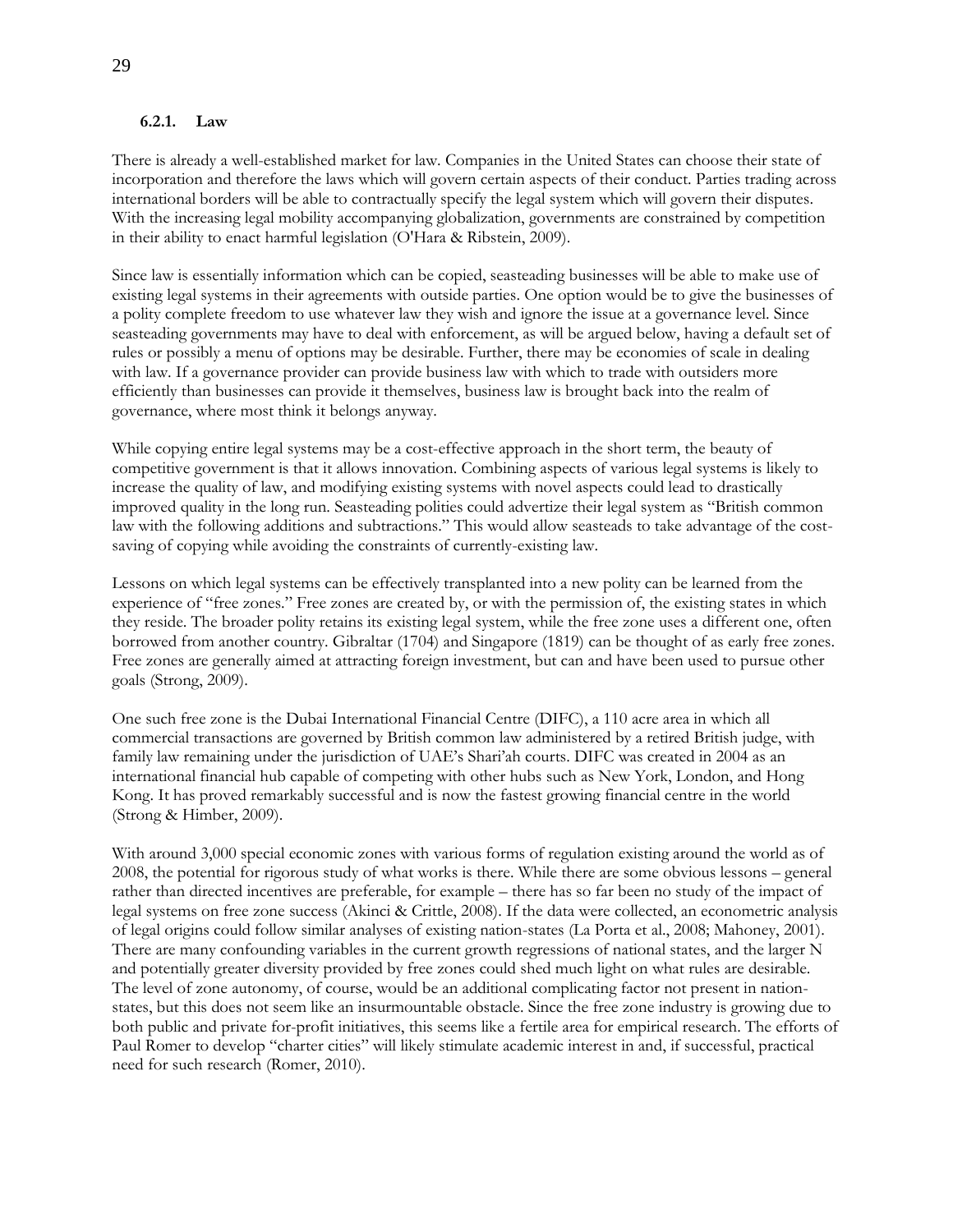The available evidence from nation-states seems to suggest that some version of British common law leads to better economic performance (La Porta et al., 2008; Mahoney, 2001). This confirms the theoretical argument of economists that bottom-up judge-made law tends to be more efficient than top-down statutory law (Hayek, 1973, 1960; Leoni, 1961; Posner, 2007). Further evidence is provided by the fact that the world's top four financial centers are governed by some form of British common law.

The most promising turn-key legal systems of which a seasteading polity can make use are based on common law. Hong Kong common law is often cited as the leading candidate. While we should expect seasteads to produce law superior to anything which currently exists in the long run, the experience of free zones such as DIFC show that there are very good systems which can simply be copied. Further, it is possible to combine aspects of different legal systems to create a new product from existing parts. A seastead or individual business could take the contract law of one jurisdiction and combine it with the tort system of another, for example.

#### **6.2.2. Arbitration**

There is also a well-developed market for arbitration, and seasteads will not have to innovate in order to make use of it. The leading way of resolving commercial disputes across borders is international arbitration. Crossborder contracts will usually specify the law governing the transaction, the institution charged with declaring whether a breach has taken place and deciding on a remedy, and the location of the arbitration process. There are a number of benefits to commercial arbitration over litigation, including certainty, efficiency, and flexibility in choice of law. As the market for arbitration has developed, customizability has increased (O'Hara & Ribstein, 2009, chap. 5; Redfern, 2004).

There are hundreds of private, non-profit arbitration institutions which essentially serve as private courts, reaffirming the medieval idea of an international merchant law - *lex mercatoria*. The most significant arbitration providers include the International Chamber of Commerce, the American Arbitration Association, and the London Court of International Arbitration. Arbitration has traditionally been considered a faster and cheaper informal alternative to litigation, with arbitrators not following the formal procedures of courts. More recently, we have seen diversification of arbitration services, with many proceedings becoming more formalized and often resembling those of courts more closely (O'Hara & Ribstein, 2009, pp. 93-94).

While arbitration clauses will normally specify the law of a particular state, entirely private law is also possible. The use of private law is at present largely confined to particular industries with dense trading networks, with arbitration provided by industry-specific organizations (Bernstein, 1992, 1996, 2000; O'Hara & Ribstein, 2009, pp. 88-89). The arbitration of private general-purpose law will become desirable as seasteading leads to legal innovation and evolution. Competitive government will produce better law than is currently available. The important questions here are how soon such private law will emerge, and whether arbitration agencies will be willing and able to arbitrate disputes with this law at that time.

In terms of agreeing to arbitration, as distinct from enforcement, a sea-based business would be in a position no different from one on land. It would simply write the terms of arbitration into its contract and pay a fee to an arbitration agency if a dispute arose. The governance mechanisms of a seastead need not be involved at all. As we will see below, however, the methods of enforcing arbitration decisions are a harder problem which may require input from seasteading governors.

Another possibility is for contracting parties to specify a particular state court with the power to decide disputes. Such choice-of-court clauses are common in international transactions, and will normally, but not always, specify that the chosen court will apply local law. To accept a plaintiff's case, the court will need to have jurisdiction over the defendant. The act of agreeing to be bound by the decisions of a particular forum normally grants such jurisdiction. The 2005 *Hague Convention on Choice of Court Agreements* forces ratifying countries to cede jurisdiction to the court specified in contractual choice of court agreements. The specified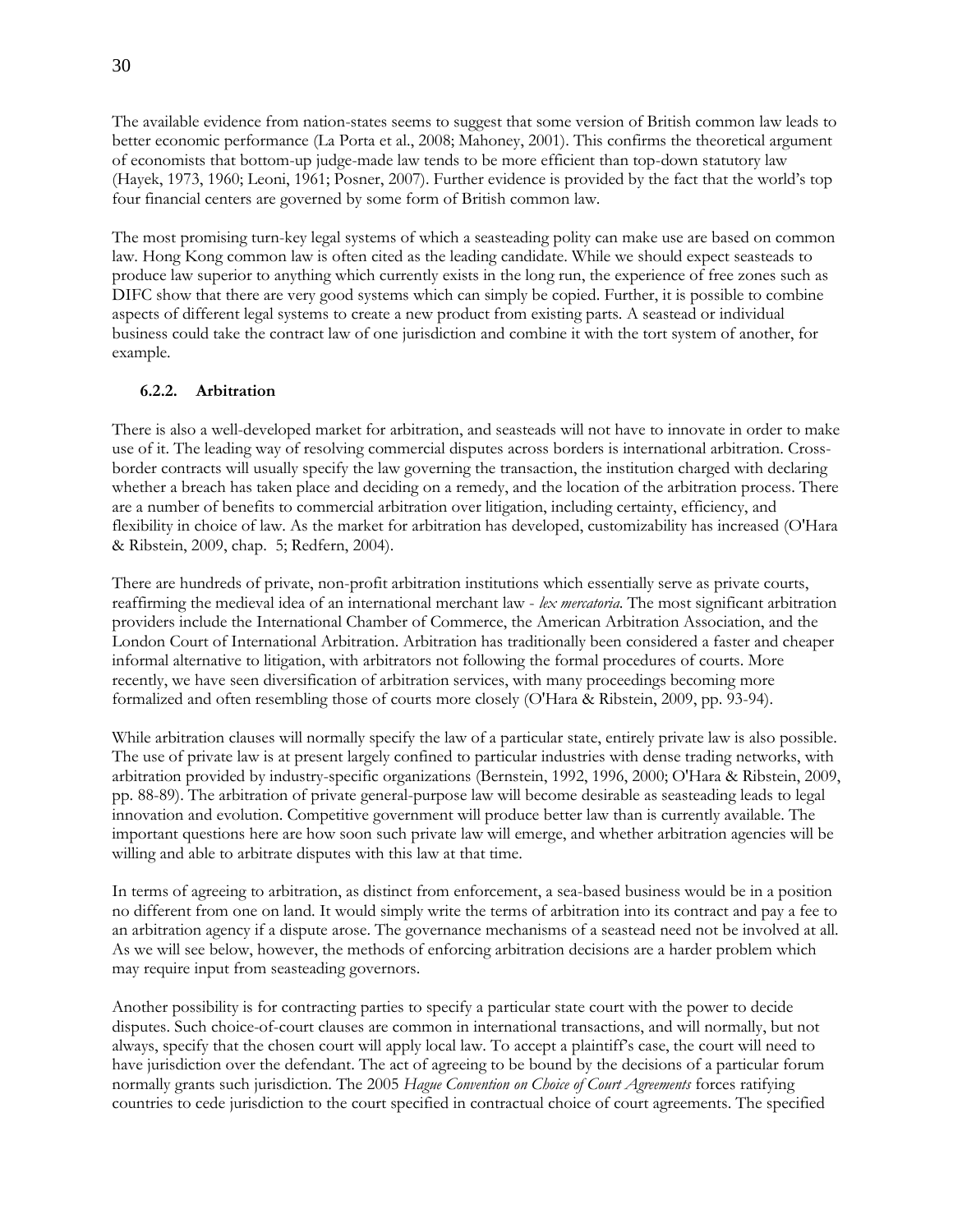court will normally only hear cases in which one party has a significant connection to the country. Courts may also use the common law principle of *Forum Non Conveniens* to declare itself an inappropriate venue for the dispute (Brand & Jablonski, 2007; O'Hara & Ribstein, 2009, pp. 70-73).

Under current international law, then, seasteading businesses may be able to make enforceable contracts to be bound by the local courts of the country with which it is trading. This brings up a number of issues which require further investigation, however. Will seasteading businesses be treated fairly in such courts? Will courts accept such cases at all? It should be remembered that courts are in part politically motivated. If seasteading is unpopular on land, relying on land-based courts for adjudication may be unwise.

# **6.2.3. Enforcement**

International arbitration does not come bundled with enforcement. The dominant view is that "the practice of resolving disputes by international commercial arbitration only works because it is held in place by a complex system of national laws and international treaties" (Redfern, 2004, p. 1). The most important international treaty is the UN *New York Convention* of 1958, which requires ratifying countries, of which there are 144 including all of the OECD, to enforce the decisions reached by international arbitration in other ratifying states. That is, the winner of an arbitration proceeding can have its remedy enforced by the home government of the loser.

While adjudication can be bought on the market as it currently exists, enforcement cannot. One enforcement option would be for a seasteading polity to declare that it will follow the *New York Convention* and enforce the decisions of arbitration on its residents. The problem with this is that enforcement will likely be very costly and will not be seen as credible by outside parties, especially if the polity is small.

In a world with many seasteads, there may be sufficient demand to allow the emergence of third-party enforcement agencies. A seastead, the contracting parties, or the adjudication agency would specify the organization charged with enforcing the arbitration award. This could be done on a contract-by-contract or subscription basis. The theoretical literature on private protection in anarcho-capitalism outlines how such markets might work on land (D. Friedman, 1989; Rothbard, 1973; Stringham, 2007). In the short term, though, no such market exists. There are some economies of scope with existing private security firms such as Blackwater, but the additional fixed costs of entering the arbitration award enforcement market seem likely to prevent a market developing for some time.

The fact that we saw international trade before the *New York Convention*, when governments were less willing to enforce arbitration awards, and in countries not abiding by the *Convention* suggests that other enforcement mechanisms must be at work. The evidence indicates that state enforcement does increase trade flows, but only by fifteen to thirty-eight percent (Leeson, 2008b). This shows that trade is indeed possible without state enforcement of arbitration awards.

Trade is often enforced through informal mechanisms such as reputation and ostracism, even at the international level. Rather than being anonymous spot transactions, international transactions are often part of long-term relationships in dense trading networks (Rauch, 2001). While the geographical distance separating trading partners may be large, repeated interaction transforms trade without formal enforcement from a one-shot prisoner's dilemma into a repeated game in which cooperation becomes rational (Axelrod, 1984).

Dense networks of interaction sometimes emerge due to the nature of the market: when a small number of traders are constantly interacting, they cannot help but deal with each other repeatedly. In other cases, dense networks, sometimes supported by various formal institutions, are a response to a lack of formal enforcement mechanisms (Greif et al., 1994). If the latter situation, relational contracting may be less efficient in itself than a spot market, with informal mechanisms being a second-best optimum. Transaction costs of informal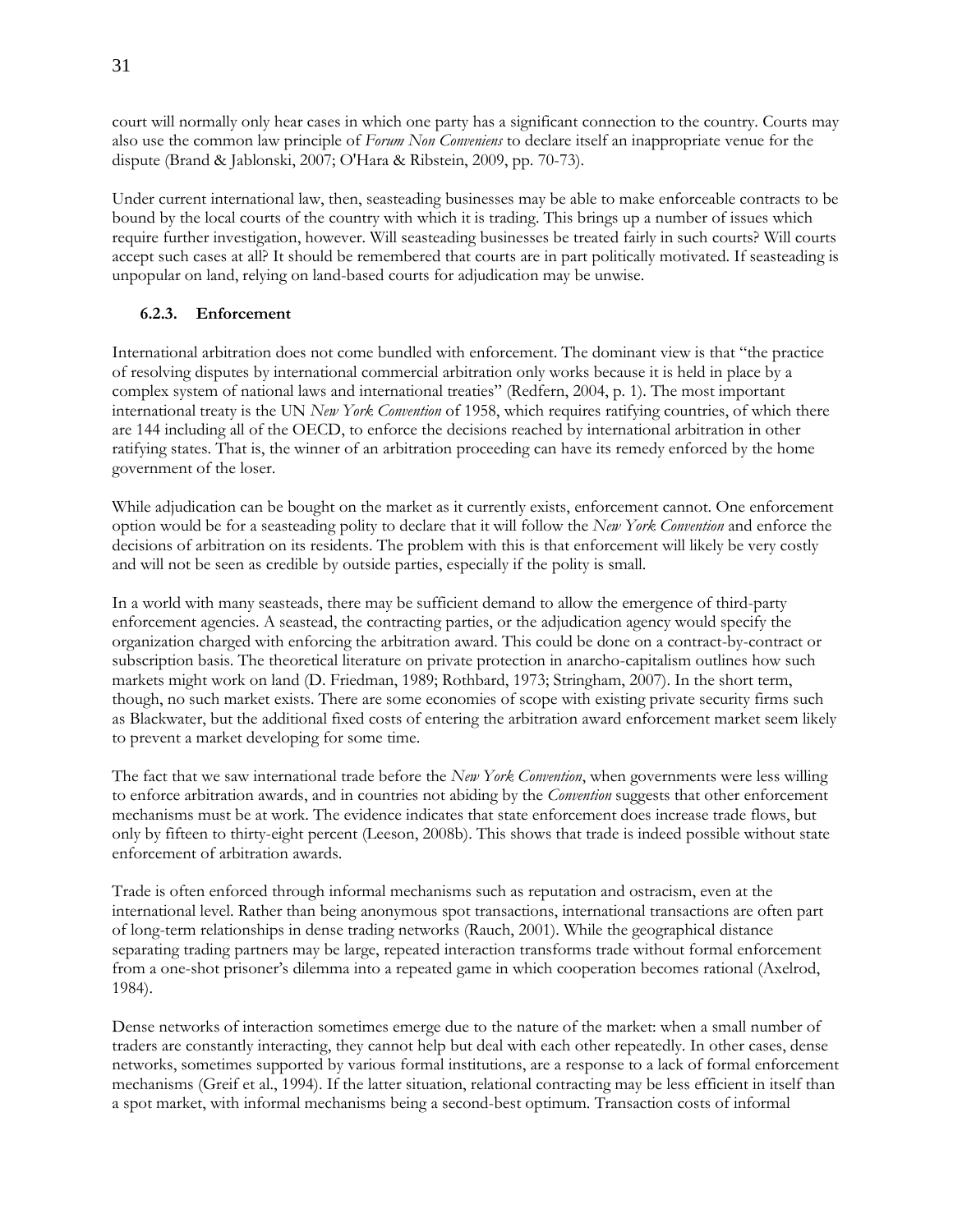enforcement will prevent some otherwise worthwhile trades from taking place, which means that the development of formal enforcement mechanisms, such as the private enforcement firms suggested above, will prove beneficial.

Another option will be the posting of bonds, as discussed with reference to agreements between seasteading governments and their residents in section 5.2. With respect to arbitration awards, a similar effect would come from holding assets in a country likely to enforce such awards. This would make awards up to the value of the assets held enforceable and is a common mechanism in international transactions today. This, of course, would be an expensive undertaking and other options will likely be preferable in the long term. Given that there are no barriers to this sort of bonding, though, it represents a useful option in the short and medium term.

In short, it seems that formal enforcement of arbitration awards, whether through a seasteading polity's governance mechanisms or third-party agencies, will not be available in the short term except by posting assets in award-enforcing jurisdictions. In the meantime, this expensive option combined with informal enforcement will have to suffice. This may limit the overall volume of trade but will by no means make seasteads autarkic.

# **7. Scenarios**

In this section, we consider three scenarios with different governance needs. These scenarios follow the likely path of seasteading development from small, isolated communities to large open-ocean city states. For each scenario, we briefly describe two ways the polity might be governed. For the first scenario, the early shipstead, we state our current preference. We do this because such a decision is closer in terms of time than the others, and there will be less chance for learning in the meantime. For the other scenarios, we do not offer any recommendations but simply point to the tradeoffs.

# **7.1. Early Shipstead**

Early seasteads will be relatively small single ships existing close to shore. One likely scenario is a ship housing 50 full-time residents and a small variety of business operations, such as a casino/resort, medical tourism, and visa-free meetings. While cost estimates are at very early stages and depend on a number of unknowns, capital costs are likely to be US\$200-500/ft<sup>2</sup> , with operating expenditure in the range of 5-25% of capital cost. It will be within the exclusive economic zone (EEZ) of some country, perhaps in the Mediterranean. The residents will be a combination of businesses, their employees, and many short-term visitors. As such, we can think of the governance needs as something like a combination of industrial park and hotel.

There will be little or no competition from other seasteads, which weakens the power of exit. On the other hand, the proximity to shore will make exit to existing nation-states cheap. Existing nation-states are poorlygoverned, which will dampen their competitive effect, but the "ocean tax" will likely be high on a relatively small ship, which will reduce the ability of governance to get bad before exit becomes attractive.

In short, we have a very small polity, no modularity, and a thin market.

# **7.1.1. Entrepreneurial Shipstead**

Perhaps the simplest organizational form for a shipstead is the pure entrepreneurial community. A single company owns the ship and leases space to businesses. Each business has exclusive right to its own space as well as access to common areas and resources, perhaps including transport infrastructure and general-purpose medical facilities.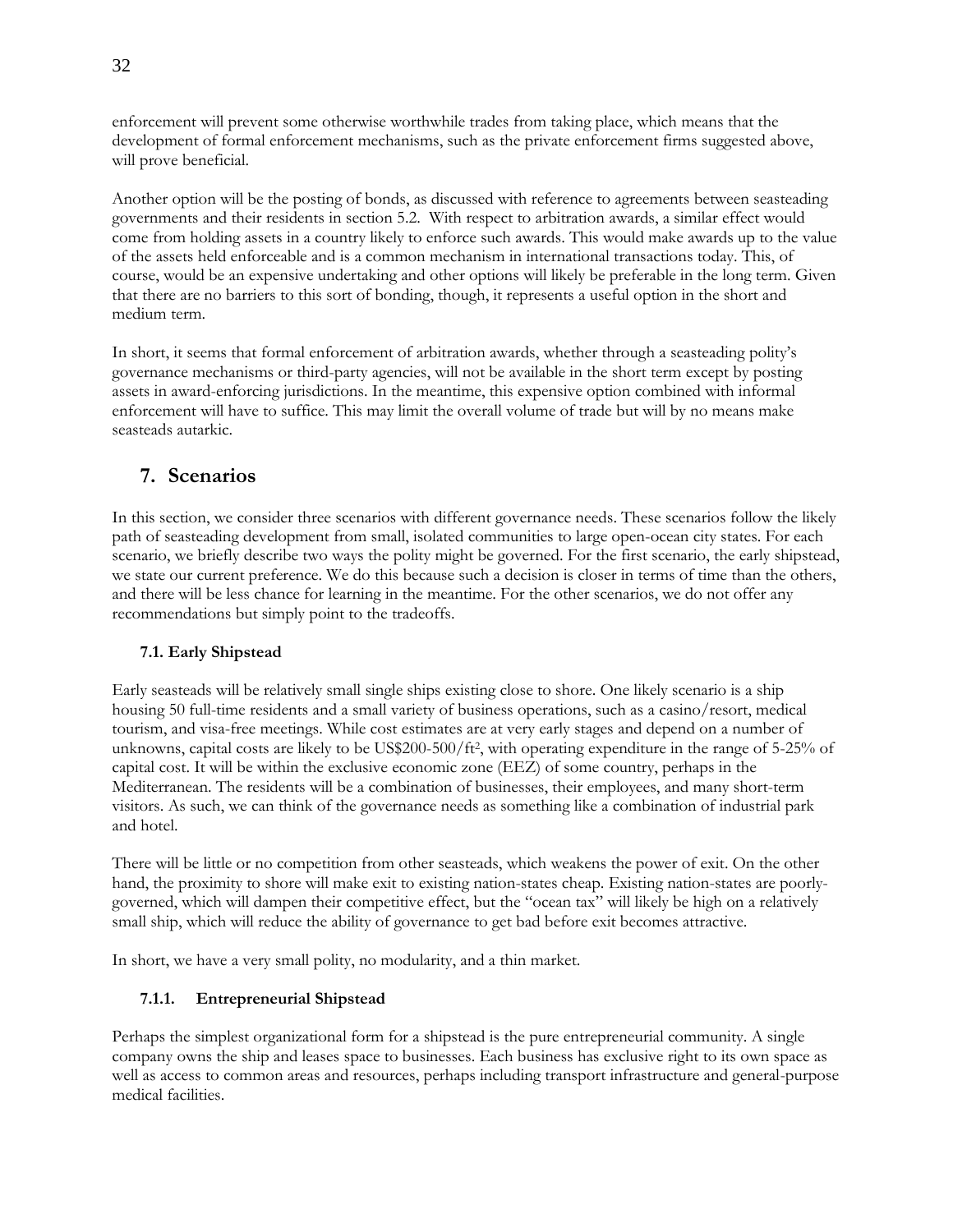While exit is not a particularly strong threat in this scenario, the nature of the residents and the immaturity of seasteading technology make an entrepreneurial community an attractive option. The power of exit should be understood as reducing the extent to which governors can pursue their own goals at the expense of residents'. This is determined by the difference between the value to residents of a perfectly-governed seastead and that of the next best option available. Assuming that the ocean tax will be high in the near future, even a perfectlygoverned seastead will not be all that much more attractive than an existing state. The upshot is that governors will have to provide very good service in order to counter the high ocean tax.

Large businesses on the shipstead, though, need to incur large sunk costs in setting up business. As with all relationships involving "relationship-specific assets" which cannot easily be deployed for other uses, this leads to a "fundamental transformation" of the relationship from one of competition to monopoly (Williamson, 1985, p. 12). This produces the potential for opportunistic behavior on the part of the shipstead proprietor. Fortunately, the fact that there will likely be a few large tenants equalizes the bargaining power: the shipstead proprietor will have just as much to lose from the breakdown of the relationship as the business owner. Small businesses, though, will rightly be reluctant to incur large relationship-specific upfront costs and demand greater contractual protection. This is costly but necessary given market conditions.

We might also expect social distance and corporate culture as discussed in section 3.4.2 to mitigate the principal-agent problems which might exist among investors, managers, and residents. Early investors may very well be motivated by a desire to see seasteading succeed in addition to returns on their investment. If this is the case, managers with a congruent vision might be hired. While such factors are hard to quantify and are therefore ignored by most economists, social and cultural factors such as this can increase firm value in purely financial terms and should not be seen as ideology encroaching on the bottom line.

#### **7.1.2. Condo**

Wary of the power of proprietors not fully constrained by exit, some might prefer an HOA or condo model of ownership and control. An entrepreneur would create the marine real estate, a single ship, and sell off sections of it along with a set of rules and a share of the common areas. The government could be structured as a condo association, with each property coming bundled with part ownership of and voting rights on the governing body commensurate with the value of their property. An initial set of rules would be created by the developer based on market research, and property-owners would vote every three years on a board of directors with the power to levy fees, purchase collective goods, and perform a number of other routine governance duties. On more serious rule-changes, owner-residents themselves would vote. A simple plurality of votes might be required for most matters, with supermajorities required for decisions deemed particularly important. Since votes are distributed according to equity, the preferences of larger businesses are given more weight than those of smaller businesses, and sufficiently large businesses may even have veto power over some decisions. Residents not owning property – employees of a business, visiting customers, and permanent renters living on board for political reasons and telecommuting to shore – are given no formal right to voice. Businesses consider the interests of their employees, customers, and tenants when voting, however.

The legal system formally governing disputes might be Hong Kong common law, with the ICC as default arbitration agency. Most disputes, though, would likely be resolved through negotiation. Each tenant would know they needed to cooperate with others in order to do well, and the small number of tenants makes negotiation and compromise possible. If tenants could be evicted with the support of some supermajority, an additional strong incentive for good behavior would be present.

#### **7.1.3. Comparison**

While choice between the above two models entails tradeoffs, The Seasteading Institute is currently of the view that the entrepreneurial model of 7.1.1 is both more likely and more desirable than the condo model of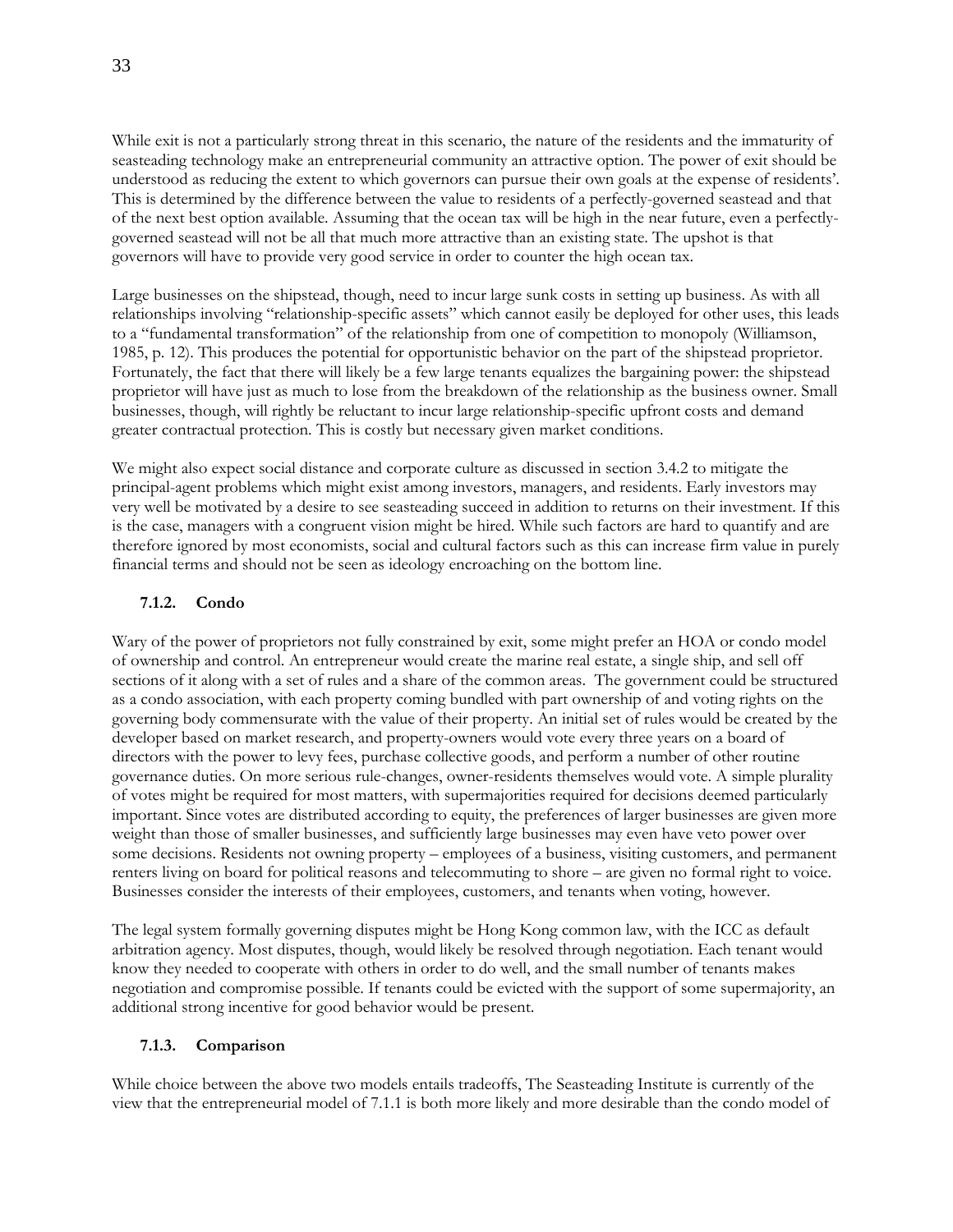7.1.2 for early shipsteads. The primary reason we think this is more likely is the ease of funding. Looking into the commercial reality of seasteading has led TSI to believe that an early shipstead will be much more successful in securing funding from investors than from tenants. Early seasteading ventures will be risky, and separating the financing of real estate and onboard businesses spreads this risk more effectively.

While the success of early efforts is clearly desirable to the broader seasteading movement, we believe entrepreneurial governance will have another important benefit over the condo in this regard. Having the development in the hands of a specialist company is likely to help seasteading scale more effectively as this organization comes to learn from the experience of building an ocean community. The knowledge of how to build and govern a seastead will be less transferrable if partly in the hands of businesses without a desire to exist on multiple seasteads.

# **7.2. Open-Ocean Shipstead Cluster**

Further in the future, we will likely see a number of shipsteads choosing to cluster together in order to achieve economies of scale and agglomeration. While some will remain within some country's EEZ, others, prompted by the need for greater autonomy and enabled by economies of scale in infrastructure and a greater ability to deal with large waves, will move to the high seas.

We will assume an open-ocean cluster of thirty ships of various sizes with a total population of around 10,000 people. Ship populations might vary from 20 to 500. There are a few other such shipstead clusters around the world, but none within less than a week's sailing time. The market is thus thicker than in the scenario of 7.1, and since the community is modular, individual ships could break away to form their own cluster nearby.

#### **7.2.1. Anarcho-Capitalism**

One option to govern such a cluster would be no overall governance at all: each shipstead would be governed by whatever rules its residents or owners agreed to. Some would be entrepreneurial communities, others democracies. Dispute resolution and law enforcement across ships would be performed on a contractual basis by for-profit firms. Thus, we have a number of small islands of governance – entrepreneurial, political, and customary – at the ship level existing within a broader anarchist system.

Some goods would be provided for all and funded collectively, but each ship would have the ability to opt out of collective provision at any time. For example, we can imagine a situation in which political tensions with nearby states became high at some point, prompting the cluster to unanimously agree to collectively provide a strong and expensive defense force. The new protection agency and its administrative machinery might attempt to levy taxes to fund itself, and would be successful as long as concern over invasion remained high.

Once the concern subsides, however, residents might generally decide that the taxes are not worth paying. Since the protection agency has the capacity for violence to enforce their wishes, however, those wishing to stay might be forced to comply. Protection agencies from outside the cluster might be unwilling to depose the nascent government, since opinion would likely be somewhat divided in the community, with some seeing the state as the proper outcome despite a few dissidents. Fortunately, the residents have the option of exit and outside protection agencies would be much more willing to enforce this right. We could thus see a bloodless reset of the polity. At first, a few ships would leave simultaneously to set up a new cluster without any central authority a few miles away. Others might follow, and we could end up with basically the same cluster but without the strong defense force. Those who still favored strong defense might attempt to attract residents with similar preferences or join an existing community. If the latter, the protection agency might offer its services elsewhere and dissolve and sell its assets.

The relatively small size of the community would allow most disputes to be resolved through the informal mechanisms of reputation, ostracism, and negotiation. When informal enforcement fails, the default system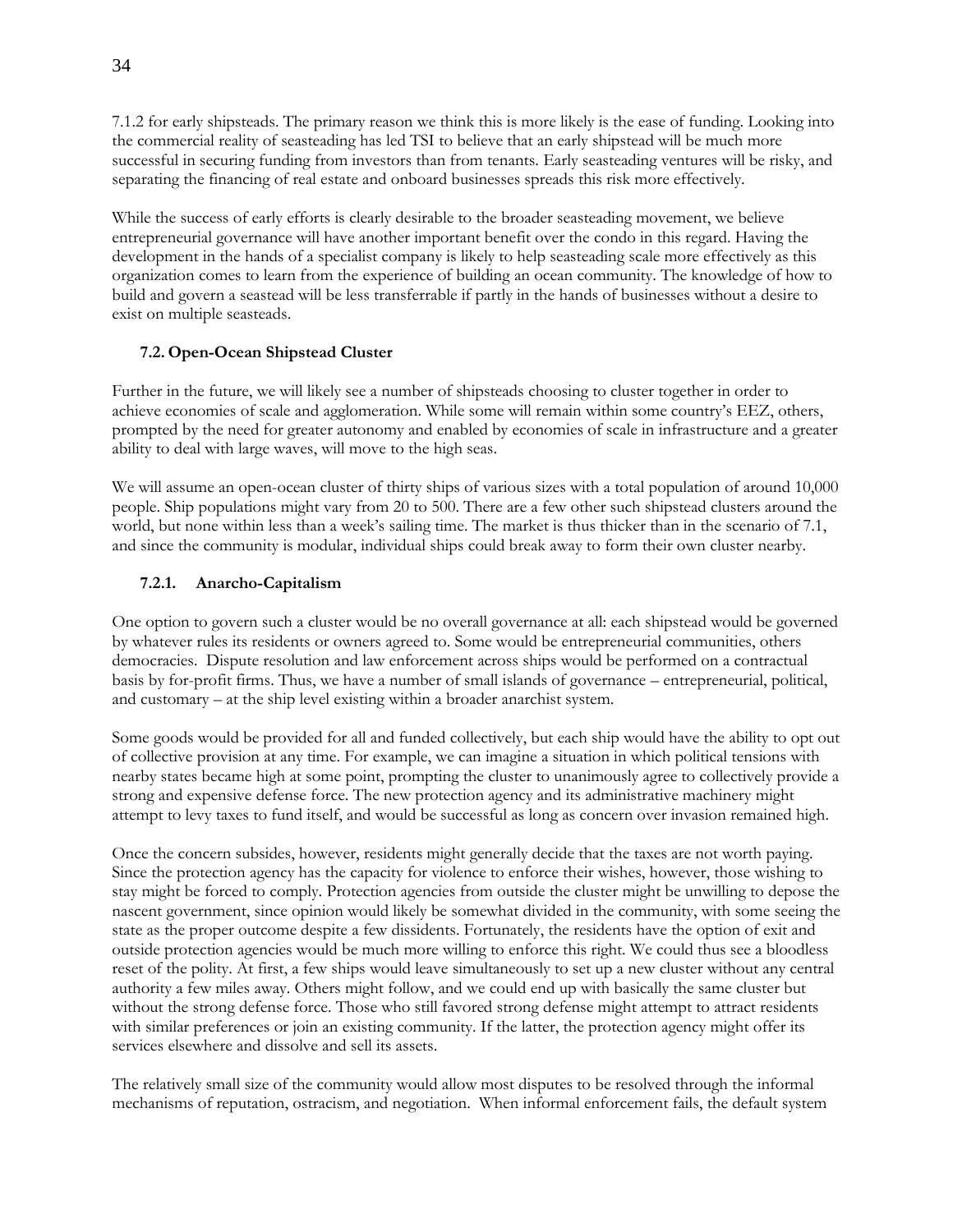of dispute resolution might turn out to be a variation of British common law. There might be one or more small protection agencies within the polity which deal with routine disputes, but residents might also maintain a subscription with a larger protection agency outside the polity. Their services would rarely be called upon, having a low monthly fee but a high co-payment, but provide a level of assurance not possible from small protection firms.

# **7.2.2. Federal Consensus Democracy**

If the externalities members of the cluster imposed on one another became too large, an overarching governance system may be desired. Since many of the ships forming the cluster would already have autonomous governance mechanisms before joining the cluster, ship-based federalism seems a natural basis of organization. Each ship would be given a high degree of autonomy over its internal affairs, and one representative from each votes on cluster-wide matters at periodic intervals. Whenever the representatives of all ships agree on some policy, they have absolute authority to carry it out. Worried that this would allow special interests to capture representatives, many ships retain the right to recall representatives at any time.

Some might complain that the unanimity rule tends to produce gridlock in the face of necessary changes to rules. To some extent, this an unavoidable tradeoff of a consensus democracy, but the small number of legislators allows logrolling to facilitate efficient Coasean bargains. While such vote-trading is often seen as a problem in larger democracies, it could be quite valuable in this small, exit-constrained polity. The original constitution might, for example, contain a provision for the establishment of a court and remuneration of its officers. As more seasteads emerged and information technology improved, though, such a court might become less efficient than the purchase of court services from a third party. If most lawyers and court workers resided on a single small ship on which they constituted a plurality, however, the consensus system would allow them to veto the dissolution of the court. Realizing the potential for gains from trade, the other ships might agree to compensate the displaced workers monetarily on the condition that they agree to dissolve the court.

The resulting polity would more closely resemble a civil law system, with lawmaking coming almost exclusively from the democratic system rather than the decisions of judges. The relatively low decisionmaking costs of the polity's democratic machinery would make the clarification of ambiguities in original legislation easy.

# **7.3. Open-Ocean Breakwater**

Breakwaters allow economies of scale in construction costs far beyond anything achievable by simple clusters. While the upfront cost might well be in the billions, small and simple ships and barges could be built very cheaply to exist within it. This allows the development of genuine city states.

The existence of the breakwater, though, ties residents in place to some degree. Vessels designed for use within a breakwater cannot exist in the open ocean and the large fixed costs of breakwaters presents large barriers to entry, reducing the power of exit. While there will likely be some competition in breakwaters, since the market will be somewhat contestable straight away, they might be too far apart to allow vessels designed for existence within them to switch breakwaters. There would likely be nearby clusters of ships and spars, but many ships would essentially be tied to the breakwater for all time, much like buildings are tied to land.

# **7.3.1. Breakwater Subdivision**

A group of entrepreneurs might put up a large amount of capital to create a breakwater and an accompanying rule-set and sell off lots by the square foot. The body responsible for maintaining the breakwater and performing other governance duties might be created as a trust democratically controlled by residents.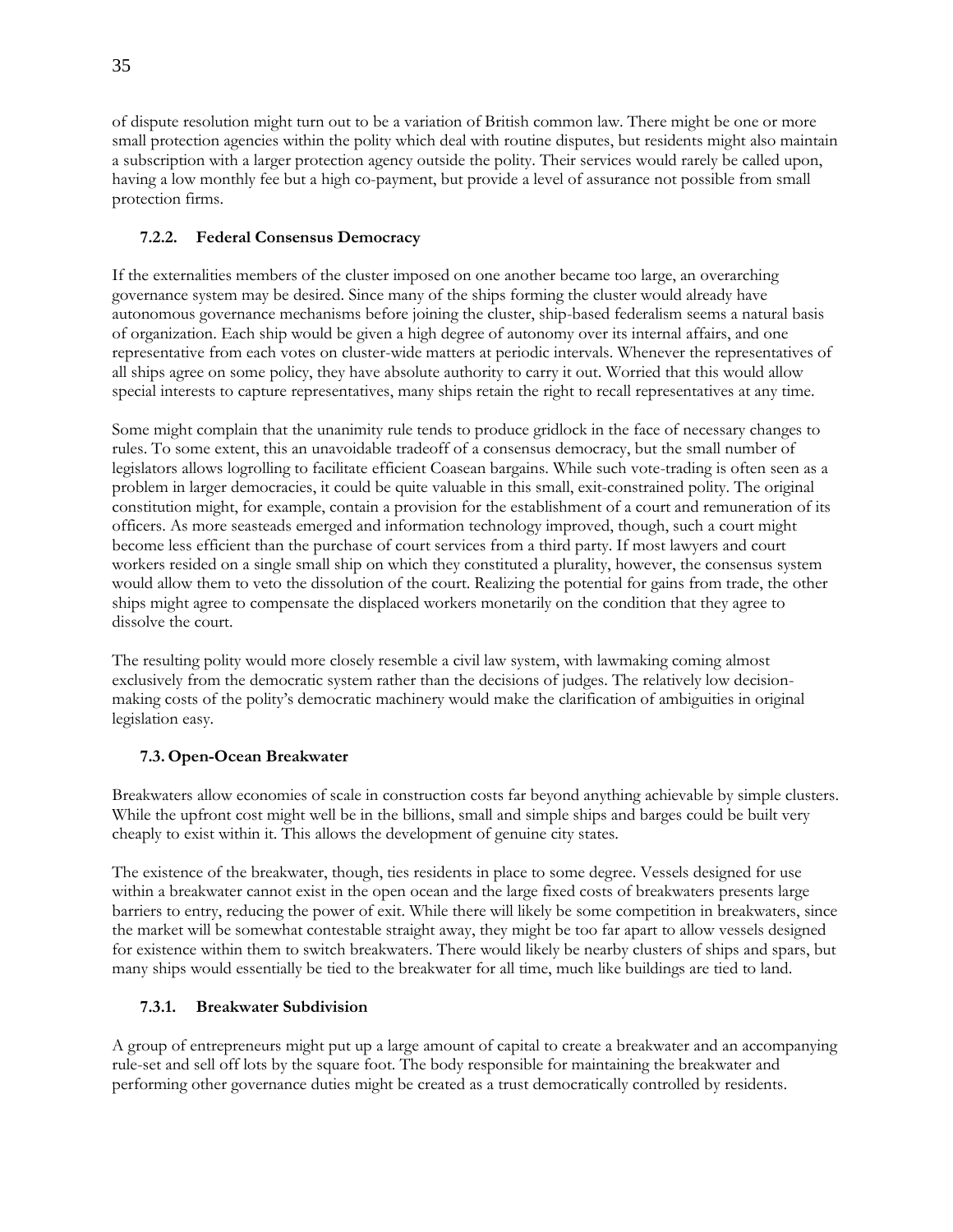Realizing that the governance needs of a genuine city are different from those of most subdivisions, the developers might create a complex democratic system, but being unconstrained by the legacy systems of government on land, they could implement governance mechanisms suggested by public choice theorists but untried in reality. The following is one possible combination of mechanisms.

There are two houses of legislature, both of which must agree (by plurality) to any rule change. The first is elected every three years by a vote of all residents, defined as those living within the breakwater for more than 18 of the last 24 months, over the age of sixteen. The second is elected every five years by property-owners in proportion to the area of protected ocean they own. Each house contains thirty legislators, each of whom submit a rule change to every monthly sitting. Two of these bills are randomly drawn in each house at every meeting and voted upon. If it is supported by the house in which it is drawn, it is passed to the other house for a vote at its next sitting.

In addition to this system of representative democracy, the polity makes heavy use of direct democracy. A petition of 5,000 eligible voters initiates a binding referendum on any matter. In addition to specifying a question to be voted upon, each petition must specify the voting rule by which it will be made. Realizing that direct democracy gives rise to high decision-making costs, the developer notes the institutional innovations of corporate governance and gives voters the ability to appoint proxies. Rather than specifying a single agent to vote on all issues, though, different proxies could be granted power to vote on different issues. Someone who generally favors the free market but sees strong regulation as essential in environmental policy and takes a moderate approach to social issues, for example, can allow a free-market non-profit to vote on their behalf on economic issues, an environmental group on environmental issues, and a moderate group on social issues. If voters do not agree with their proxy on a specific bill, they can override their power to choose and make the decision themselves.

As a result of this innovation, we might see non-profit and for-profit groups emerging to represent particular viewpoints. Some could offer to vote on all issues, others only in specific areas. These groups could make their views explicit on every question before voting, and accept non-binding objections from subscribers.

In addition to headcount democracy with various majority thresholds, Borda counts, and various runoff voting rules, one popular rule might turn out to be the demand-revealing process (Tideman & Tullock, 1976). This system asks voters how much they would be willing to pay to have their preferred policy enacted. The valuations of individual voters are added up, and whichever option comes out ahead in dollar terms is declared the winner.

A curious system of taxes gives voters the incentive to answer honestly. In essence, voters pay the cost their vote imposes on others. Any voter whose valuation is required to change the outcome is charged a tax equal to the amount required to change the outcome. Imagine a simple case of three voters deciding whether to purchase a new public good at a fixed cost. Two of the voters prefer the good not be purchased. Voter A would be willing be pay \$25 not to have the good produced. Voter B's would be willing to pay \$20 for the same outcome. Voter C, though, has a strong preference for the good, and would be willing to pay \$50 to have the good produced. The efficient solution is that the good be produced, despite a majority preferring that it not be. If we simply asked the voters how much they valued their preferred option, each would have an incentive to overstate their valuation to change the outcome. If we require that each voter for the winning option to pay their full valuation, each would have an incentive to understate their valuation in order to freeride on the contributions of others.

The demand-revealing process, though, charges voters only that portion of their valuation required to change the decision. A voter overstating his valuation risks being charged more than the decision is worth to him, while a voter understating his valuation risks not having his preferred option chosen even though it is worth more to him than the amount he would have to pay to have it chosen. Consider the situation faced by voter C above. Given that the valuations against the project total \$45, revealing his true preference of \$50 will require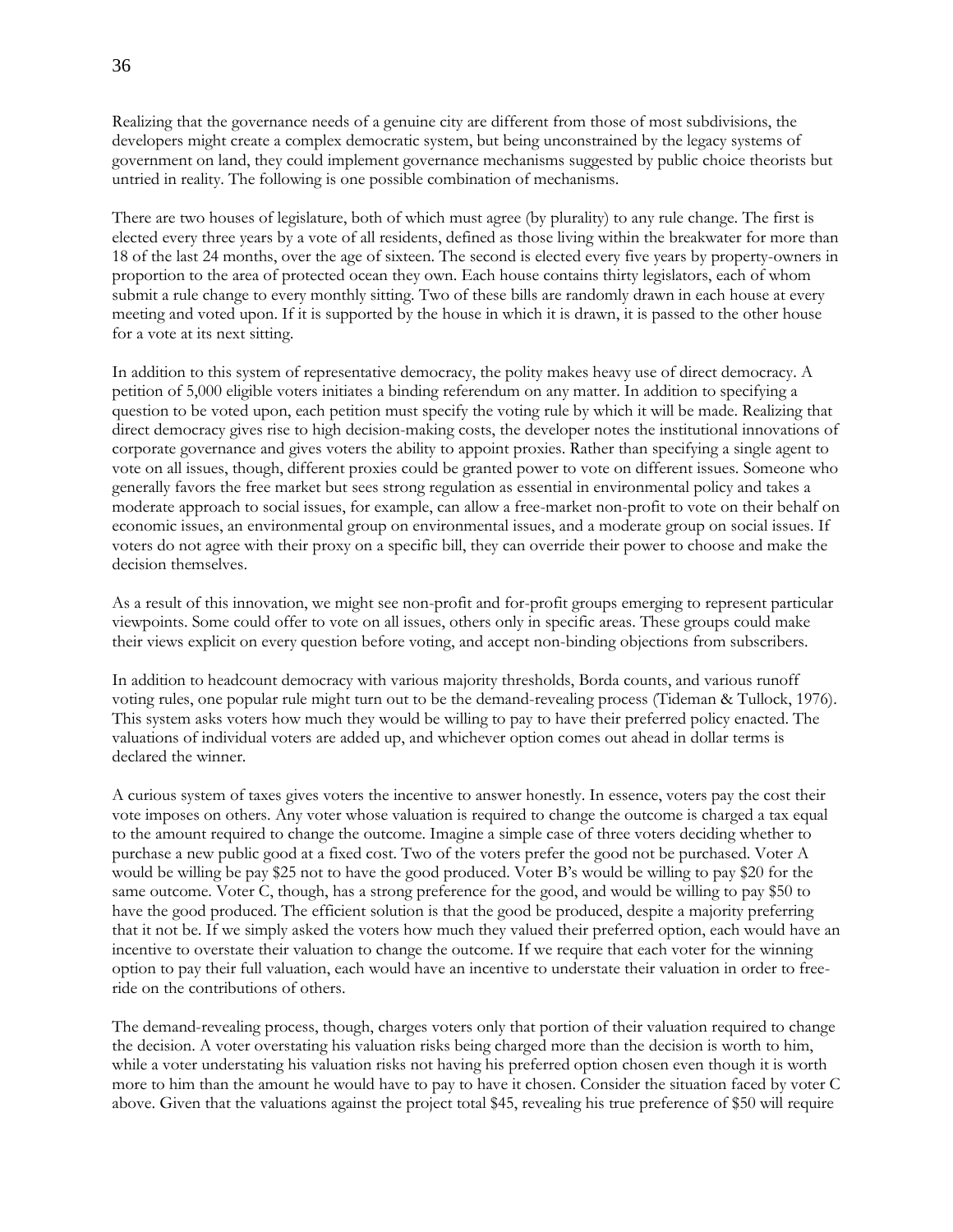him to pay \$45 and have the project go through. Had he understated his preference by less than \$5, the outcome and taxes charged would be the same. If by more than \$5, he would pay no taxes but would not have his preferred option go through. His dominant strategy is therefore not to understate his preference. Had he overstated his preference in this case, he would still only have paid \$45. Since he doesn't know the choices of others, however, not overstating is also a dominant strategy. Suppose instead that the valuations of voters A and B summed to \$60. If C claimed his willingness to pay was really \$70, his preferred option would be chosen, but he would have to pay \$60, which is more than it is worth to him. With many voters, it is unlikely that any single valuation will change the outcome. This means that the actual taxes charged will be small or non-existent. The possibility of such taxes removes any incentive to answer dishonestly, but does not overcome the problems of rational ignorance and rational irrationality discussed in section 3.2.1.

#### **7.3.2. Entrepreneurial Breakwater**

Entrepreneurial ownership of a breakwater presents both challenges and opportunities in governance. As argued in section 5, a proprietor has the incentive to maximize rental income. If properly constrained, he can do this only by maximizing the amenity value of his property. A breakwater, though, makes exit costly. Potential tenants would be concerned by this and the proprietor would be forced to think carefully about how to reassure them. The result would be contractual arrangements designed primarily to decrease the cost of exit for residents.

The proprietor would own only the breakwater and a few public areas which all residents are allowed to use. The private vessels would be owned by residents, who rent lots by individual lease with the proprietor. Certain "anchor" tenants would be given favorable terms in recognition of the positive externalities they produce for other tenants. The ownership model of the breakwater is therefore like that of many mobile home parks.

The proprietor, to allay tenants' fears of predation, might promise to heavily subsidize exit. While most vessels within the breakwater would not be suitable for the open ocean, they could probably be moved long distances to another breakwater at significant cost. Every lease could contain a provision that the proprietor will pay this cost should the tenant wish to leave, with enforcement provided by a third party protection agency or through use of a bond held in trust. Of course, this could lead people to move at the proprietor's expense for frivolous reasons, and it may be preferable to specify the conditions under which the proprietor is responsible for moving costs. Ideally, the proprietor should be liable only for the costs of moving when movement is prompted by dissatisfaction with governance. In van Notten and MacCallum's master lease for the Freeport Clan, the proprietor is only liable for relocation expenses if he has violated the terms of the lease (Notten, 2005, appendix C). This will provide only an imperfect constraint, however, since there is likely to be much room for governance to get bad without violating the terms of the lease. There may be better ways of determining whether governance quality has degraded. The market value of space within the breakwater, for example, would provide a good indication, though this would not subsidize exit when governance moves away from that preferred by the resident but does not degrade in terms of overall market demand. Any means of subsidizing exit will be imperfect and the choice will involve tradeoffs. Some such mechanism will likely prove useful in ensuring good governance when exit costs are high, however.

Realizing that a large community produces diverse preferences and that not all governance services are best provided at a large scale, the entrepreneurial community might allow residents to band together to form subgovernments, either entrepreneurial or non-profit. Some might choose to live only by the minimal law enforcement of the greater polity, while others live in more restrictive communities governed by proprietorship or various forms of democracy.

A large breakwater, of course, is unlikely to be funded by a single individual. This produces the second-level challenge of corporate governance, and the various mechanisms discussed in section 3.4 will become relevant.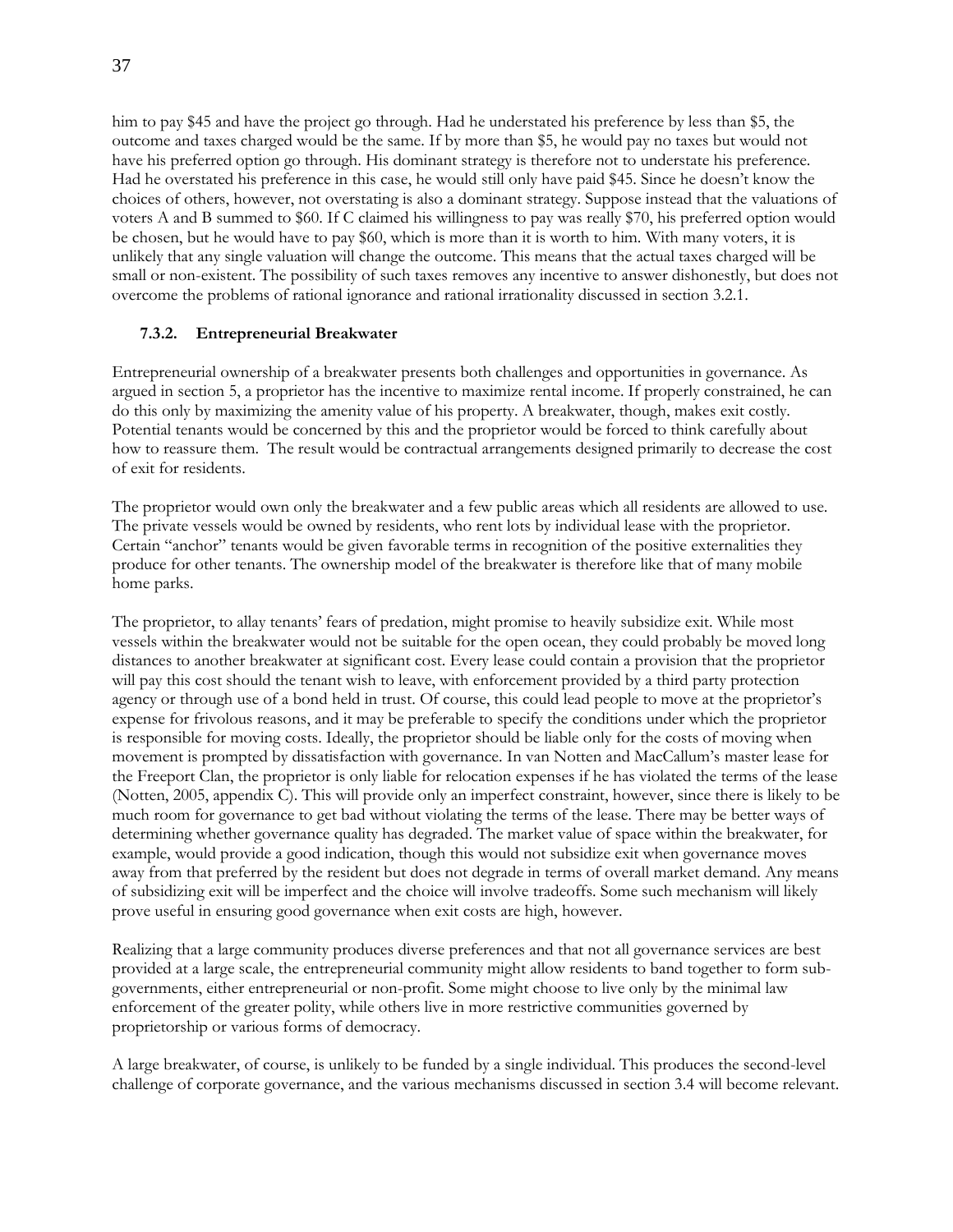# **8. Conclusion and Areas for Further Research**

This preliminary analysis has only scratched the surface of the issues seasteads will face in creating governance institutions. An actual polity requires actual rules rather than broad options, and even the broad options require more study. Important unanswered questions include:

- 1. How well does democracy work in small polities? How much of a problem is rational ignorance when the number of voters is small? Can informal mechanisms overcome these collective action problems?
- 2. Will the power of exit make voice work more effectively? Is the information gathered by people in their capacity of feet-voters effectively harnessed in their capacity as ballot-voters, as suggested in section 5.1?
- 3. What concrete legal systems will prove best in specific circumstances? Further study of what determines the success of free zones will help in answering this question.
- 4. How can contracts best be enforced at sea?
- 5. How soon will private law emerge, and will arbitration agencies be willing and able to arbitrate disputes with this law at that time?
- 6. What concrete rules (for a democracy) or general approach (for an entrepreneurial community) will be popular, and hence profitable, in the early days of seasteading? How do CID developers do their market research, and what can we learn from their experience?
- 7. What can we learn from the governance of marinas in terms of both the structure and policy levels?
- 8. How secure should leases be in entrepreneurial communities?
- 9. What voting rules will work best in democracies of various sizes?

We cannot predict what governance mechanisms will emerge on seasteads in the long run. The uncertainty about what works best in practice is one of the major reasons seasteading will improve governance. Nevertheless, there are important lessons to be learned from customary law, contemporary private communities, and corporate governance. These forms of governance have been subject to long-run institutional evolution and many of the problems of governance faced by seasteads have already been solved, or at least seriously mitigated, in a number of ingenious ways. While there are a number of peculiarities of governing at sea, the general problems of preventing misbehavior and resolving disputes are the same everywhere.

Perhaps the single most important point we should take from these case studies, though, is that humans will find ways of solving their problems when low-cost experimentation is possible. In some sense, governance is a hard problem: we simply cannot foresee all the problems ahead of time and devise a good system of rules. In another sense, though, the problem is easy. We know from history that institutional evolution works on land, and there do not seem to be any barriers to it working on the ocean. Of course, this institutional evolution will require careful thinking: it is through conscious effort that good ideas are developed. The magic of ex-post selection only happens ex-post, and a healthy dose of ex-ante common sense and historical knowledge will go a long way in ensuring that early seasteads do not fail due to poor governance.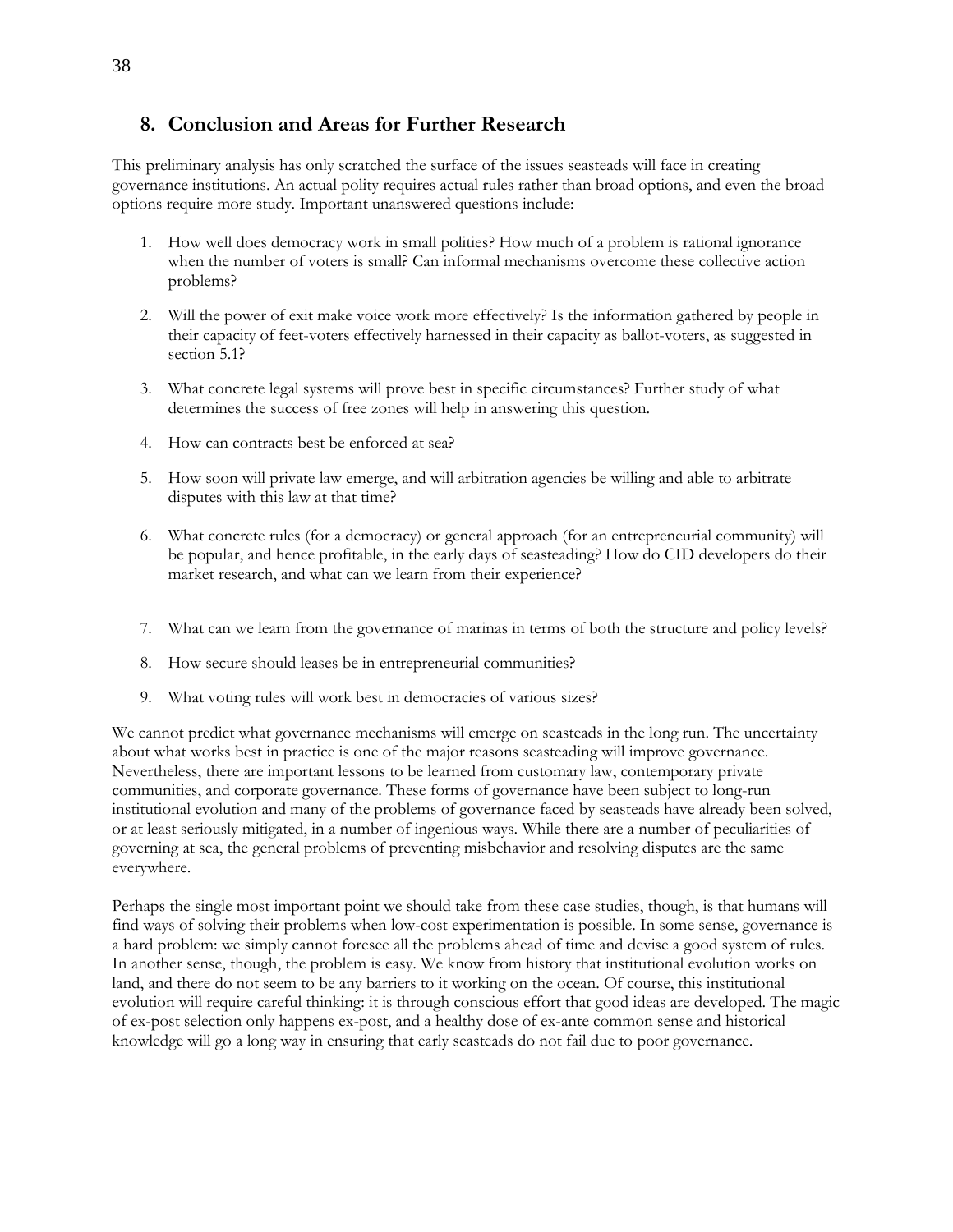# **References**

- Akinci, G., & Crittle, J. (2008). *Special Economic Zones: Performance, Lessons Learned, and Implications for Zone Development*. Washington, DC: The World Bank.
- Aoki, M. (2000). Information and governance in the Silicon Valley model. *Corporate governance: Theoretical and empirical perspectives*.
- Aoki, M., & Patrick, H. (Eds.). (1994). *The Japanese main bank system: Its relevance for developing and transforming economies*. Oxford: Oxford University Press.
- Arrow, K. J. (1950). A difficulty in the concept of social welfare. *The Journal of Political Economy*, *58*(4), 328– 346.
- Aureli, F., & de Waal, F. (Eds.). (2000). *Natural conflict resolution*. University of California Press.

Axelrod, R. (1984). *The evolution of cooperation*. New York: Basic Books.

Balloun, O. S. (2010, August 9). The true obstacle to the autonomy of seasteads: American law enforcement jurisdiction over homesteads on the high seas. Retrieved from http://seasteading.org/files/research/law/Balloun%20-

%20U.S.%20Law%20Enforcement%20Admiralty%20Jurisdiction%20Over%20Seasteads.pdf

Barnard, J. W. (1990). Institutional investors and the new corporate governance. *NCL Rev.*, *69*, 1135.

Bartke, R. W., & Gage, H. R. (1969). Mobile Homes Zoning and Taxation. *Cornell Law Review*, *55*, 491.

Bell, T. W. (1991). Polycentric Law. *Humane Studies Review*, *7*(1), 4-10.

Benson, B. L. (1989). Enforcement of private property rights in primitive societies: law without government. *Journal of Libertarian Studies*, *9*(1), 1–26.

Benson, B. L. (1990). *The enterprise of law: justice without the state*. Pacific Research Institute for Public Policy.

- Benson, B. L. (1991). An evolutionary contractarian view of primitive law: The institutions and incentives arising under customary Indian law. *The Review of Austrian Economics*, *5*(1), 41–65.
- Berle, A., & Means, G. (1932). *The modem corporation and private property*. New York: Macmillan.
- Bernstein, L. (1992). Opting out of the legal system: Extralegal contractual relations in the diamond industry. *The Journal of Legal Studies*, *21*(1), 115–157.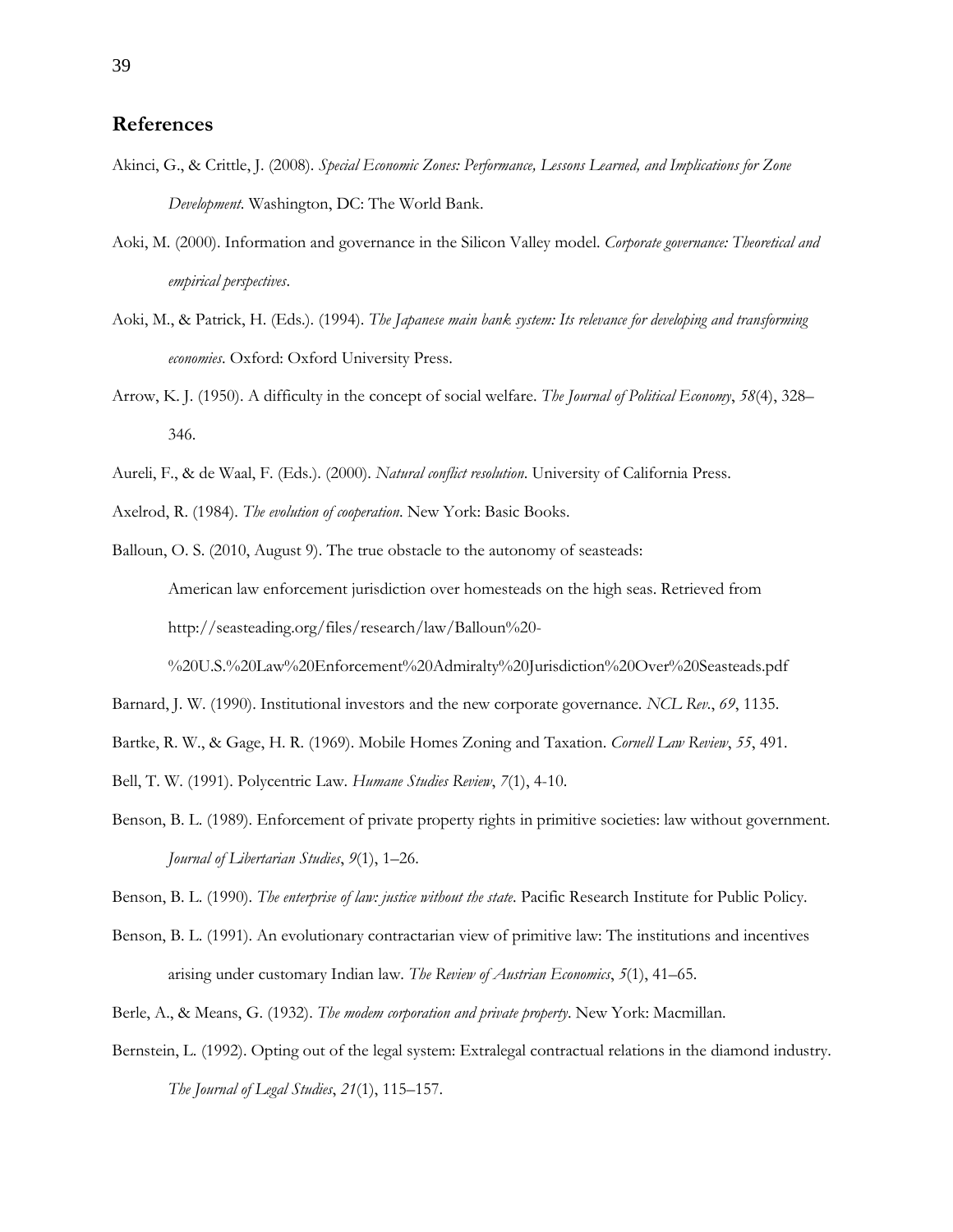- Bernstein, L. (1996). Merchant Law in a Merchant Court: Rethinking the Code's Search for Immanent Business Norms. *University of Pennsylvania Law Review*, *144*(5), 1765-1821.
- Bernstein, L. (2000). Private Commercial Law in the Cotton Industry: Creating Cooperation through Rules, Norms, and Institutions. *Michigan Law Review*, *99*, 1724.
- Bhojraj, S., & Sengupta, P. (2003). Effect of corporate governance on bond ratings and yields: The role of institutional investors and outside directors. *Journal of Business*, *76*(3), 455–475.
- Boudreaux, D. J., & Holcombe, R. G. (1989). Government by contract. *Public Finance Review*, *17*(3), 264.
- Boudreaux, D. J., & Holcombe, R. G. (2002). Contractual governments in theory and practice. In D. T. Beito, P. Gordon, & A. Tabarrok (Eds.), *The Voluntary City: Choice, community, and civil society* (pp. 289-306). Ann Arbor: University of Michigan Press.
- Brand, R. A., & Jablonski, S. R. (2007). *Forum non conveniens: history, global practice, and future under the Hague Convention on Choice of Court Agreements*. New York: Oxford University Press.
- Brennan, G., & Hamlin, A. (1998). Expressive voting and electoral equilibrium. *Public Choice*, *95*(1), 149–175.
- Brennan, G., & Lomasky, L. E. (1993). *Democracy and decision: The pure theory of electoral preference*. Cambridge: Cambridge University Press.
- Buchanan, J. M., & Tullock, G. (1962). *The calculus of consent: Logical foundations of constitutional democracy*. Ann Arbor: University of Michigan Press.
- Caplan, B. (2007). *The myth of the rational voter: Why democracies choose bad policies*. Princeton: Princeton University Press.
- Caplan, B. (2009, April 15). Are Grotesque Hypotheticals Cheap Shots? *EconLog*. Retrieved from http://econlog.econlib.org/archives/2009/04/are\_grotesque\_h.html
- Carney, M. (2005). Corporate governance and competitive advantage in family-controlled firms. *Entrepreneurship Theory and Practice*, *29*(3), 249–265.
- Chandler, A. D. (1962). *Strategy and Structure: Chapters in the History of the American Industrial Enterprise*. Cambridge, MA: MIT Press.
- Coase, R. H. (1960). The problem of social cost. *Journal of law and economics*, *3*(1), 1–44.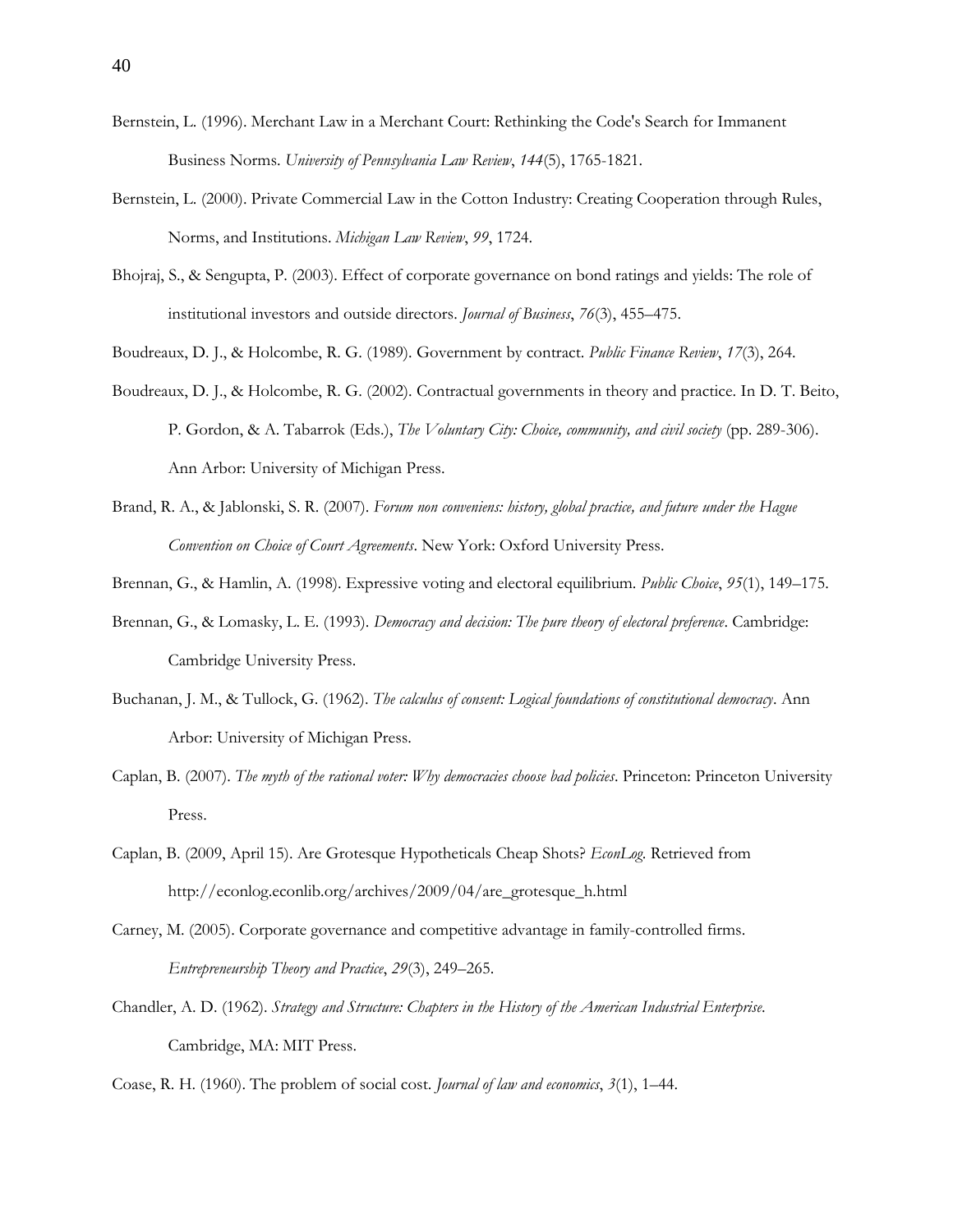- Cowen, T., & Sutter, D. (2005). Conflict, cooperation and competition in anarchy. *The Review of Austrian Economics*, *18*(1), 109–115.
- Dawkins, C. J., & Koebel, C. T. (2010). Overcoming Barriers to Placing Manufactured Housing in Metropolitan Communities. *Journal of the American Planning Association*, *76*(1), 73. doi:10.1080/01944360903401052
- Demsetz, H. (1967). Toward a Theory of Property Rights. *American Economic Review*, *57*(2), 347-359.
- Downs, A. (1957). An economic theory of political action in a democracy. *The Journal of Political Economy*, *65*(2), 135–150.
- Fenster, M. (1999). Community by Covenant, Process, and Design: Cohousing and the Contemporary Common Interest Community. *J. Land Use & Envtl. L.*, *15*, 3.
- Fitzpatrick, C. (1998). Legal Issues of Ocean Cities. Retrieved from http://www.seasteading.org/localres/misc-articles/fitzpatrick\_ocean\_cities.html
- Flack, J. C., & de Waal, F. (2000). Any animal whatever. Darwinian building blocks of morality in monkeys and apes. *Journal of Consciousness Studies, 7*, *1*(2), 1–29.
- Frey, B., & Benz, M. (2005). Can Private Learn from Public Governance? *The Economic Journal*, *115*(507), F377–F396.
- Frey, B., & Eichenberger, R. (1996). FOCJ: Competitive governments for Europe. *International Review of Law and Economics*, *16*(3), 315-327. doi:10.1016/0144-8188(96)00019-1
- Friedman, D. (1979). Private creation and enforcement of law: a historical case. *The Journal of Legal Studies*, *8*(2), 399–415.
- Friedman, D. (1989). *The machinery of freedom: guide to a radical capitalism* (2nd ed.). La Salle, IL: Open Court Publishing.
- Friedman, D. (2001). *Law's order: what economics has to do with law and why it matters*. Princeton: Princeton University Press.
- Friedman, P., & Gramlich, W. (2009). *Seasteading: A practical guide to homesteading the high seas* (1st ed.). The Seasteading Institute. Retrieved from http://seasteading.org/seastead.org/book\_beta/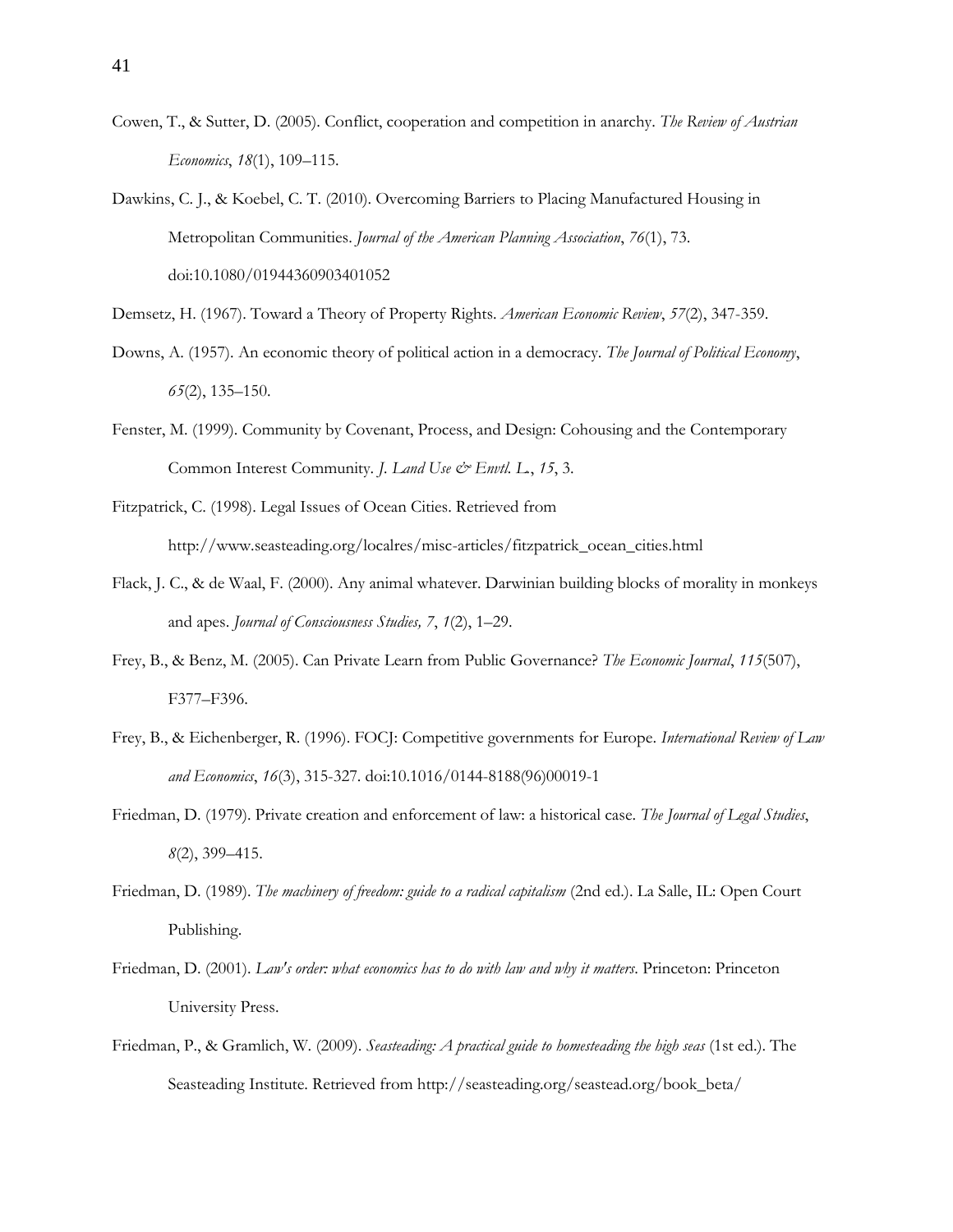Galea, F. (2009). *Artificial islands in the law of the sea* (Ph.D Thesis). University of Malta, Msida.

- Gillan, S. L. (2006). Recent developments in corporate governance: An overview. *Journal of Corporate Finance*, *12*(3), 381–402.
- Gillan, S. L., & Starks, L. T. (2000). Corporate governance proposals and shareholder activism: the role of institutional investors. *Journal of Financial Economics*, *57*(2), 275–305.
- Gilson, R. J., & Roe, M. J. (1993). Understanding the Japanese keiretsu: overlaps between corporate governance and industrial organization. *Yale Law Journal*, *102*(4).

Glaeser, E., & Gyourko, J. (2002). Zoning's steep price. *Regulation*, *25*(3), 24–30.

- Granovetter, M. (1985). Economic action and social structure: the problem of embeddedness. *American Journal of Sociology*, *91*(3), 481-510.
- Greif, A. (1989). Reputation and coalitions in medieval trade: evidence on the Maghribi traders. *The Journal of Economic History*, *49*(4), 857–882.
- Greif, A. (1993). Contract enforceability and economic institutions in early trade: The Maghribi traders' coalition. *The American Economic Review*, *83*(3), 525–548.
- Greif, A. (1994). Cultural beliefs and the organization of society: A historical and theoretical reflection on collectivist and individualist societies. *Journal of political economy*, *102*(5), 912–950.
- Greif, A., Milgrom, P., & Weingast, B. R. (1994). Coordination, Commitment, and Enforcement: The Case of the Merchant Guild. *The Journal of Political Economy*, *102*(4), 745-776.
- Hayek, F. A. (1960). *The constitution of liberty*. Chicago: University of Chicago Press.

Hayek, F. A. (1973). *Law, legislation and liberty, Volume 1: Rules and order*. London: Routledge.

- Heath, S. (1957). *Citadel, market, and altar: Emerging society, outline of socionomy, the new natural science of society*. Baltimore: The Science of Society Foundation.
- Hightower, R. S. (1975). Mobile Home Park Practices: The Legal Relationship between Mobile Home Park Owners and Tenants Who Own Mobile Homes. *Florida State University Law Review*, *3*, 103.

Hirschman, A. O. (1970). *Exit, voice, and loyalty*. Cambridge, MA: Harvard University Press.

Johnston, J. L., & Johnston-Dodds, K. (2002). *Common Interest Developments: Housing at Risk?* (Discussion Paper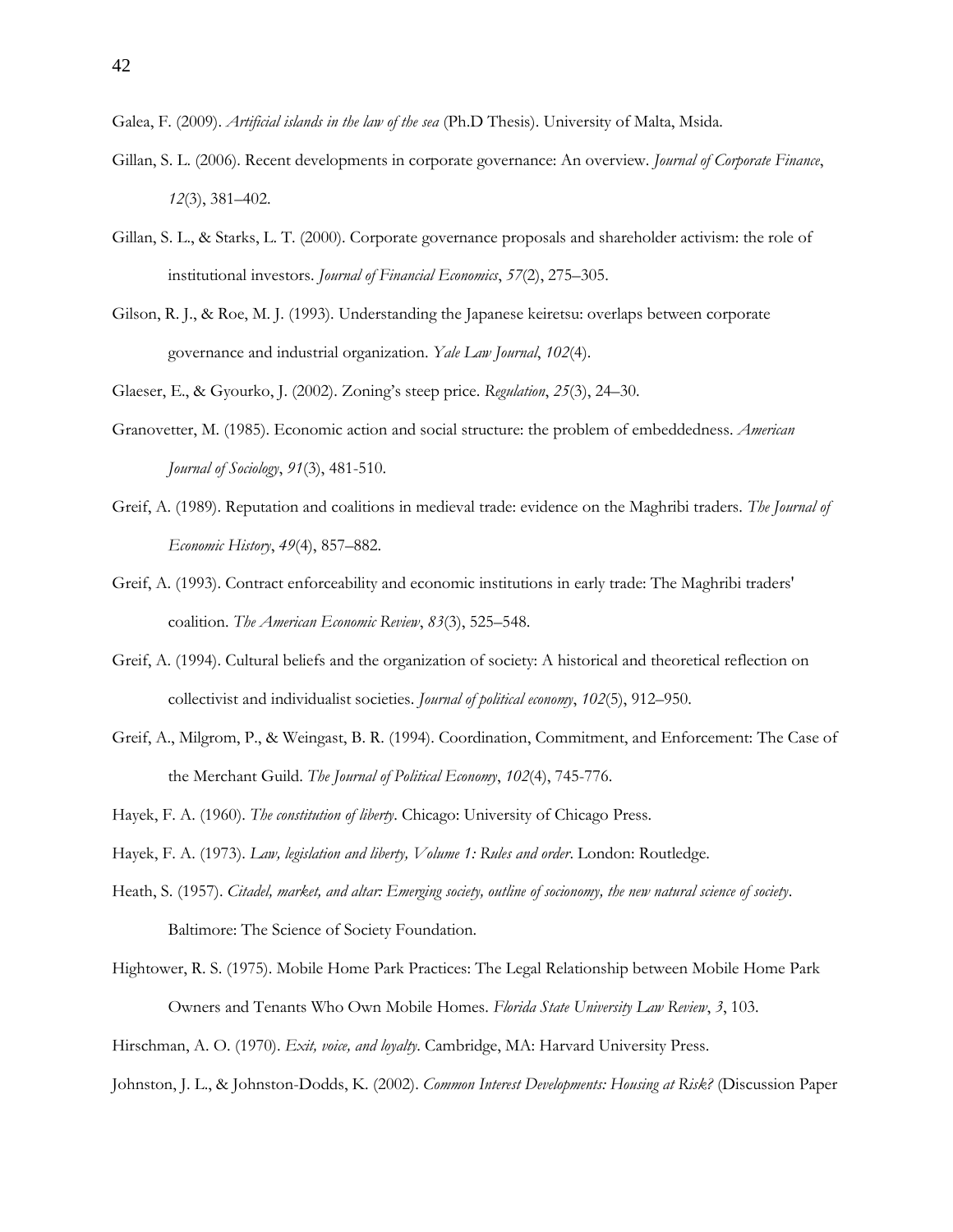No. 02-012). Sacramento, CA: California Research Bureau.

- Kardol, R. (1999). *Proposed inhabited artificial islands in international waters: international law analysis in regards to resource Use, law of the sea and norms of self-determination and state recognition* (M.A. Thesis). Universiteit van Amsterdam, Amsterdam. Retrieved from http://seasteading.org/seastead.org/localres/miscarticles/kardol1999.html
- Kling, A. (2009). *Unchecked and unbalanced: how the discrepancy between knowledge and power caused the financial crisis and threatens democracy*. Lanham: Rowman & Littlefield Publishers.
- Kotter, J. P., & Heskett, J. L. (1992). *Corporate culture and performance*. New York: Simon & Schuster.
- La Porta, R., Lopez-de-Silanes, F., & Shleifer, A. (2008). The economic consequences of legal origins. *Journal of Economic Literature*, *46*(2), 285–332.
- Lazear, E., & Rosen, S. (1981). Rank-order tournaments as optimal labor contracts. *Journal of Political Economy*, *89*(5), 841-864.
- Leeson, P. T. (2008a). Social Distance and Self-Enforcing Exchange. *The Journal of Legal Studies*, *37*(1), 161- 188.
- Leeson, P. T. (2008b). How Important is State Enforcement for Trade? *Am Law Econ Rev*, *10*(1), 61-89. doi:10.1093/aler/ahn003
- Leoni, B. (1961). *Freedom and the law*. Los Angeles: Nash Publishing.
- Lijphart, A. (1999). *Patterns of democracy: Government forms and performance in thirty-six countries*. New Haven, CT: Yale University Press.
- Macaulay, S. (1963). Non-contractual relations in business: A preliminary study. *American Sociological Review*, *28*(1), 55-70.
- MacCallum, S. H. (1970). *The art of community*. Menlo Park: Institute for Humane Studies.
- MacCallum, S. H. (1971). Jural Behavior in American Shopping Centers: Initial Views on the Proprietary Community. *Human Organization*, *30*(1), 3-10.
- MacCallum, S. H. (2002). The Case for Land Lease versus Subdivision. In D. T. Beito, P. Gordon, & A. Tabarrok (Eds.), *The voluntary city: Choice, community, and civil society* (pp. 371-400). Ann Arbor: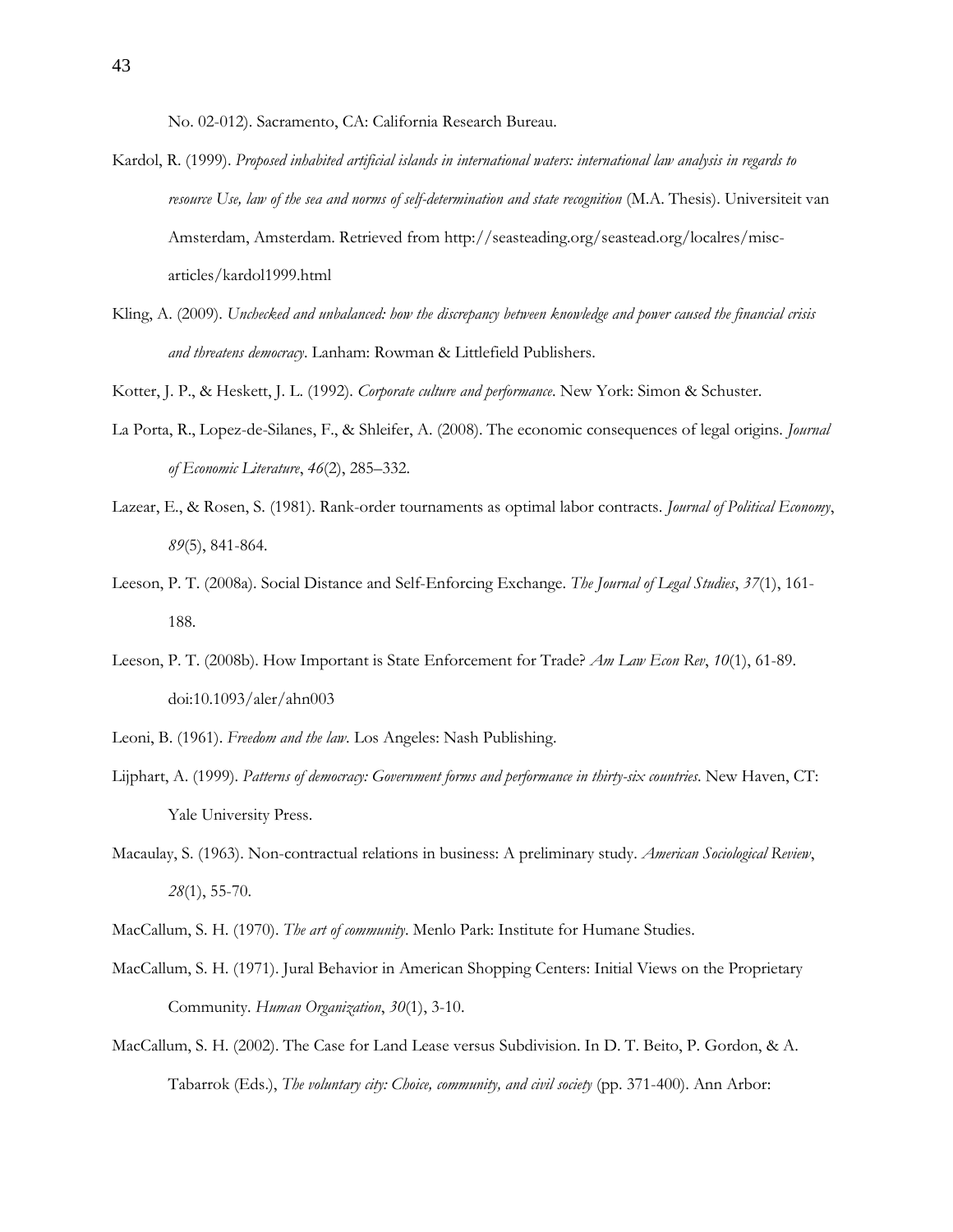University of Michigan Press.

MacCallum, S. H. (2003). The entrepreneurial community in light of advancing business practices and technologies. In F. E. Foldvary & D. B. Klein (Eds.), *The half-life of policy rationales: how new technology affects old policy issues* (pp. 227-242). New York: New York University Press.

MacCallum, S. H. (2008). A Short Perspective on Land and Social Evolution. *The Voluntaryist*, *139*.

- Macneil, I. R. (1973). The many futures of contracts. *S. Cal. L. Rev.*, *47*, 691.
- Macneil, I. R. (1978). Contracts: adjustment of long-term economic relations under classical, neoclassical, and relational contract law. *Nw. UL Rev.*, *72*, 854.
- Macneil, I. R. (1980). *The new social contract: An inquiry into modern contractual relations*. New Haven, CT: Yale University Press.
- Macneil, I. R. (1985). Relational contract: what we do and do not know. *Wis. L. Rev.*, 483.
- Mahoney, P. G. (1999). Contract or Concession–An Essay on the History of Corporate Law. *Ga. L. Rev.*, *34*, 873.
- Mahoney, P. G. (2001). The Common Law and Economic Growth: Hayek Might Be Right. *The Journal of Legal Studies*, *30*(2), 503-525. doi:10.1086/322053
- McKenzie, E. (2003). Common-interest housing in the communities of tomorrow. *Housing Policy Debate*, *14*(1), 203–234.
- Morck, R. (2005). *A history of corporate governance around the world: family business groups to professional managers*. Chicago: University of Chicago Press.
- Morck, R., & Nakamura, M. (1999). Banks and corporate control in Japan. *The Journal of Finance*, *54*(1), 319– 339.
- Mueller, D. C. (2003). *Public choice III*. New York: Cambridge University Press.
- Nelson, R. H. (2005). *Private neighborhoods and the transformation of local government*. Washington, DC: Urban Institute Press.
- Notten, M. V. (2005). *The law of the Somalis: a stable foundation for economic development in the Horn of Africa*. (S. H. MacCallum, Ed.). Trenton, NJ: Red Sea Press.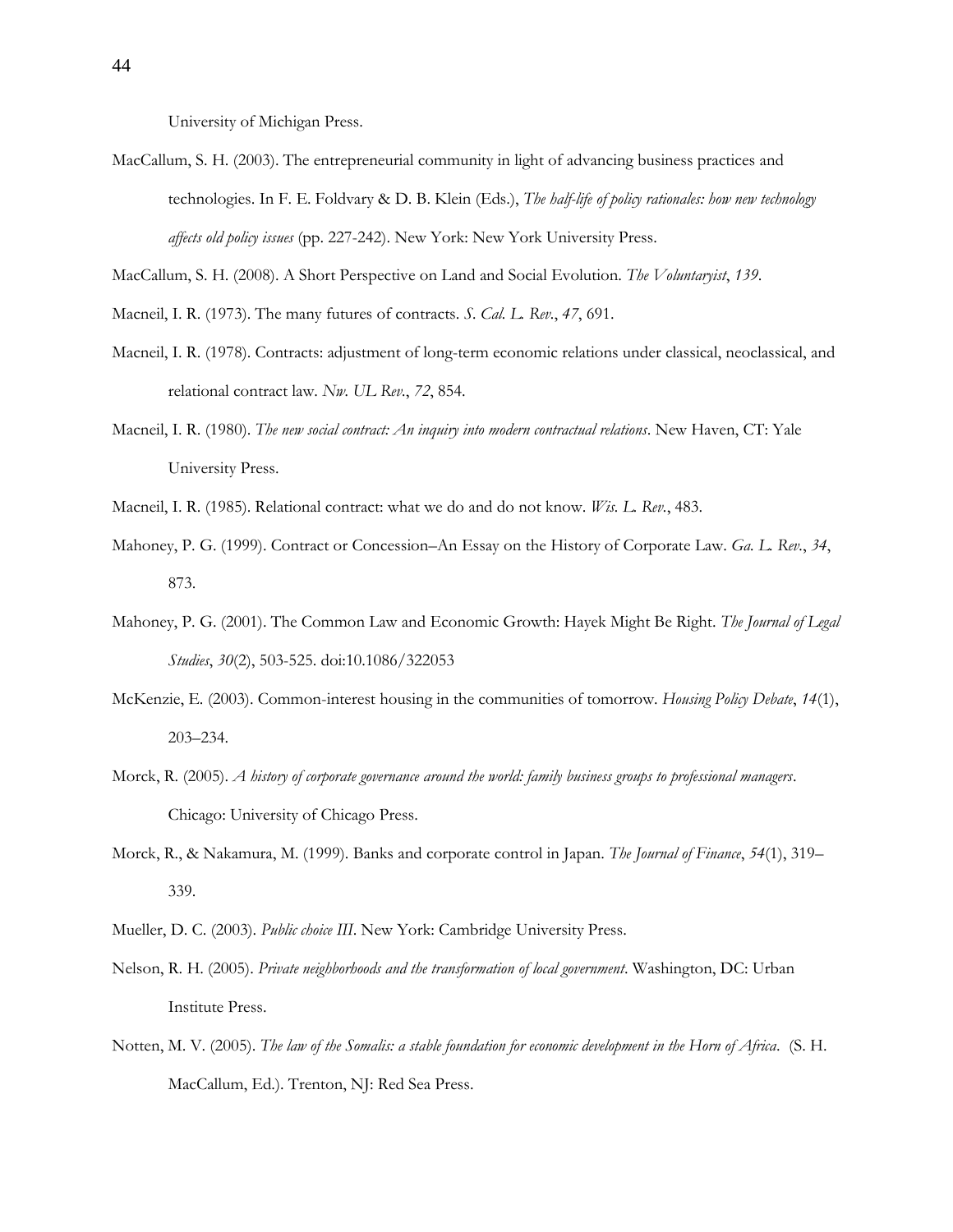- Nozick, R. (1974). *Anarchy, state, and utopia*. New York: Basic Books.
- Nyberg, L. F. (1972). Community and the Park Owner Versus the Mobile Home Park Resident: Reforming the Landlord-Tenant Relationship, The. *Boston University Law Review*, *52*, 810.

O'Hara, E. A., & Ribstein, L. E. (2009). *The law market*. New York: Oxford University Press.

- Ostrom, E. (1990). *Governing the commons: The evolution of institutions for collective action*. Cambridge: Cambridge University Press.
- Ostrom, V., & Ostrom, E. (1977). Public goods and public choices. In E. Savas (Ed.), *Alternatives for delivering public services: Toward improved performance* (pp. 7–49). Boulder, CO: Westview Press.
- Ostrom, V., Tiebout, C. M., & Warren, R. (1961). The organization of government in metropolitan areas: A theoretical inquiry. *The American Political Science Review*, *55*(4), 831–842.
- Posner, R. A. (1979). Ethical and Political Basis of the Efficiency Norm in Common Law Adjudication, The. *Hofstra L. Rev.*, *8*, 487.
- Posner, R. A. (2007). *Economic analysis of law* (7th ed.). New York: Aspen Publishers.
- Pospisil, L. J. (1974). *Anthropology of law: a comparative theory*. New York: Harper & Row.
- Pound, J. (1992). Raiders, targets, and politics: The history and future of American corporate control. *Journal of Applied Corporate Finance*, *5*(3), 6–18.
- Rauch, J. E. (2001). Business and Social Networks in International Trade. *Journal of Economic Literature*, *39*(4), 1177-1203.
- Redfern, A. (2004). *Law and practice of international commercial arbitration*. Sweet & Maxwell.
- Roland, H. E. (1998). *Residential common interest developments: An overview*. Sacramento, CA: California Research Bureau.
- Romer, P. (2010). *Technologies, Rules, and Progress: The Case for Charter Cities*. Washington, DC: Center for Global Development.
- Rothbard, M. N. (1973). *For a new liberty*. New York: Macmillan.
- Samra-Fredericks, D. (2000a). An Analysis of the Behavioural Dynamics of Corporate Governance–a talkbased ethnography of a UK manufacturing'board-in-action'. *Corporate Governance: An International*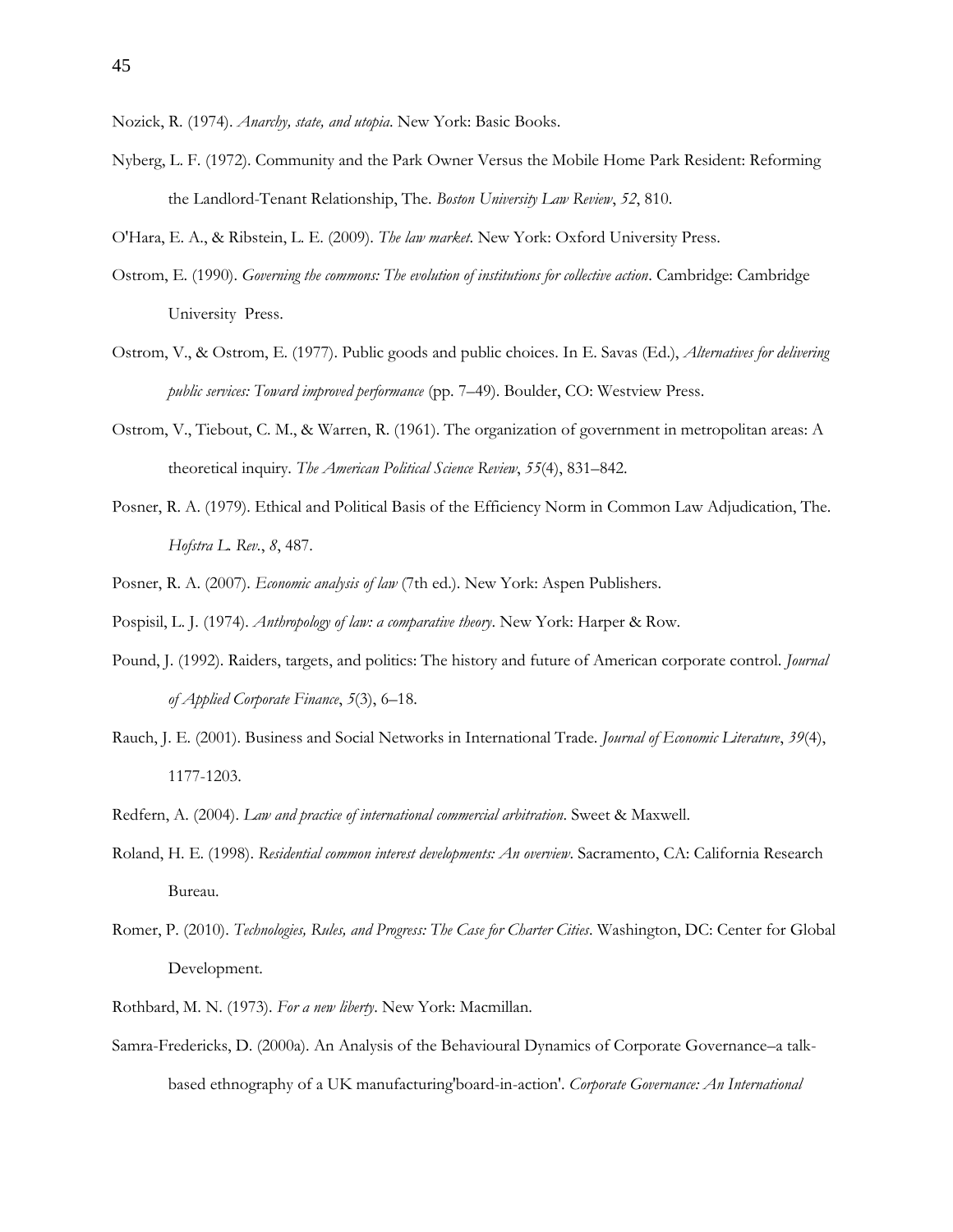*Review*, *8*(4), 311–326.

Samra-Fredericks, D. (2000b). Doing'Boards-in-Action'Research—an ethnographic approach for the capture and analysis of directors' and senior managers' interactive routines. *Corporate Governance: An International Review*, *8*(3), 244–257.

Schumpeter, J. A. (1942). *Capitalism, Socialism and Democracy*. New York: Harper & Row.

- Shleifer, A., & Vishny, R. W. (1997). A survey of corporate governance. *Journal of finance*, *52*(2), 737–783.
- Siegler, R., & Levy, H. J. (1986). Brief history of cooperative housing. *Cooperative Housing Journal*, 12–19.
- Somin, I. (1998). Voter ignorance and the democratic ideal. *Critical Review*, *12*(4), 413–458.

Strauss, E. S. (1984). *How to start your own country*. Boulder, CO: Paladin Press.

- Stringham, E. (2006). Overlapping jurisdictions, proprietary communities, and competition in the realm of law. *Journal of Institutional and Theoretical Economics JITE*, *162*(3), 516–534.
- Stringham, E. (Ed.). (2007). *Anarchy and the law: the political economy of choice*. Oakland: The Independent Institute.
- Strong, M. (2009, April 10). Free Zones as an Additional Option for the Cambrian Explosion in Government. *Let A Thousand Nations Bloom*. Retrieved from http://athousandnations.com/2009/04/10/free-zones-as-an-additional-option-for-the-cambrianexplosion-in-government/
- Strong, M., & Himber, R. (2009). The Legal Autonomy of the Dubai International Financial Centre: A Scalable Strategy for Global Free-Market Reforms. *Economic Affairs*, *29*(2), 36-41. doi:10.1111/j.1468- 0270.2009.01891.x
- Tideman, T. N., & Tullock, G. (1976). A new and superior process for making social choices. *The Journal of Political Economy*, *84*(6), 1145–1159.
- Tilly, C. (1985). War making and state making as organized crime. In P. Evans, D. Rueschemeyer, & T. Skocpol (Eds.), *Bringing the state back in* (pp. 169–91). Cambridge: Cambridge University Press.

de Waal, F. (1982). *Chimpanzee politics: power and sex among apes*. New York: Harper & Row.

Williamson, O. E. (1983). Credible Commitments: Using Hostages to Support Exchange. *The American*